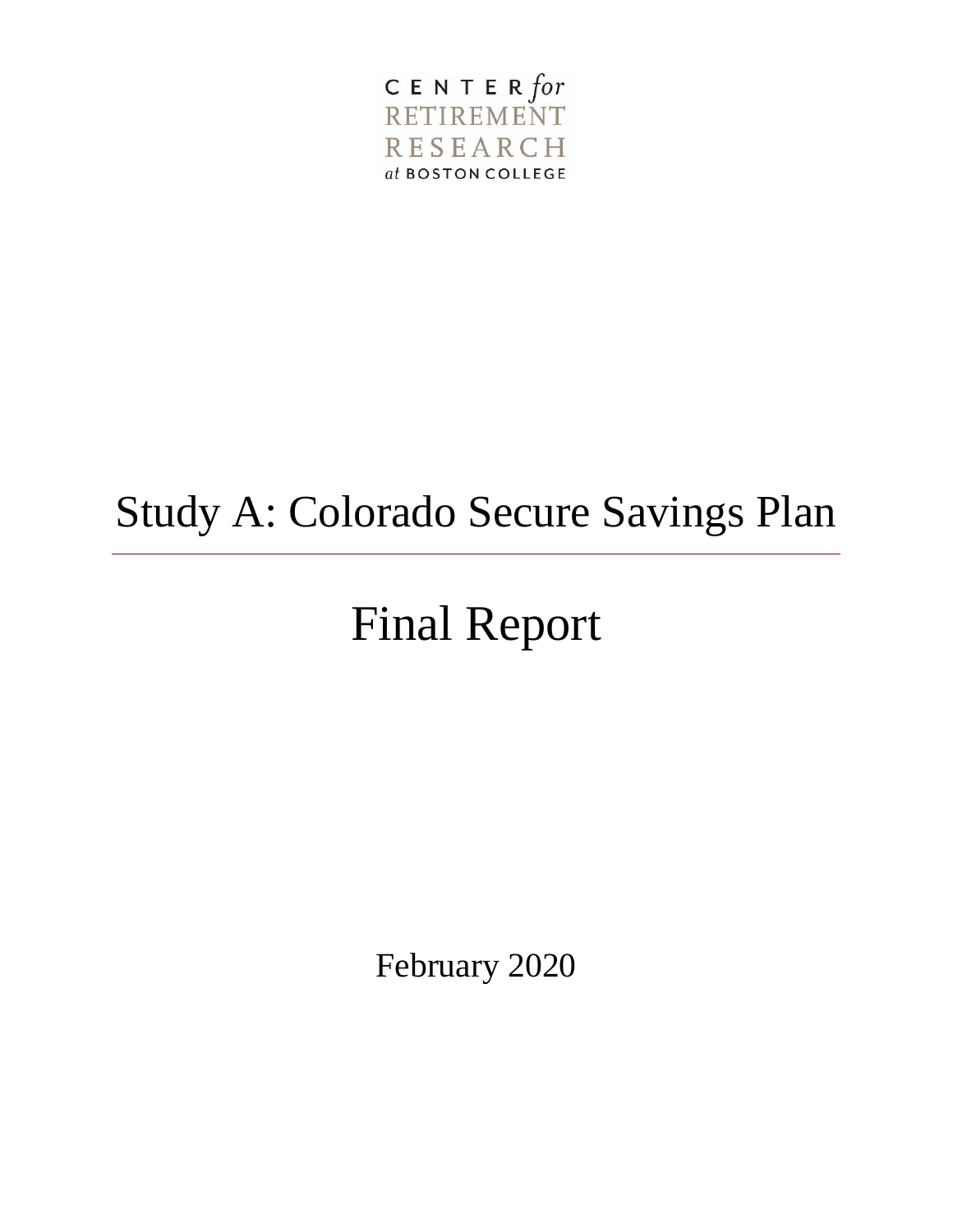#### **Introduction**

Very few workers save for retirement outside of employer-sponsored plans.<sup>1</sup> Yet, in Colorado, over 900,000 workers are with an employer that does not offer a plan. Given this large coverage gap, a state auto-IRA program would be an opportunity to improve retirement security for many workers, while placing minimal responsibility on employers.

At present, three states – Oregon, Illinois, and California – have implemented auto-IRA programs. After two years of operation, OregonSaves – the first program to launch – has over 50,000 funded accounts and about \$30 million in account balances. Illinois (after one year of operation) has 42,000 funded accounts and \$11 million in account balances, and California (live as of July 2019) has close to 4,000 funded accounts with \$1 million in account balances. These assets represent savings for retirement that would not have occurred in the absence of an auto-IRA program. If Colorado decides to introduce a Secure Savings program, it could build on the lessons learned from live programs to help tens of thousands of uncovered workers accumulate meaningful savings for retirement.

The discussion proceeds as follows. The first section provides a market analysis of the Colorado employees and employers that would be affected by a Secure Savings program. The second section presents outcomes from the financial feasibility analysis. The third section concludes that a Colorado Secure Savings program based on accessibility, portability, and simplicity would be well-designed to meet the needs of the target population of uncovered Colorado workers while minimizing the burden on employers. Implementing such an initiative also requires an awareness of how to handle uncertainty and mitigate risks with respect to program finances. Encouragingly, in all the scenarios examined in this report, estimates indicate that the program would represent a very low-risk proposition to the State with the potential to improve the financial security of tens of thousands of Colorado workers.

#### **Market Analysis**

A successful auto-IRA program requires the participation of both employees and employers. This market analysis provides an overview on the employees and employers eligible

 $<sup>1</sup>$  Although IRAs are available to employees without coverage through their jobs, few workers use these vehicles to</sup> actively save. Instead, IRAs tend to be the eventual landing spot for money saved through employer-sponsored 401(k)s. See Chen and Munnell (2017).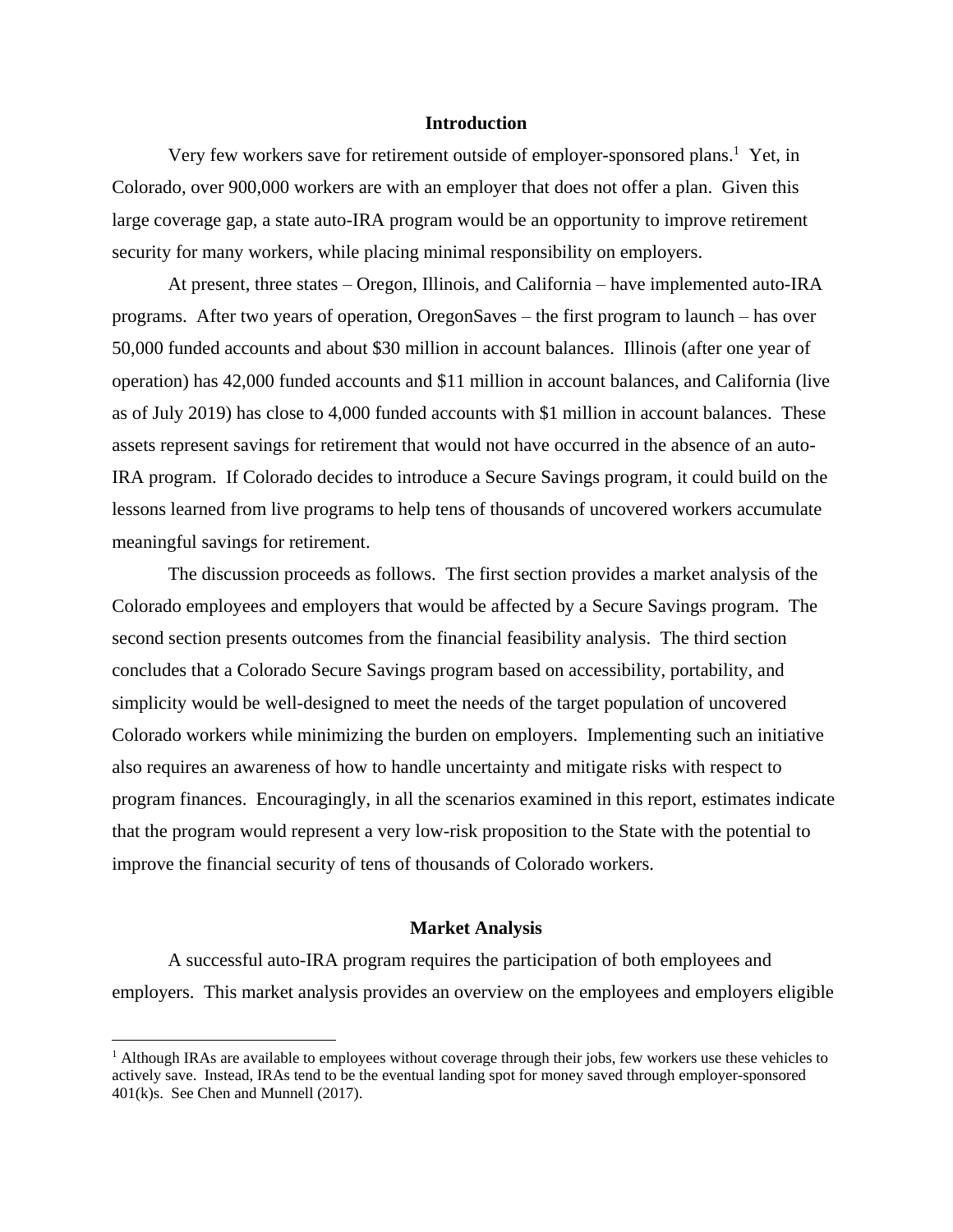to participate in a potential Colorado Secure Savings program. The first section describes the number and characteristics of the employees who would be affected by Colorado Secure Savings and their likely response to the program. The second section evaluates the characteristics of the employer market in terms of firm size and industry and discusses responsibilities of employers in implementing the program.

## **Employees**

 $\overline{\phantom{a}}$ 

Colorado Secure Savings could help a significant portion of uncovered workers save for retirement. As written, the Colorado Secure Savings legislation would require employers with five or more employees that have been in business for at least two years to automatically enroll employees in a Roth-IRA. Estimates show that approximately 918,000 employees could be directly impacted by the program (see Figure 1). An additional 21,000 employees also have no plan at work, but are excluded from the program because they work at firms that are either new (in business for less than two years) or employ fewer than 5 workers. Self-employed workers (including "1099" contract workers) would not be included because they do not show up in any payroll where automatic deductions could be made. Those who work for an employer with a plan but are not eligible to participate would also not be covered by the Colorado program.<sup>2</sup>

<sup>&</sup>lt;sup>2</sup> Oregon has plans for a pilot program to test voluntary efforts to reach this group of uncovered workers.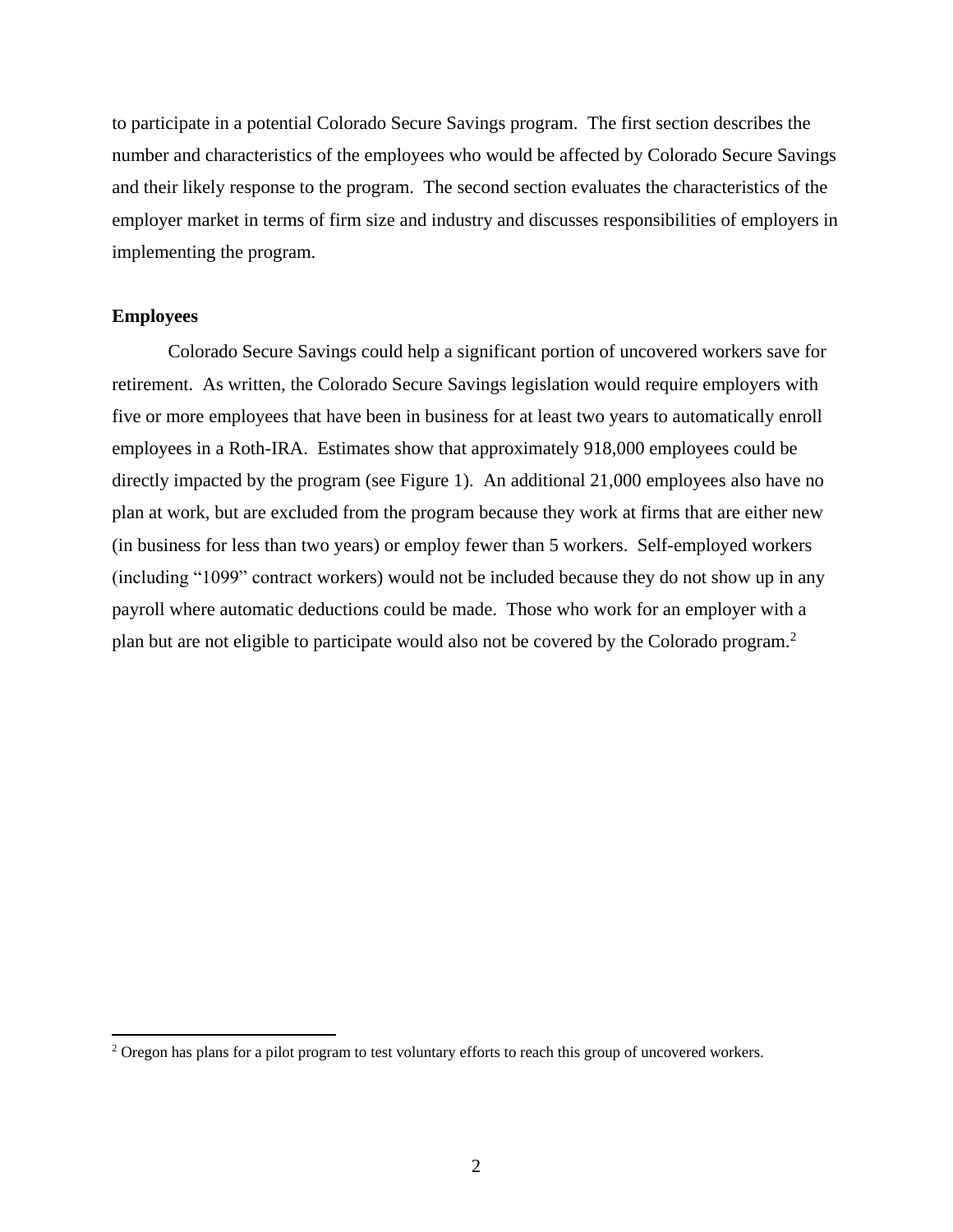

Figure 1. *Number of Colorado Workers by Coverage Status, 2019*

*Sources*: CRR calculations from U.S. Census Bureau, *Current Employment Statistics* (2019); *Current Population Survey* (2014, 2018); and *Business Dynamics Statistics* (2016).

## *Demographic Characteristics*

Employees without a plan at work are different from covered workers in many ways. Table 1 shows how these two groups compare. The uncovered workers are disproportionately less educated, young, Hispanic, and foreign-born.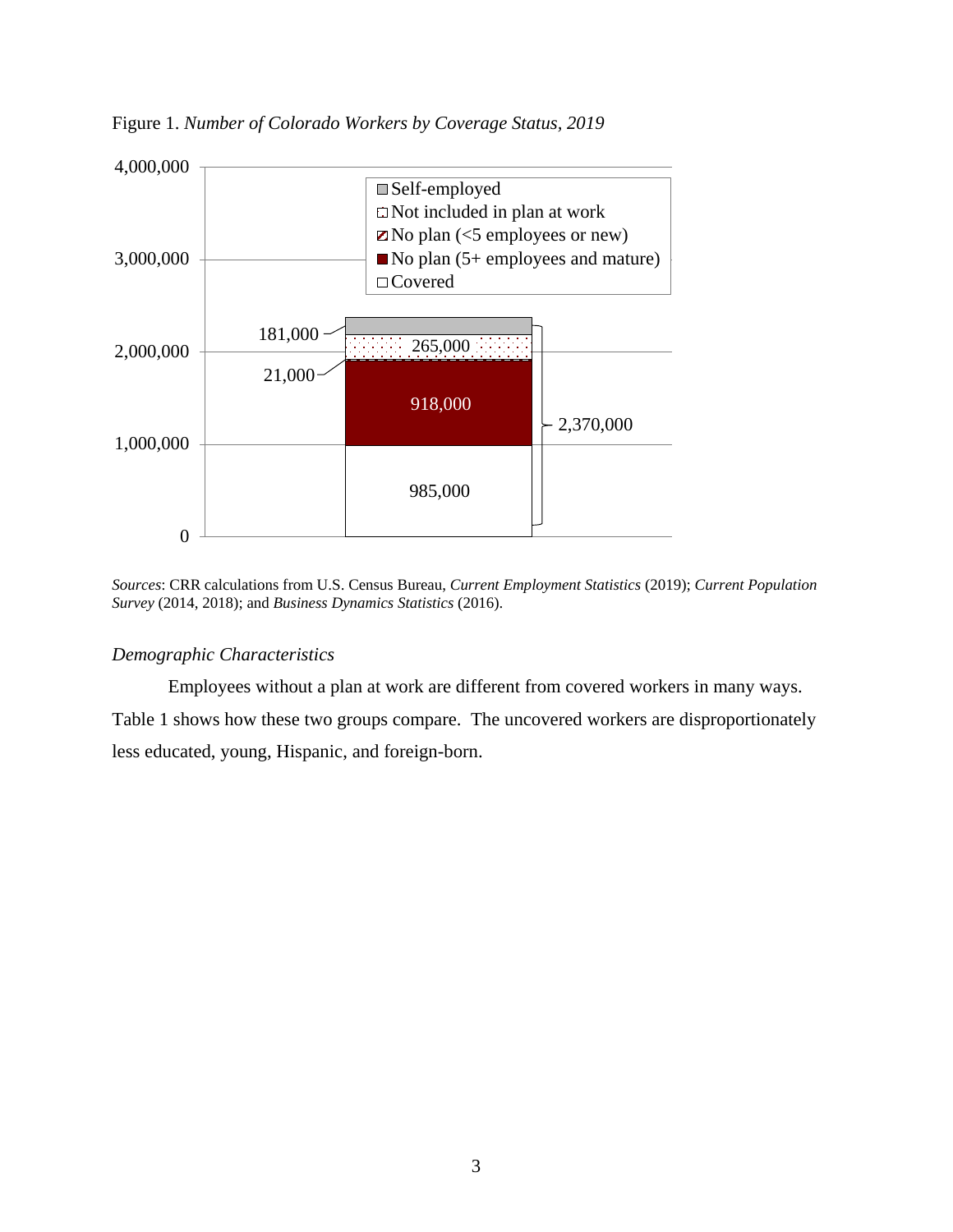|                       | No plan at work |                | With plan |                |
|-----------------------|-----------------|----------------|-----------|----------------|
| Characteristic        | Number          | Share          | Number    | Share          |
| Gender                |                 |                |           |                |
| Male                  | 510,391         | 54%            | 538,549   | 55%            |
| Female                | 429,007         | 46             | 446,147   | 45             |
| Age                   |                 |                |           |                |
| Under 18              | 16,017          | $\overline{2}$ | 4,693     | 0.5            |
| 18-24                 | 133,849         | 14             | 46,786    | 5              |
| $25 - 54$             | 643,313         | 68             | 700,373   | 71             |
| 55-64                 | 115,094         | 12             | 190,415   | 19             |
| $65+$                 | 31,127          | 3              | 42,429    | $\overline{4}$ |
| Race                  |                 |                |           |                |
| White                 | 611,331         | 65             | 739,712   | 75             |
| <b>Black</b>          | 39,220          | $\overline{4}$ | 37,415    | $\overline{4}$ |
| Asian                 | 30,410          | 3              | 38,097    | $\overline{4}$ |
| Hispanic              | 240,828         | 26             | 152,823   | 16             |
| Other                 | 17,610          | $\overline{2}$ | 16,649    | $\overline{2}$ |
| Nativity              |                 |                |           |                |
| Native                | 765,877         | 82             | 878,445   | 89             |
| Foreign-born          | 173,522         | 18             | 106,251   | 11             |
| Education             |                 |                |           |                |
| Less than high school | 111,764         | 12             | 14,245    | $\mathbf{1}$   |
| High school only      | 191,922         | 20             | 156,694   | 16             |
| Some college          | 263,097         | 28             | 268,525   | 27             |
| Bachelor's or more    | 372,616         | 40             | 545,232   | 55             |
| Total                 | 939,398         | 100%           | 984,696   | 100%           |

Table 1. *Key Demographics of Colorado Workers by Coverage Status, 2019*

Notes: For demographics, the CPS March Supplement is unable to extract employees at firms with fewer than 5 employees and does not include a reliable measure for firm age. The 939,398 reflects all employees without a plan at work, regardless of firm size or age.

*Sources:* CRR calculations from *Current Employment Statistics* (2019); and *Current Population Survey* (2014, 2018).

#### *Employer Size, Industry, and Wages*

Figure 2 shows the distribution of Colorado workers with and without a plan at work by employer size. Employees with a plan at work are largely concentrated in firms with 100 employees or more, meaning that those without a plan are predominantly employed by small firms.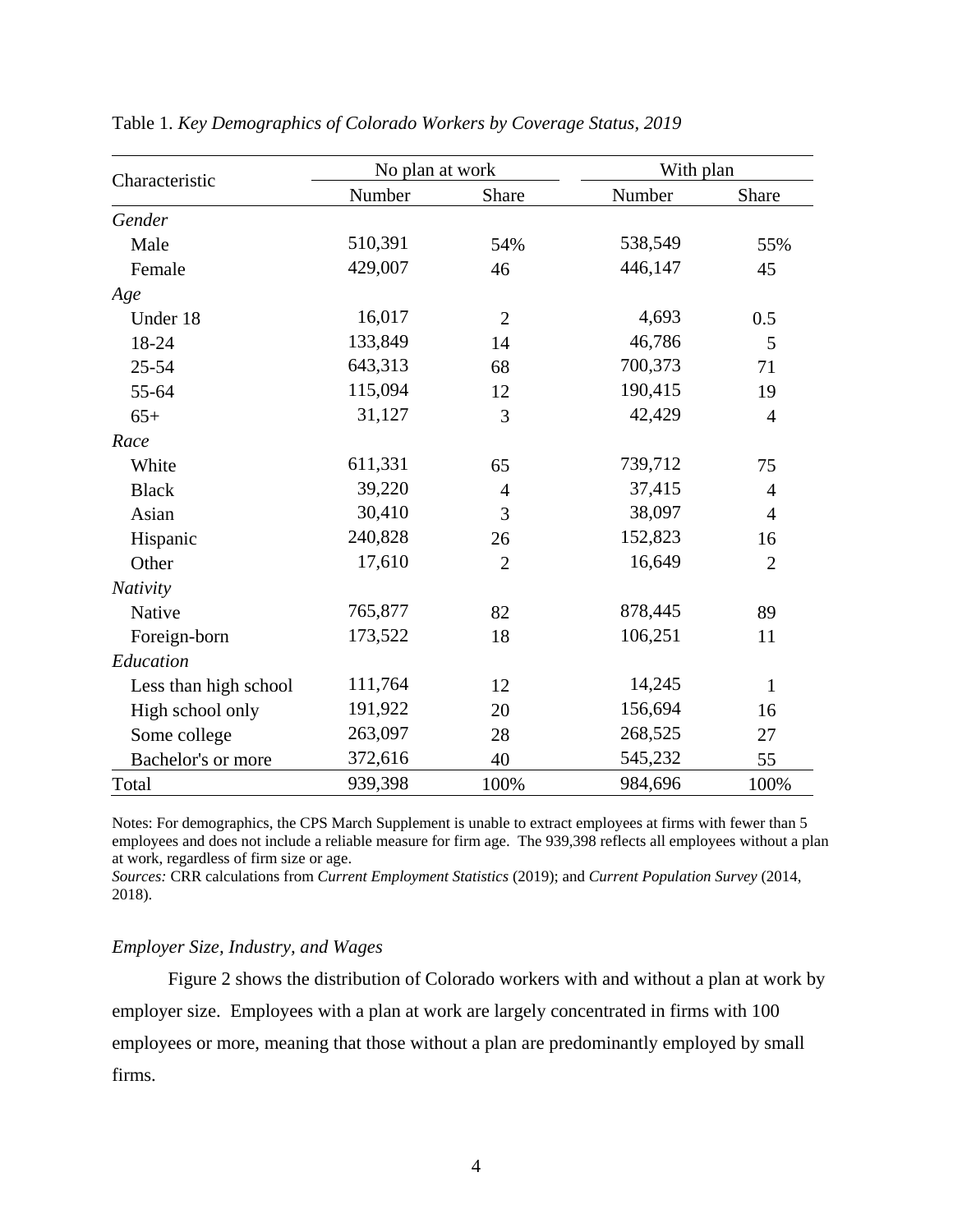Figure 2. *Employees Affected by Colorado Secure Savings by Firm Size and Coverage Status, 2016*



*Sources*: CRR calculations from *Statistics of U.S. Businesses* (2016); *Business Dynamics Statistics* (2016); and *National Compensation Survey* (2017).

In terms of industry, Colorado employees with no plan at work are more likely to be employed in non-professional services, construction, and raw materials industries (see Figure 3).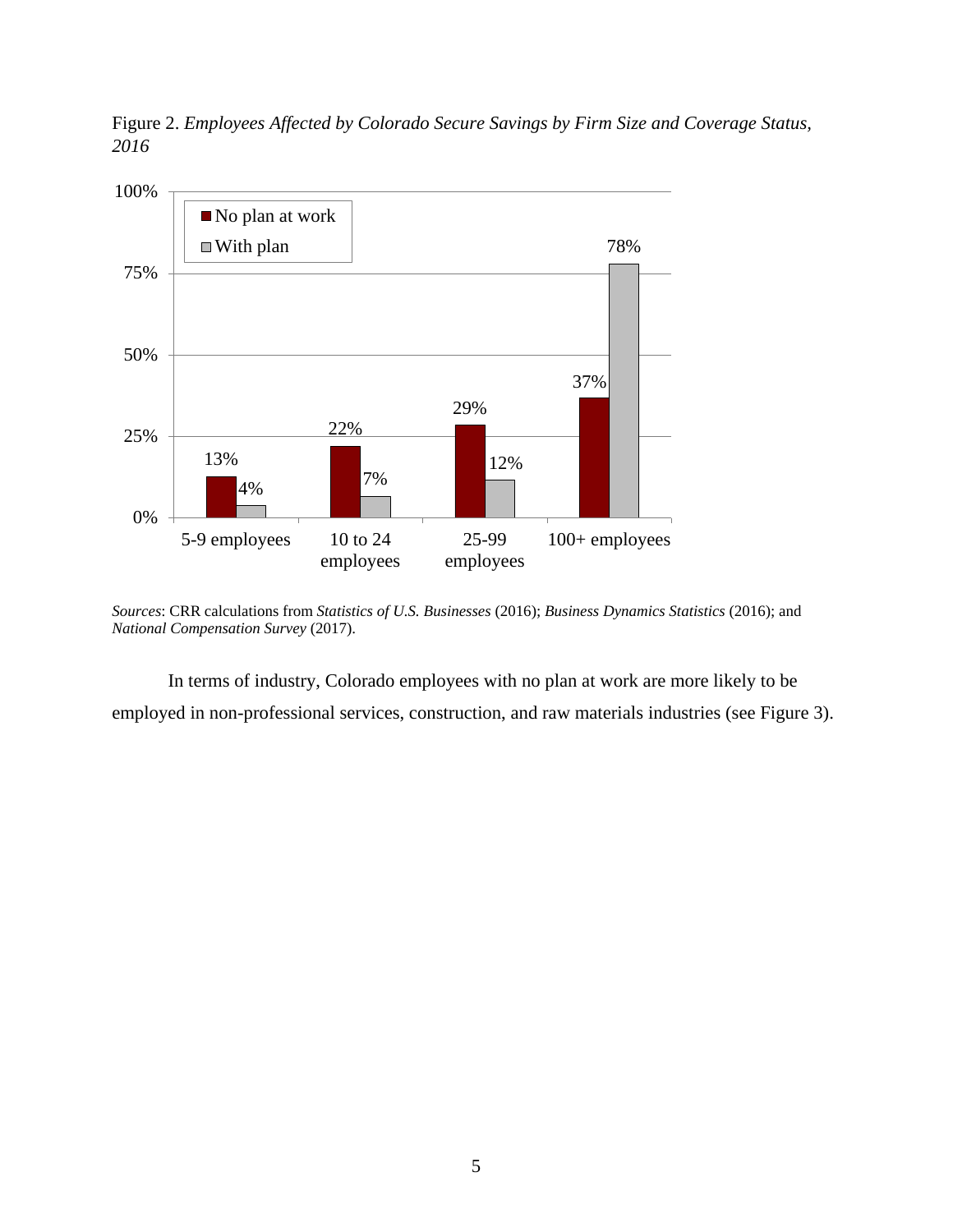

Figure 3. *Industry Distribution of Colorado Workers by Coverage Status, 2017*

*Sources:* CRR calculations from *Current Population Survey* (2014, 2018)*.*

Another important aspect of the market is workers' full- or part-time status. Part-time workers tend to be less attached to the labor force, and their lower earnings would impact the rate at which the program accumulates assets. In general, workers without a plan in Colorado, like uncovered workers elsewhere in the country, work fewer hours and earn much less than covered workers. Eighty-two percent of workers with no plan at work are employed full time, compared to 95 percent of workers with a plan (see Table 2). Similarly, the median earnings of full-time workers with no plan at work is \$34,669 compared to \$60,849 for workers with a plan.

Table 2. *Colorado Employee Earnings and Hours Worked by Coverage Status, 2014*

| No plan at work |              | With plan       |       |                 |
|-----------------|--------------|-----------------|-------|-----------------|
| Hours           | <b>Share</b> | Median earnings | Share | Median earnings |
| $1 - 34$        | 18%          | \$13,274        | 5%    | \$35,027        |
| $35+$           | 82           | \$39,296        | 95    | \$62,165        |
| Total           | 100%         | \$34,669        | 100%  | \$60,849        |

*Source:* CRR calculations from *Current Population Survey* (2014).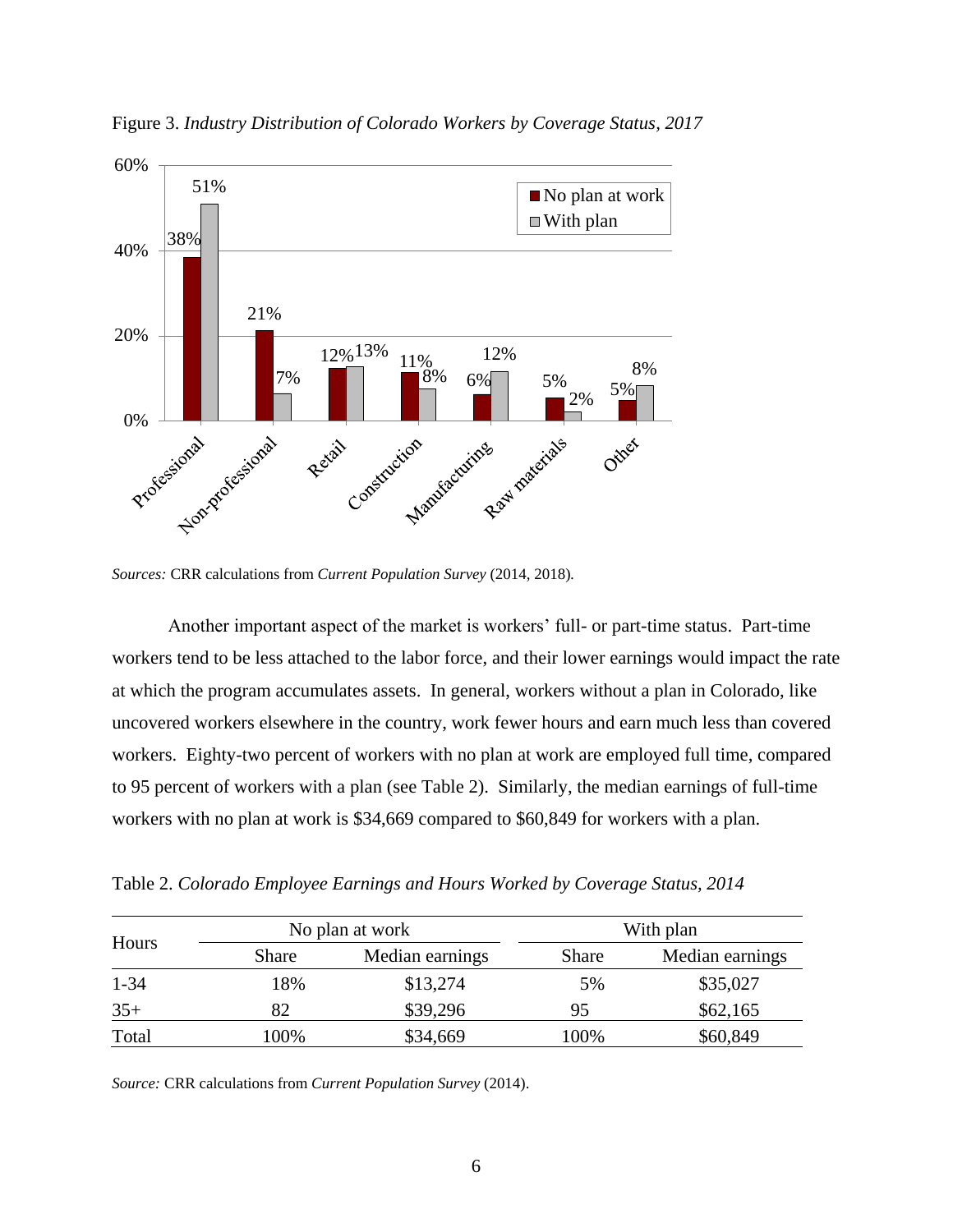## *Job Mobility*

 $\overline{\phantom{a}}$ 

Table 3 presents results from an analysis that follows the same workers over time – both in Colorado and in the rest of the United States – to see if, approximately one year later, they are working at the same employer, a different employer, or not working.<sup>3</sup> The results illustrate two primary findings. First, uncovered workers have less stable employment than covered workers; they are more likely to have exited their current job for another job after one year and more likely to have exited to non-employment.<sup>4</sup> The share of full-time workers without a plan going to a new job has been 25 percent per year and the share of full-time workers leaving work for non-employment has been 13 percent per year. Second, part-time workers generally have less stable employment than full-time workers.

|                  | Full-time       |                | Part-time       |           |
|------------------|-----------------|----------------|-----------------|-----------|
|                  | No plan at work | With plan      | No plan at work | With plan |
| I. Colorado      |                 |                |                 |           |
| Same employer    | 61\%            | 76%            | 55%             | 67%       |
| New employer     | 25              | 16             | 20              | 15        |
| Not working      | 13              | 5              | 25              | 19        |
| Exit Colorado    |                 | 3              | 0               | $\theta$  |
| II. Rest of U.S. |                 |                |                 |           |
| Same employer    | 68              | 80             | 53              | 69        |
| New employer     | 23              | 15             | 28              | 21        |
| Not working      | 8               | $\overline{A}$ | 17              | 9         |
| Exit state       |                 |                | 2               |           |

Table 3. *One-Year Job Mobility Rates for Colorado and U.S. Workers by Full-time/Part-time Status and Coverage, 1997, 2005, and 2009*

*Sources:* U.S. Census Bureau, *Survey of Income and Program Participation (*1996, 2004, and 2008 Panels, representing data on mobility for 1997, 2005, and 2009).

Frequent moves from employment to non-employment will have two effects: 1) individuals will not be contributing to their accounts; and 2) some workers will need to withdraw assets to make ends meet. Workers moving from one job to another can remain active in the

<sup>&</sup>lt;sup>3</sup> The *Current Population Survey* (used for much of the analysis above) is insufficient in this case, since only a fraction of the dataset can be followed from one year to the next, resulting in a small sample of Colorado workers.

<sup>4</sup> Full-time employees in Colorado tend to have less stable employment than the national average. This difference is more pronounced for workers without a plan.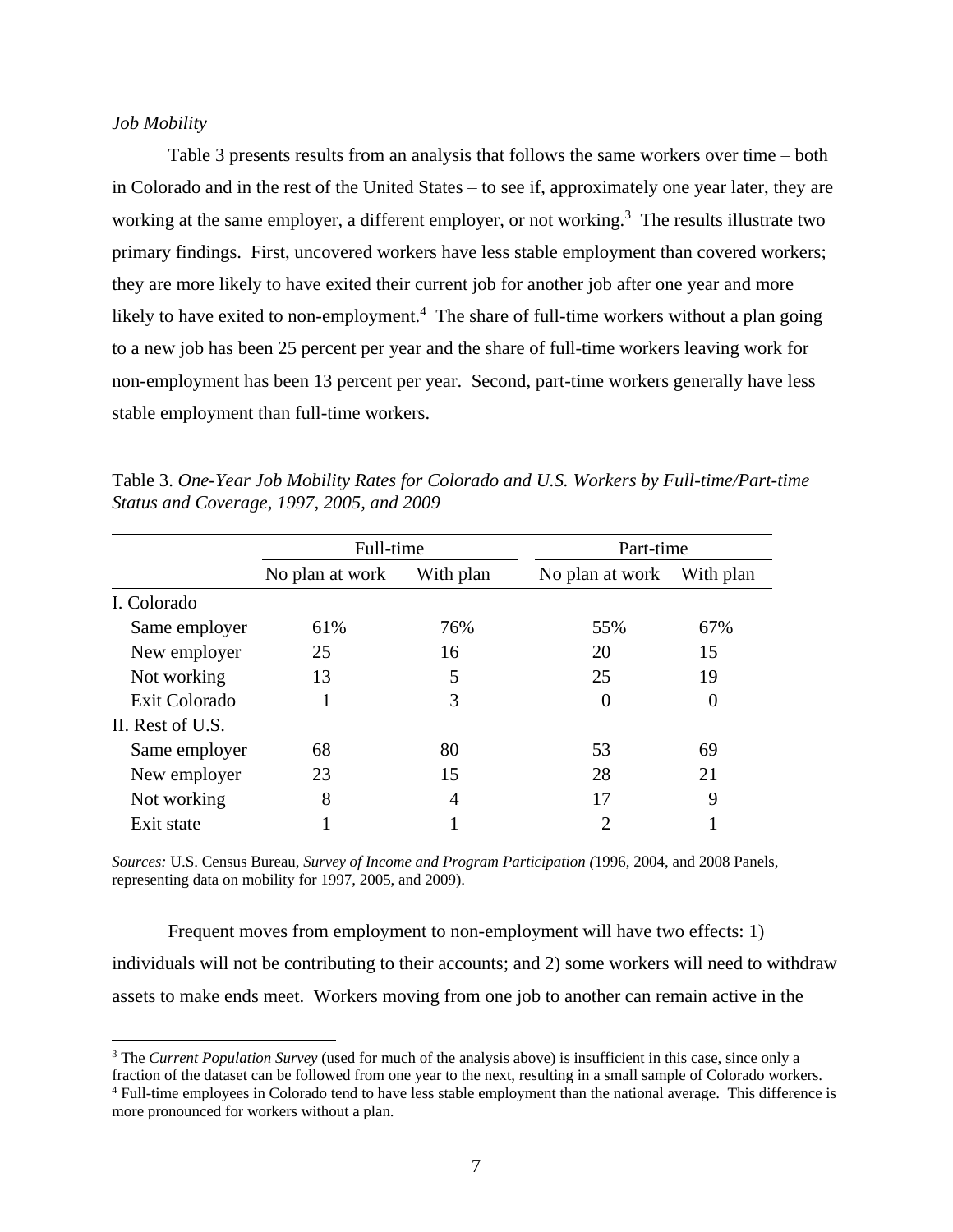program if the new employer also participates in Secure Savings. While this feature is a key strength of the program, it also presents a challenge to the program's administrator to keep track of the participant and ensure that contributions through each employer go to the same account.

#### *Financial Capability*

 $\overline{\phantom{a}}$ 

Another relevant issue is that uncovered workers in Colorado, like uncovered workers nationally, are under greater financial stress than workers who are covered by an employer plan. Uncovered workers are also less familiar with commercial financial products and have less understanding of basic concepts like compound interest and portfolio diversification.

These issues show up in several ways (see Table 4). First, only 38 percent of uncovered workers say they can come up with \$2,000, which suggests that a Colorado Secure Savings program would be the first time many workers will have access to significant assets. Second, 34 percent of uncovered workers appear to be using unconventional, high-interest credit sources like pawn shops and payday lenders. Colorado Secure Savings will not improve participants' overall financial situation if any increases in retirement savings are simply offset by increases in highinterest debt. Thus, agencies in the State that are involved in financial education have the opportunity to highlight the value of using these accounts to meet needs that occur prior to retirement and to provide guidance on when it makes sense to withdraw money from the plan versus using other forms of debt.

Financial capability data offer other lessons for Colorado. Relative to covered workers, uncovered workers are less likely to have a checking account or pay for things online. These data support the need for a user-friendly website to access and navigate the account. In terms of traditional financial education, most uncovered workers struggle with understanding diversification, and over a third appear to have trouble answering a question about compounding interest. These data highlight the importance of offering simple investment options such as target date funds, in addition to simple and concrete educational materials.<sup>5</sup>

<sup>5</sup> According to CRR calculations, uncovered workers in Colorado have slightly lower financial literary compared to uncovered workers in Oregon, emphasizing the need for a robust communication campaign (FINRA 2015).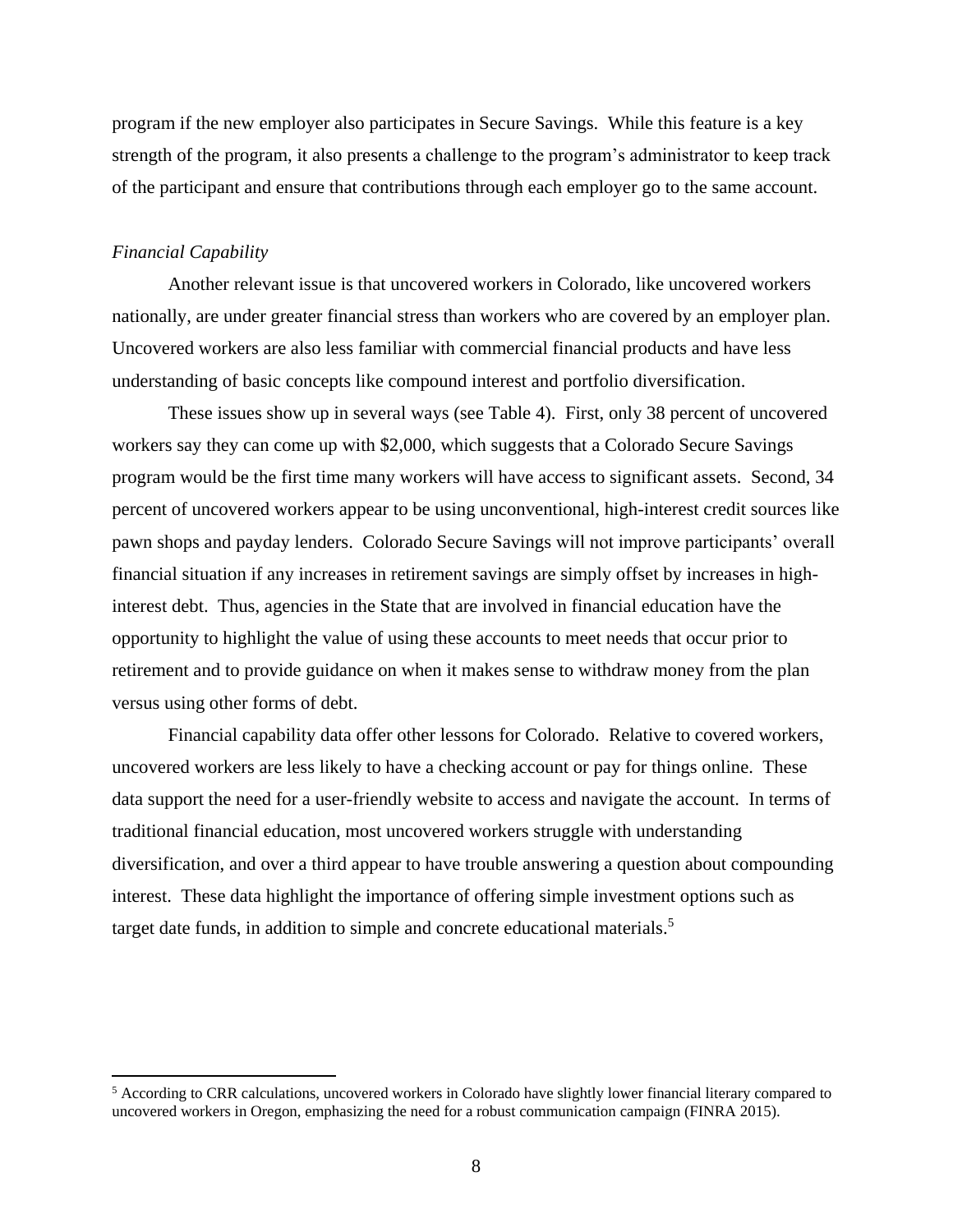|                                       | Colorado            |     | <b>United States</b> |         |
|---------------------------------------|---------------------|-----|----------------------|---------|
|                                       | Not covered Covered |     | Not covered          | Covered |
| Financial situation                   |                     |     |                      |         |
| Spend more than makes                 | 19%                 | 21% | 20%                  | 18%     |
| Can come up with \$2,000              | 38                  | 78  | 38                   | 79      |
| Receives government transfer          | 18                  | 13  | 20                   | 13      |
| Receives money from family            | 21                  | 22  | 27                   | 18      |
| Used unconventional credit sources    | 34                  | 24  | 32                   | 23      |
| Interaction with the financial system |                     |     |                      |         |
| Has checking account                  | 90%                 | 99% | 81%                  | 98%     |
| Owns non-retirement investments       | 12                  | 49  | 9                    | 44      |
| Gets paid in cash or by check         | 48                  | 20  | 46                   | 20      |
| Uses credit cards to purchase things  | 51                  | 86  | 48                   | 82      |
| Uses debit cards to purchase things   | 68                  | 72  | 69                   | 74      |
| Pays for things online                | 56                  | 88  | 55                   | 81      |
| Financial literacy                    |                     |     |                      |         |
| Understands compounding               | 64%                 | 79% | 67%                  | 83%     |
| Understands diversification           | 26                  | 57  | 32                   | 56      |
| Learned about finance at school       | 11                  | 20  | 16                   | 21      |
| Learned about finance at work         | 3                   | 12  | 4                    | 12      |

Table 4. *Financial Situation, Interaction, and Literacy by Retirement Plan Coverage in Colorado and the United States, 2015*

Note: A respondent is covered when they have a retirement plan through their employer or acquire one privately. Uses 2012 data for: gets paid in cash or by check; uses credit or debit cards to purchase things; and pays for things online.

*Sources:* CRR calculations from Financial Industry Regulatory Authority (FINRA) National Financial Capability Study (2012, 2015).

Despite their limited financial resources and lack of experience with financial institutions, uncovered workers need to save additional income for retirement. While their low earnings allow them to benefit from the progressive structure of the Social Security system, Social Security alone will not provide adequate levels of replacement income. As shown in Figure 4, when a low-earning worker retires at age 65 (and Social Security's Full Retirement Age reaches 67), Social Security will replace 43 percent of his pre-retirement earnings. Standard benchmarks indicate that low earners need 75 to 90 percent of previous earnings to maintain their standard of living. Additional savings through auto-IRAs can help bridge the gap between Social Security benefits and target replacement rates.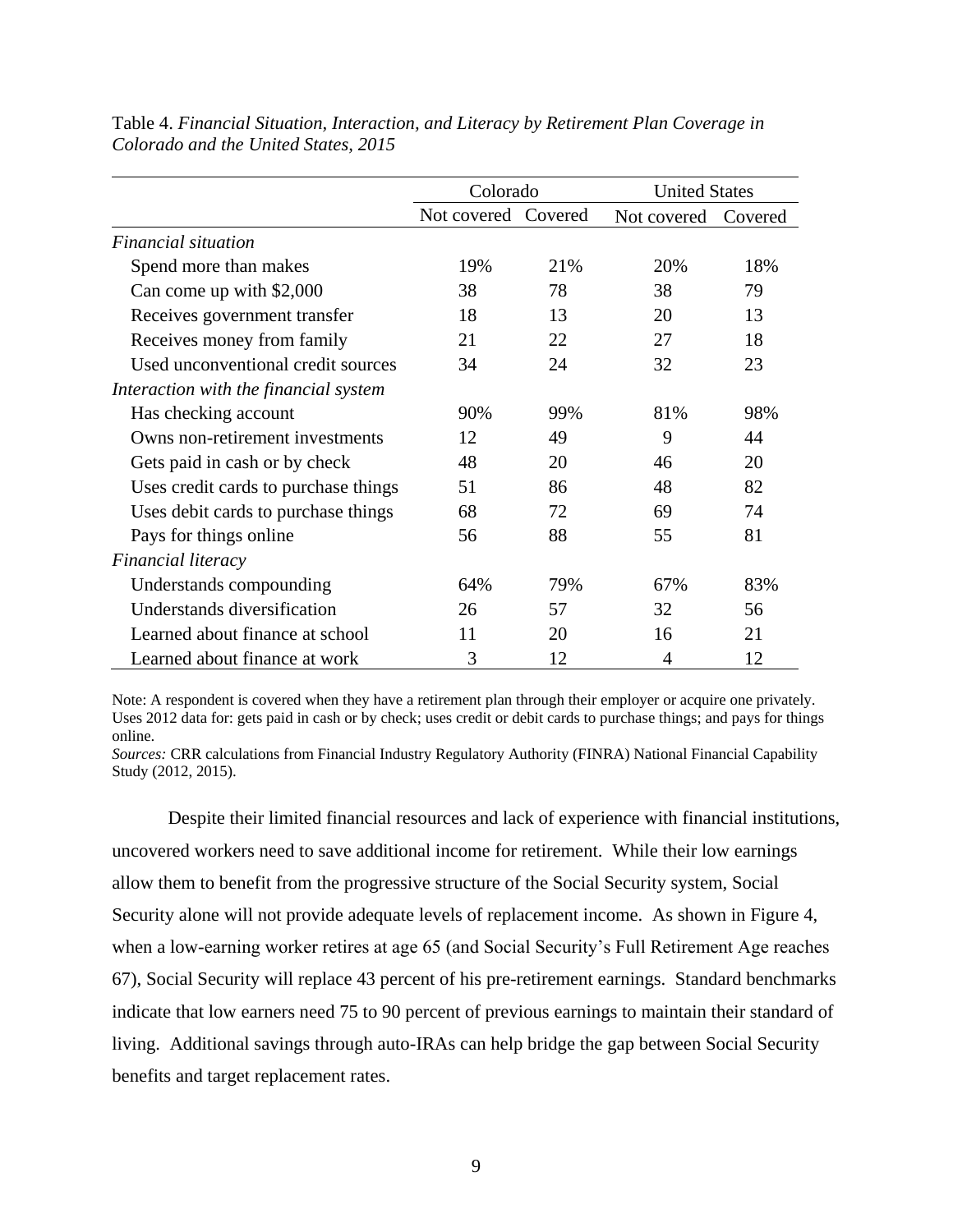

Figure 4. *Replacement Rate from Social Security and Target Replacement Rate*

*Source*: CRR calculations from *Current Population Survey* (2018).

#### *Colorado Secure Savings Well-Designed for Target Population*

The plan design features of auto-IRA programs – included in the Colorado Secure Savings legislation – are well-suited to meet the needs of targeted employees. Specifically, the plan's accessibility, portability, and simplicity make an auto-IRA an effective tool to improve retirement security for uncovered workers.

First, a Roth-IRA offers employees access to account balances in the event that funds are needed before retirement. Given that employees without a plan tend to be lower income, one of the key advantages of a Roth-IRA – as opposed to a traditional IRA – is the lack of penalties for early withdrawals of contributions. While these savings are intended to be used during retirement, the primary goal of an auto-IRA is for employees to accumulate meaningful savings that provide additional income security. Therefore, the use of these accounts during financial emergencies that would otherwise result in debt is consistent with ultimate program goals.

Second, the plan is portable across any employer in the State also participating in Secure Savings. Because workers without a plan tend to change jobs relatively frequently, plan portability helps workers consistently save for retirement as they move from one employer to the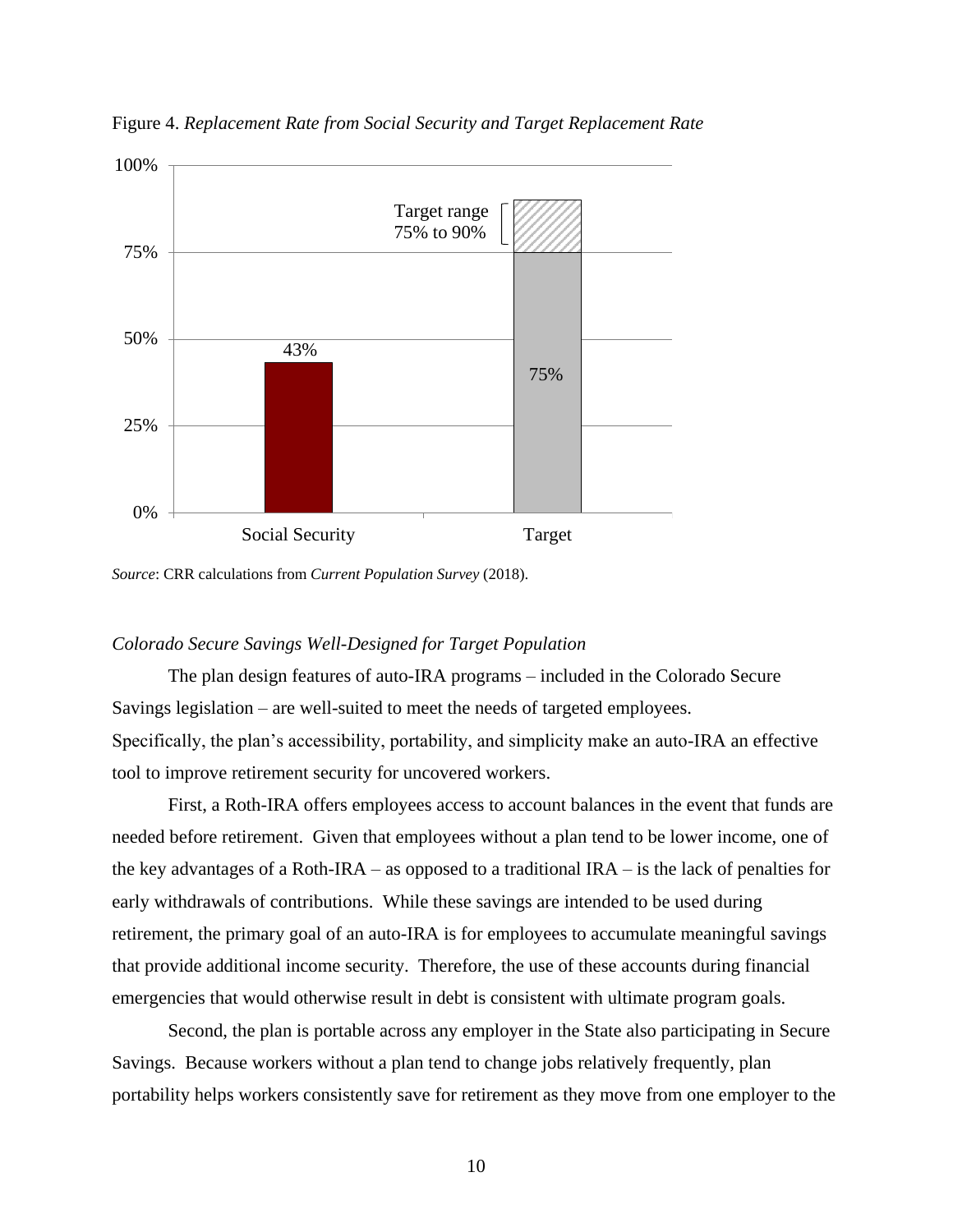next. The plan will become increasingly portable over time as more employers enroll in the program. Ultimately, these highly mobile employees will not only maintain coverage as they change employers, but will be able to save for retirement in one consistent account over time.

Lastly, given the low financial literacy of uncovered workers, the plan's simplicity removes several key barriers that could otherwise impede saving for retirement. Automatically enrolling employees removes the burden of signing up for the program or making decisions on contribution rates and investments. In addition to simplifying the enrollment process, autoenrollment tends to increase plan participation through harnessing inertia because, once people are in a plan, they tend to stay. Limiting the number and complexity of funds offered (e.g. the use of target date funds) makes the program more approachable to workers once enrolled, and can help in the process of improving financial literacy.

## *Response of Employees to Colorado Secure Savings*

To accumulate meaningful retirement savings from a state-sponsored plan, employees need to stay with the program. The question is what level of participation Colorado should expect. While preliminary data from live auto-IRAs can help inform estimates, this seemingly straightforward question turns out to be complicated. Because of the ongoing rollout and the many ways in which workers can leave and re-enter the program, program participation is not simply the inverse of the opt-out rate.

Preliminary results from Oregon, Illinois, and California provide data on explicit employee opt-out. While the data are still immature, as of December 2019, California's program (active for less than one year) has demonstrated a 30-percent opt-out rate, Illinois' program (active for a full year) has an opt-out rate between 30 and 40 percent, while Oregon's program (active for two years) has demonstrated a 31-percent rate.<sup>6</sup> These rates are slightly higher than the 20 to 30 percent rates typically observed in employer-sponsored  $401(k)$  plans.<sup>7</sup> However, given the many differences between employees with and without a plan at work (e.g., education, earnings, financial literacy), higher opt-out rates are not surprising for participants in auto-IRAs. In addition, these opt-out rates are likely to evolve over time as the programs and data mature.

<sup>6</sup> California State Treasurer (2019); Quinby et al. (2019).

<sup>7</sup> Choi et al (2007, 2001); Clark, Utkus, and Young (2015).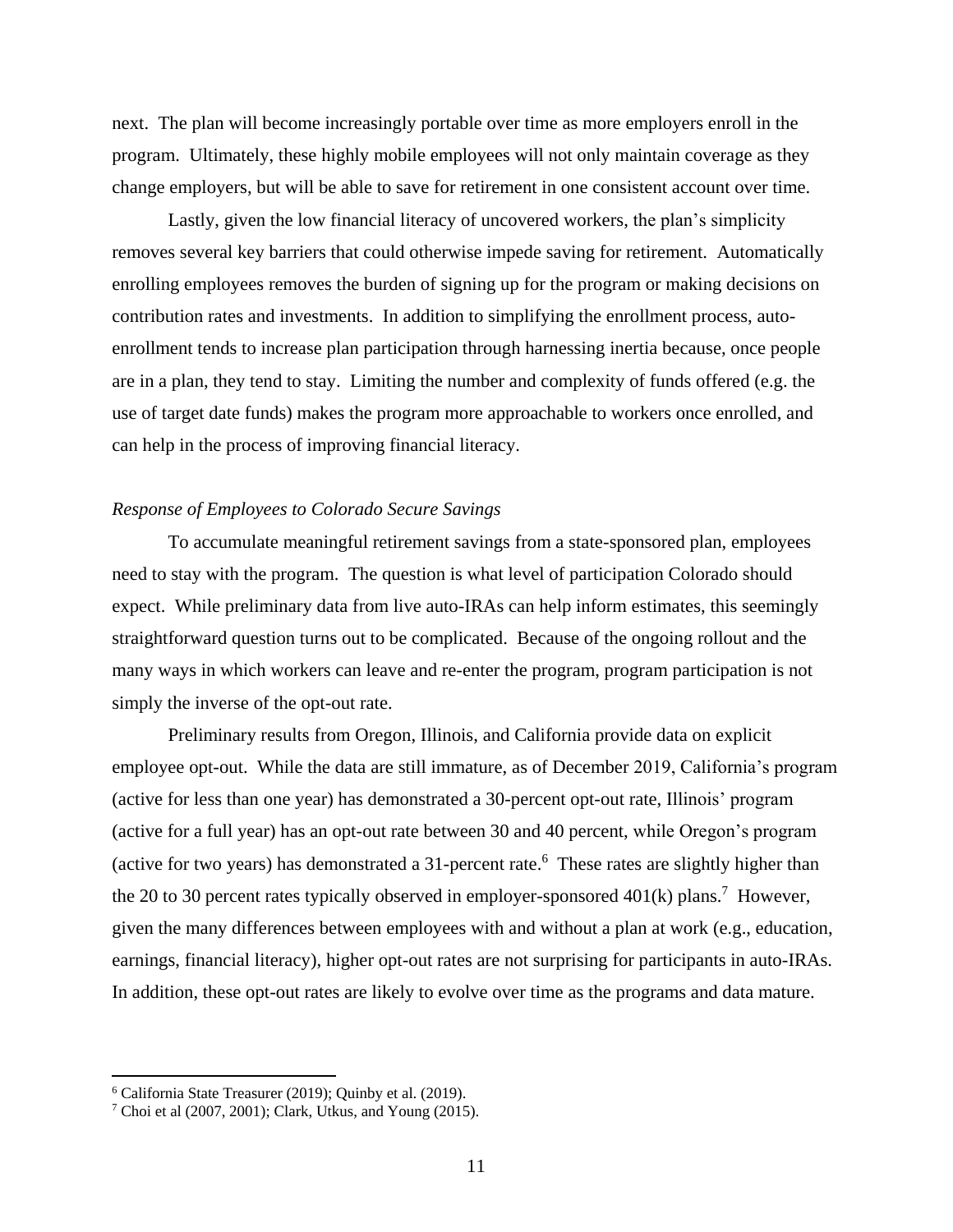In addition to the opt-out rate, overall program participation is impacted by the many other reasons why employees may not have active accounts. Because of high employee mobility and the data quality issues that are to be expected with an immature program, many employees are either inactive by the time they receive their invitation to enroll or have invalid contact information. Other employees are ineligible to participate due to factors such as age (e.g., under 18), and some accounts are listed as "active" but have no contributions. It is possible that these accounts are at employers that have enrolled but have yet to process payroll deduction.

All told, depending on the interpretation of missing data and who is included as an eligible employee, the participation rate currently observed in Oregon is between about one-half to two-thirds. Once programs mature, better data will become available on what long-term participation rate can be expected.

The question is whether a participation rate of one-half to two-thirds constitutes "successful" participation. A useful baseline is the national participation in IRAs in the absence of a federal auto-IRA program. While IRAs are available to any individual wishing to open a retirement account, as of 2016, only 14 percent of U.S. households contributed to an IRA. $8$ These IRA contributors tend to have a college education, additional retirement savings such as a 401(k) through an employer, and higher household earnings. Of the population targeted by auto-IRA programs, very few voluntarily enroll in an IRA. Therefore, relative to this baseline, a 50 to 70-percent participation rate in a state-administered auto-IRA program represents a meaningful expansion of retirement coverage.

## **Employers**

Employer participation is essential to both employee coverage and the financial feasibility of Colorado Secure Savings. As mentioned, Colorado Secure Savings would require any employer with five or more employees and at least two years of business to automatically enroll employees in a state-established Roth-IRA. The data suggest that approximately 21,000 employers could participate in Colorado Secure Savings (see Figure 5).

<sup>8</sup> Chen and Munnell (2017).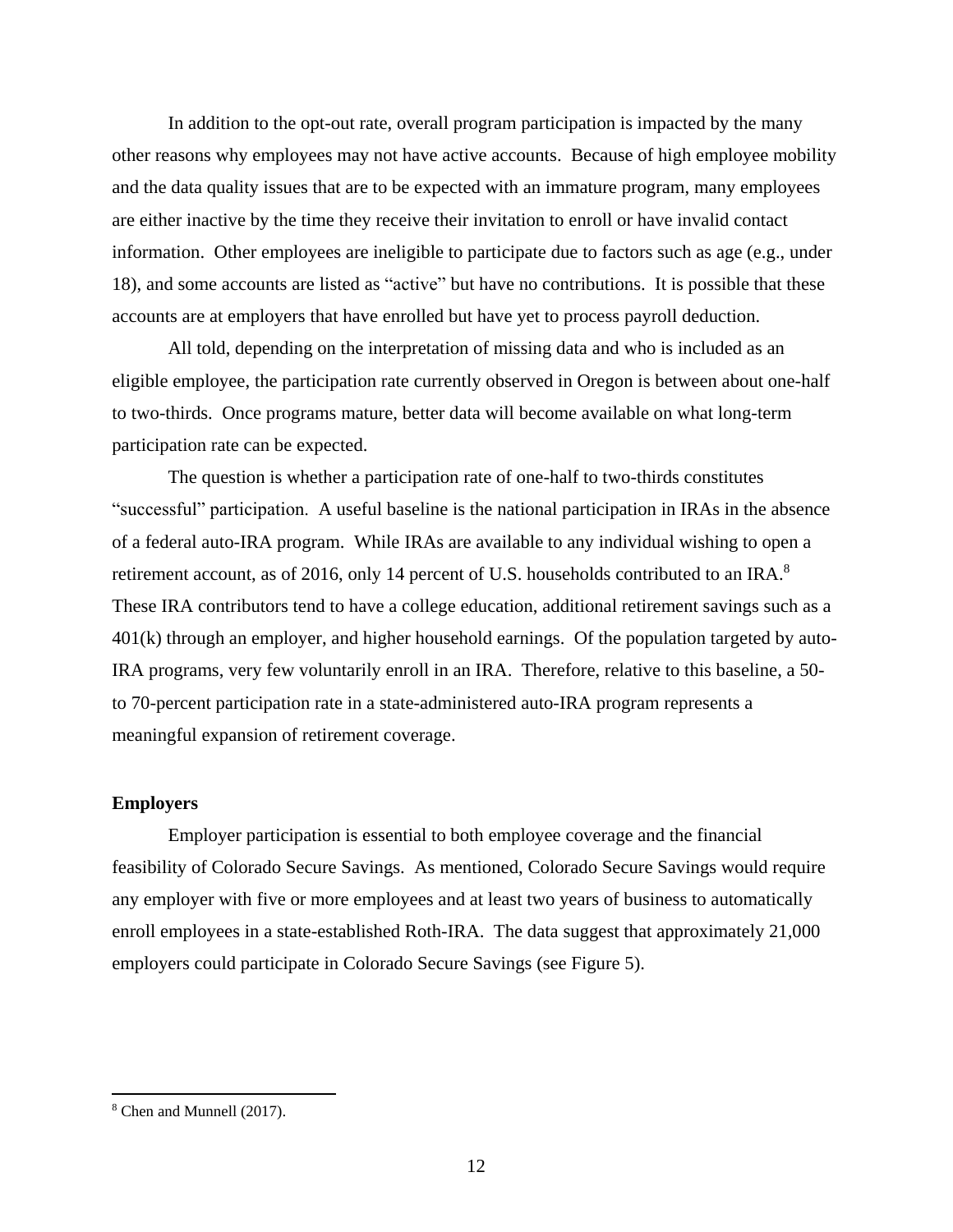Figure 5. *Number of Private Sector Employers in Colorado by Coverage Status, 2016*



*Sources:* CRR calculations from *Statistics of U.S. Businesses* (2016); and *National Compensation Survey* (2017).

Even excluding employers with fewer than 5 employees, most of the employers affected by Colorado Secure Savings are small, with fewer than 100 employees (see Figure 6).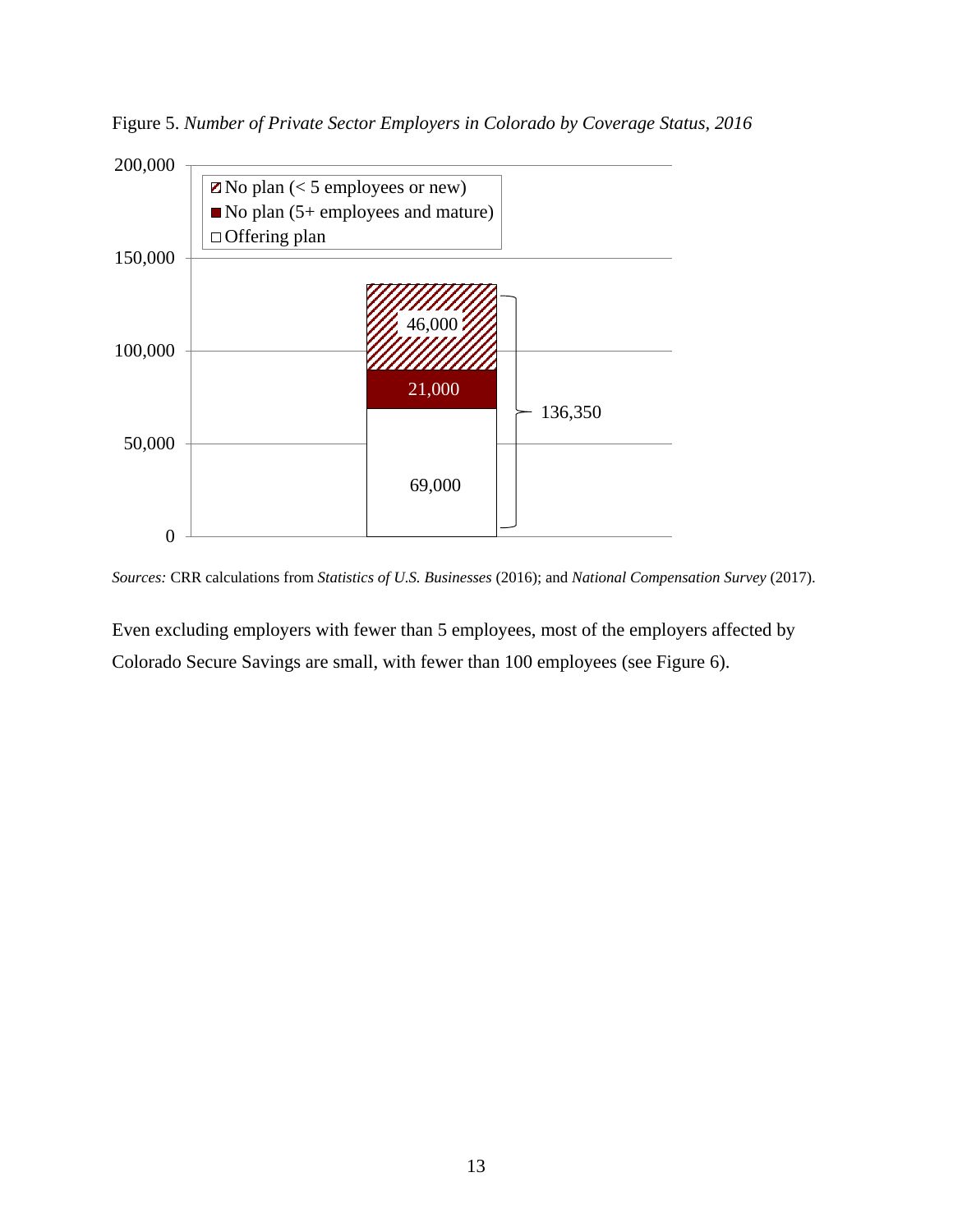

Figure 6. *Number of Employers in Colorado without a Retirement Savings Plan, by Number of Employees, 2016*

25-99 employees

100+ employees

#### *Cost to Employers*

5-9 employees 10 to 24

employees

0

Colorado Secure Savings requires employers to complete several key tasks. However, these tasks are minimal compared to what would be required to offer their own plan. Table 5 lists the primary functions for employers participating in Colorado Secure Savings and summarizes factors that affect the cost associated with each function. The burden of these responsibilities is likely to vary by firm size and payroll administration method. Functions that require interpersonal interactions, such as introducing the program or answering employee questions, will likely require more time and effort for large firms. In addition to firm size, the administrative and technical expertise of business owners, as well as the types of workers employed by the firm (e.g. part-time, number of shifts, and number of locations) also appear to drive estimates of employer costs.

*Sources:* CRR calculations from *Statistics of U.S. Businesses* (2016); and *National Compensation Survey* (2017).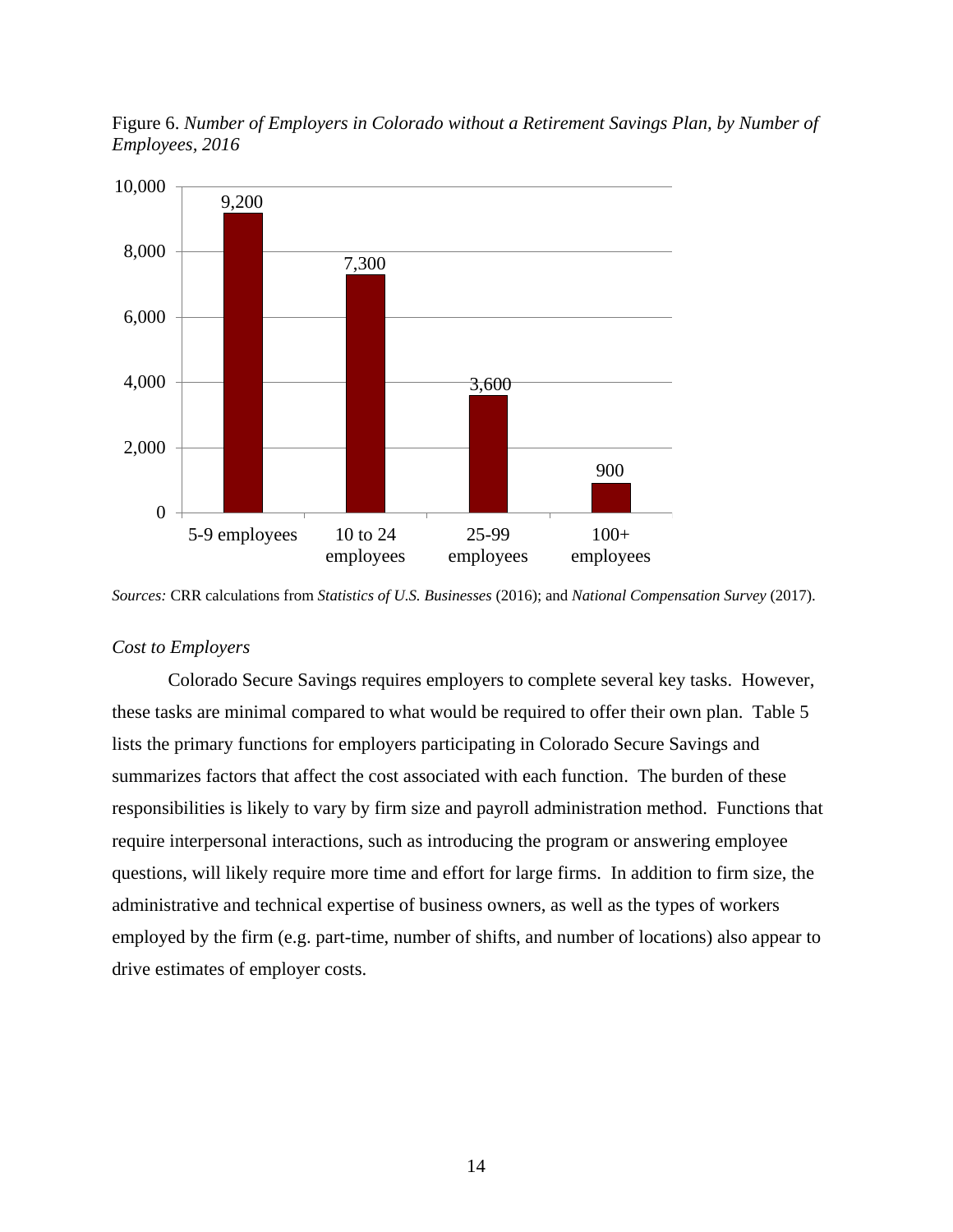| Activity                                                                                                                                                | Cost drivers                                                                                                                        |
|---------------------------------------------------------------------------------------------------------------------------------------------------------|-------------------------------------------------------------------------------------------------------------------------------------|
| Introduce CO Secure Savings                                                                                                                             |                                                                                                                                     |
| Get informed about CO Secure Savings                                                                                                                    | Number of employees and locations, whether                                                                                          |
| Hand out program description and automatic<br>enrollment notice on-site.                                                                                | the State provides communication materials,<br>and whether the employer or recordkeeper<br>introduces program.                      |
| Register with employer CO Secure Savings self-<br>service portal                                                                                        |                                                                                                                                     |
| Enter employer ID, number of employees,<br>contact information, and self-service<br>preferences into online portal.                                     | Comfort level with technology.                                                                                                      |
| Provide data for initial enrollment<br>Enter employee SSN, name, date of birth,<br>and initial contribution percentage in CO<br>Secure Savings website. | Specific data fields needed, whether the data<br>can be updated from software or payroll                                            |
| Alternatively, send an electronic file<br>(spreadsheet) or allow payroll provider to<br>send this information.                                          | vendor, whether recordkeeper can accept the<br>data format.                                                                         |
| Facilitate opt out                                                                                                                                      |                                                                                                                                     |
| Make opt-out form available on-site.                                                                                                                    | How much advice is associated with opting<br>out, what kind of paperwork needs to be<br>maintained.                                 |
| Make payroll deductions<br>Enter deduction amount into payroll system<br>or process.                                                                    | Payroll administration method, number of                                                                                            |
| Write a check or send a direct deposit with<br>total deductions, or send a file that lists the<br>deduction for each employee.                          | employees, familiarity of owner with payroll<br>processes.                                                                          |
| Internal record maintenance                                                                                                                             |                                                                                                                                     |
| Maintain employee enrollment, contribution<br>rate change, and opt-out forms on file.                                                                   | Number of employees, format in which<br>records must be kept, length of time records<br>need to be kept.                            |
| Other potential activities<br>Respond to inquiries from CO Secure Savings<br>regarding employee data or payroll deduction<br>errors.                    | Number of issues that need to be resolved,<br>extent to which employer is responsible for<br>solving problems, number of employees. |

Table 5. *Primary Functions and Costs for Employers to Support Colorado Secure Savings*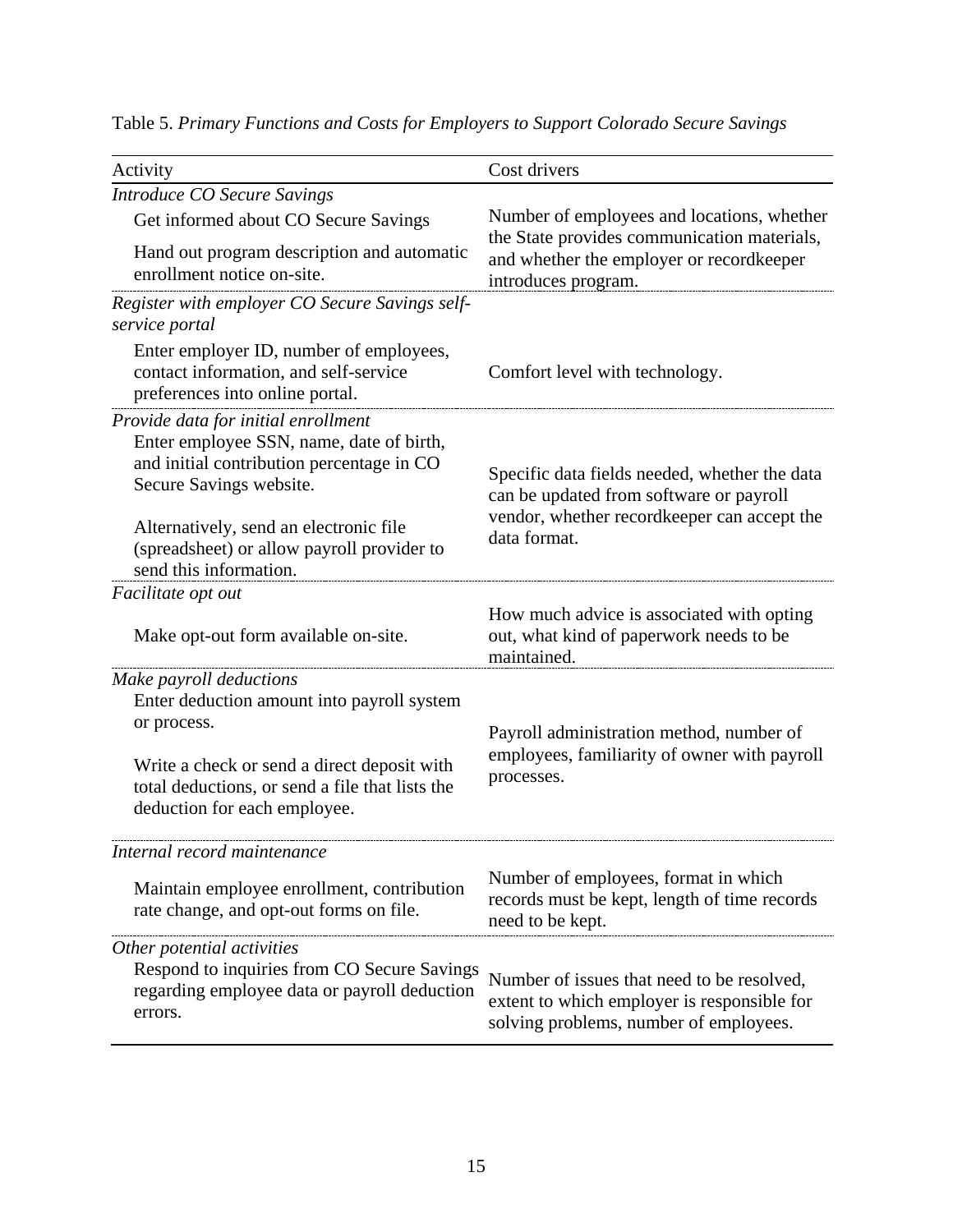A consistent theme in the research on cost drivers is that the way in which employers administer their payrolls will determine, to a large extent, their ultimate financial and administrative investment. Payrolls can be administered in three basic ways: 1) outsourced to a payroll service provider; 2) administered in-house with software; or 3) administered in-house without software. The use of an external payroll provider often requires a per-employee cost per paycheck to have the deductions managed by the provider. However, employers that administer payroll in-house without software are likely to face the highest administrative cost per employee, measured as time, money, or "hassle." While electronic systems can be programmed to automatically exchange and validate data, tasks that involve manual procedures will remain expensive and error prone.

Preliminary results from a survey of employers participating in OregonSaves provide some insight into the payroll administration experience of employers.<sup>9</sup> The survey finds that over half of respondents are satisfied by the time and effort required to administer or set up a payroll for OregonSaves, and that three-quarters of employers do not report any out-of-pocket costs. For the quarter of employers that do report out-of-pocket costs, their expenditures are related to additional staff time and payment to an external payroll provider, as well as printing costs or bank fees associated with payroll processing.

In addition to automating or outsourcing payroll, some factors in the State's control can reduce the time and effort required from employers. Anecdotally, using field representatives to help employers register expedites the process and reduces errors.<sup>10</sup> Employers in Oregon have offered several additional concrete recommendations:

- 1) make communications materials easy to locate and deliver to employees;
- 2) make eligibility easy to determine;
- 3) direct employees to a place other than the employer to answer questions;
- 4) have a recordkeeper or other entity collect employee elections and opt-out decisions;
- 5) send employers information on how to manage payroll deductions or provide data;
- 6) leverage tools employers are familiar with to file reports or provide data to the state;

<sup>9</sup> According to preliminary survey results provided by Pew, approximately 25 percent of sampled employers participating in OregonSaves report out-of-pocket costs. Of those reporting out-of-pocket costs, approximately 70 percent report costs for additional staff time required during the year, and 25 percent report costs to an external payroll provider (October 2019).

<sup>&</sup>lt;sup>10</sup> Belbase and Sanzenbacher (2018).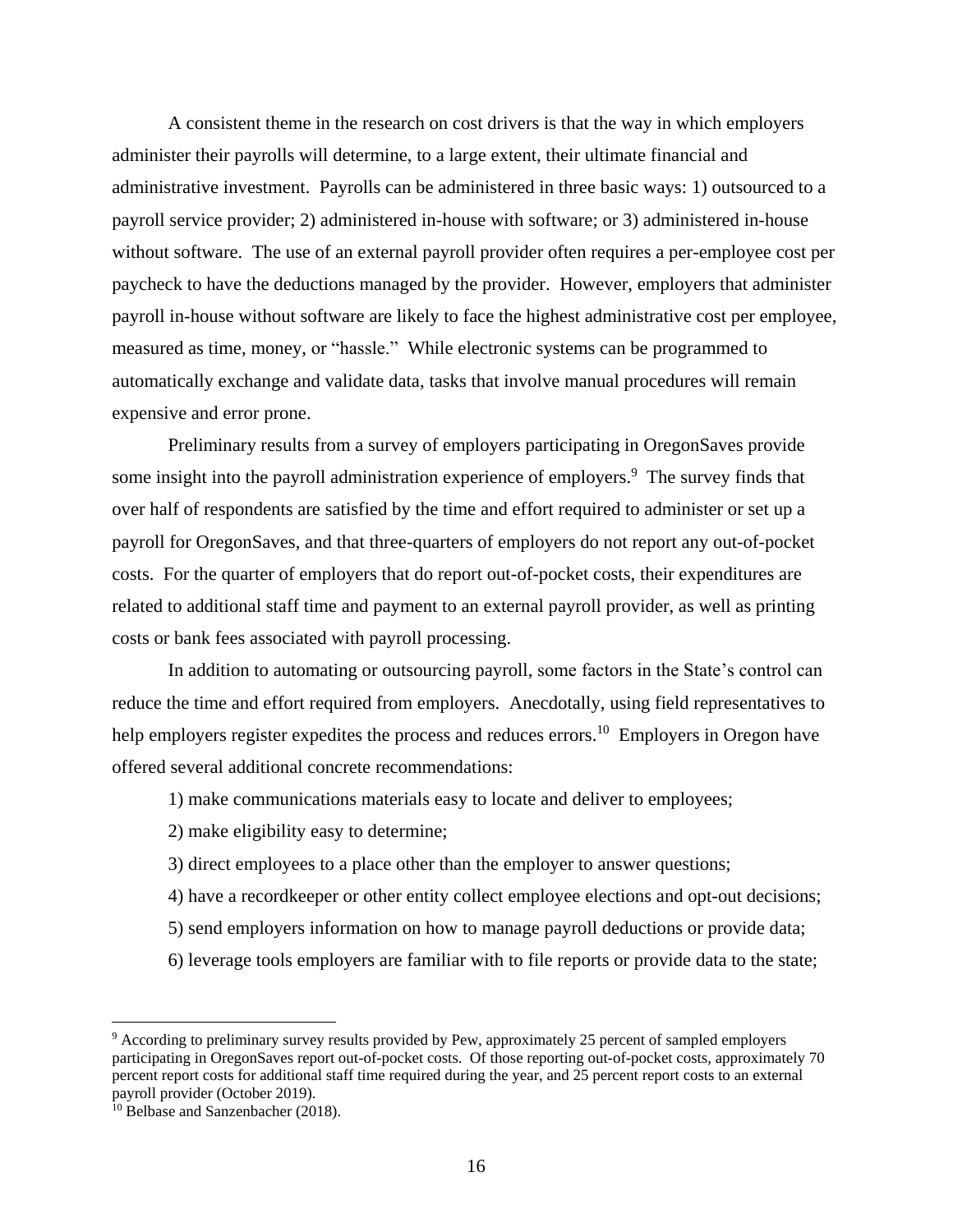7) use state data about eligible employees so employers only have to validate data; and 8) allow electronic transfers of data in common file formats such as Excel.

Program administrators are also taking steps to support employers. One of the most promising initiatives, introduced by Ascensus, the administrator for Oregon, Illinois, and California, involves automatically transferring data between employers' payroll systems and plans' recordkeeping systems.<sup>11</sup> In theory, an automatic data exchange would eliminate most of the employer's administrative responsibilities because payroll systems already have data on employee status and pay, and the plans' recordkeeping systems have information on deduction amounts that need to be processed. With a data exchange, the employer's role could thus be reduced to that of an auditor.

#### **Feasibility Analysis**

In addition to the participation of both employees and employers, a successful auto-IRA program must attract a private sector provider and not create undue risks to the State. To evaluate these dual goals, the feasibility analysis uses two key metrics. The first metric is the time it takes the program to cover its operating costs for the administrator and the State – i.e., to become "cash-flow positive." The second metric is the time it takes for the program to become profitable to the administrator and cost-neutral to the State – i.e., to become "net positive." This second metric considers both the start-up costs of the program and initial operating cost shortfalls. Both metrics can be affected by factors currently under the State's control such as the default contribution rate and the initial fee charged on assets. They also can be affected by factors outside the State's control, such as ultimate employer participation or program costs.

This analysis presents the financial metrics discussed above under a set-up similar to the current legislation – a Roth-IRA with a default contribution rate of 5 percent and an initial fee of 100 basis points reduced to 75 basis points in Year 6 forward – and then shows how outcomes might change under various alternative scenarios.

<sup>&</sup>lt;sup>11</sup> The initiative, called PASSCI, involves building an application programming interface (API) that allows plan administrators to communicate with any participating payroll system.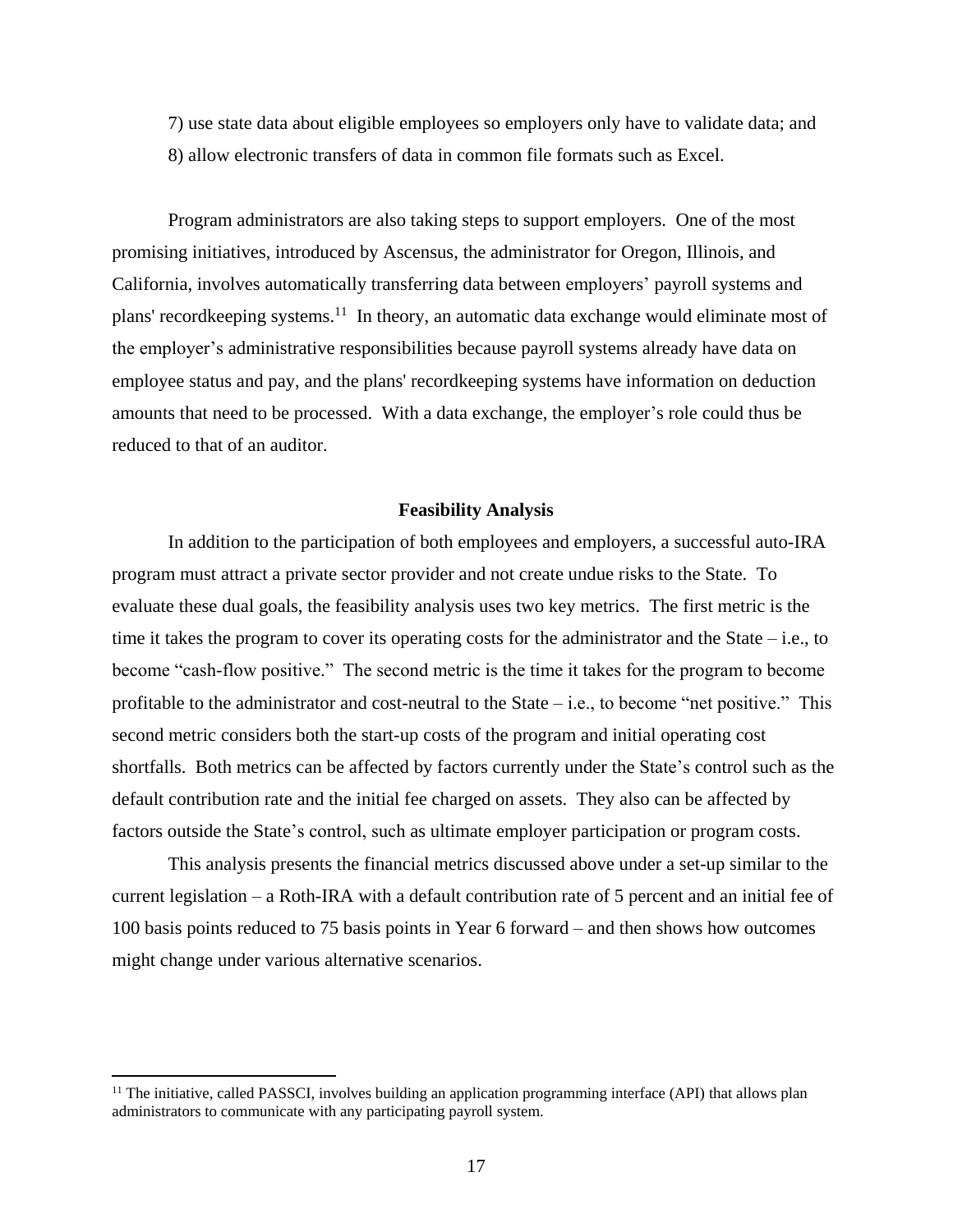## **The Financial Model and Major Assumptions**

Colorado Secure Savings costs can be divided into two categories: 1) the start-up costs associated with creating the program and bringing on employers; and 2) the operating costs associated with maintaining accounts, serving participants, and managing investments. Some of these costs must be borne by the private sector administrator chosen by Colorado and some by the State itself. Figure 7 illustrates these costs schematically.





*Source*: CRR illustration.

## *Start-up Costs*

The start-up costs reflect two facts: 1) setting up a program requires considerable work by both the administrator and the State; and 2) the administrator faces considerable costs of connecting with employers. Based on information from OregonSaves, start-up costs have historically been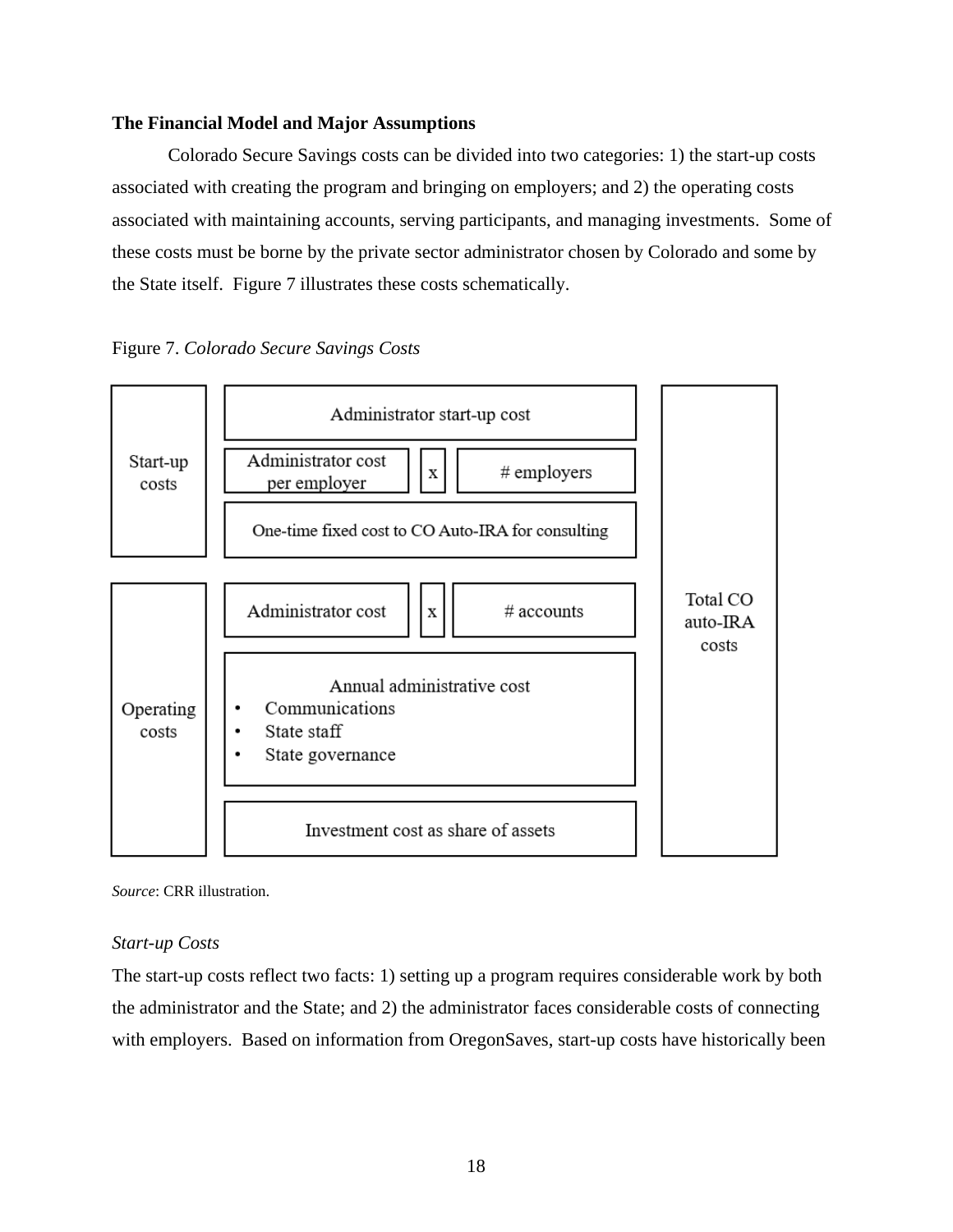roughly \$1 million for the administrator, with an additional cost of \$200 per employer.<sup>12</sup> On the State's side, costs include discussions with program design, investment, and legal consultants, and administering and evaluating Requests for Proposals for the program administrator. The analysis assumes State start-up costs of \$730,000, based on the start-up costs observed in OregonSaves adjusted for differences in program size.<sup>13</sup>

## *Operating Costs*

 $\overline{\phantom{a}}$ 

The other cost component is operating costs. From the administrator's perspective, operating costs include the per-account recordkeeping cost to keep track of account funds, provide statements, cover call centers, and maintain the program's website for account-holders. Also included are the transaction costs associated with contributions and distributions. Ongoing communication costs are generally shared by the State and the administrator. Communication costs refer to marketing efforts to increase employer or employee interest in the program; these activities can involve field representatives or advertising campaigns. After consultation with the provider for OregonSaves, this report assumes a per-account cost of \$35 per year.

For the administrator, the total cost of account administration therefore depends on the number of accounts, both active and inactive. An account is considered "active" when an individual is working for an employer and contributing to the plan. Inactive accounts are held by someone who is no longer employed at an eligible employer but who has not closed out his account. Importantly, both types of accounts carry a cost to the administrator, since disbursements must be made, statements provided, and the possibility exists that either type of account-holder will need assistance through a call center.

For the State, the costs of operating the program are relatively fixed from its inception. The analysis assumes that the administrative and governance structure of Colorado Secure Savings is consistent with Oregon's experience. The costs include staff salaries, payments for audits of program governance, communication with employers, and payment to legal and

<sup>&</sup>lt;sup>12</sup> Conversations with OregonSaves administrator. These costs may be subject to change across other potential third-party administrators entering the market.

<sup>&</sup>lt;sup>13</sup> The \$730,000 is equal to OregonSaves start-up costs (\$500,000) multiplied by 1.47 (Colorado's private sector workforce (2,370,700) divided by Oregon's (1,614,500). These data are from *Current Employment Statistics* (2019).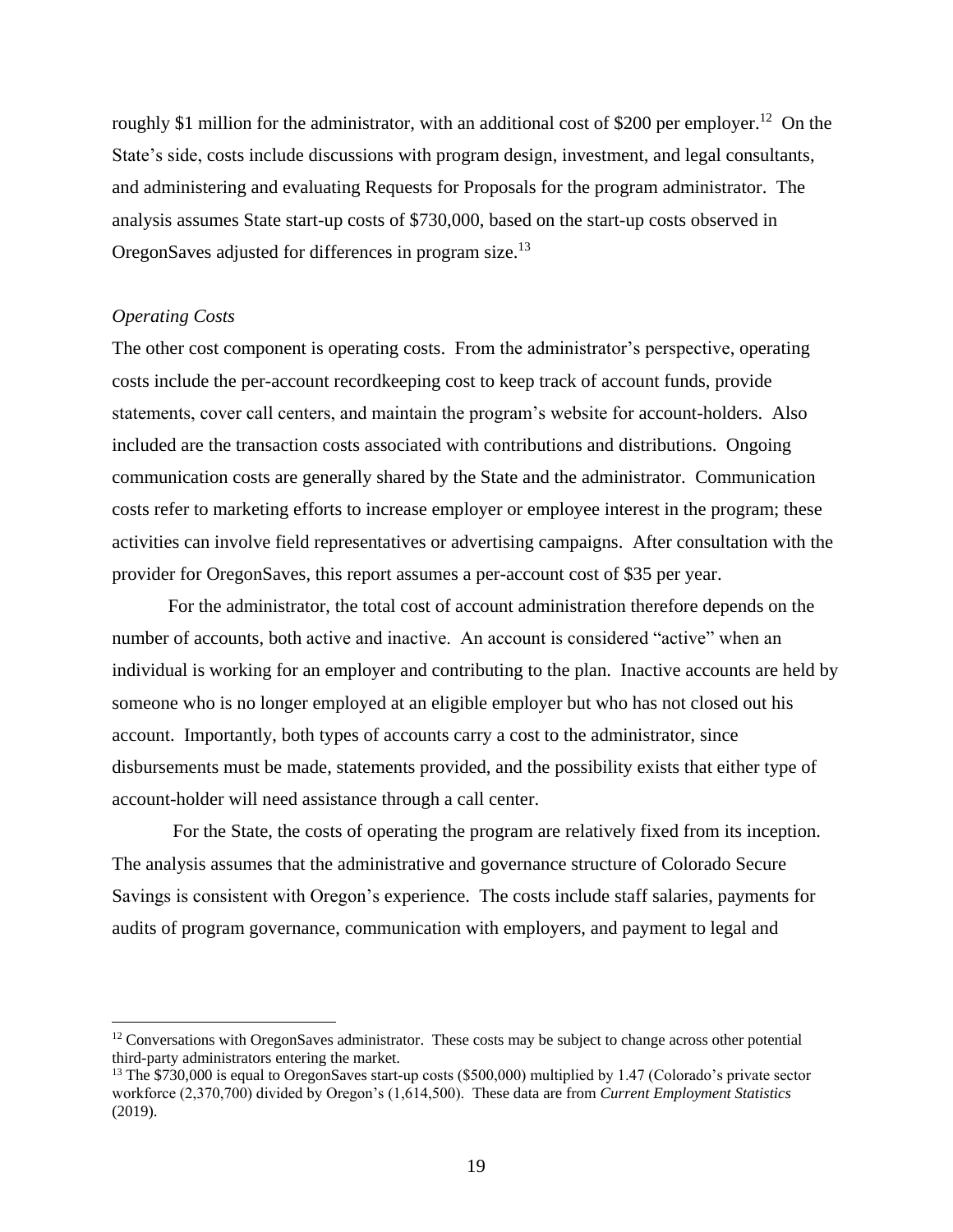financial firms.<sup>14</sup> Because operating costs for OregonSaves have been consistent with initial start-up costs, this analysis assumes annual operating costs of \$730,000. However, OregonSaves is still undergoing employer roll out, and long-term operating costs could decline once a program is fully mature. In the absence of data on a mature program, the analysis assumes short- and long-term operating costs are constant.

The final operating cost is the fee that must be paid to the investment manager. This cost is typically structured as a fraction of participants' total account assets under management. Because Colorado Secure Savings will have investment options with limited management (such as a target date fund with indexed components), these costs are assumed to be relatively low, at one-tenth of a percent (or 10 basis points).

#### **Financial Results**

 $\overline{\phantom{a}}$ 

The model for Colorado Secure Savings incorporates two major updates in assumptions to reflect experience in OregonSaves. First, the percentage of inactive participants in OregonSaves has been higher than initially projected, primarily due to employee mobility as well as employee characteristics that precluded eligibility (e.g., younger than 18). This update to the model reduced the number of active accounts projected and increased the number of inactive accounts projected. Second, better information is now available on the length of time required for employer roll-out. The initial deadlines set for employer roll-out in OregonSaves were largely aspirational and somewhat arbitrary, in the absence of data on what a reasonable employer timeline should look like. With better data on the pace of employer enrollment, this update assumes employers gradually enroll over an initial four-year period. The analysis also builds in alternative scenarios to reflect lower than anticipated ultimate employer participation due to potential non-compliance issues or improper identification of employer eligibility.

The analysis begins with a baseline scenario that projects program outcomes under the most likely program parameters based on current Secure Savings legislation. All scenarios assume that employers with five or more employees and two or more years of active business are eligible to participate. The baseline scenario assumes a 5-percent default employee contribution

<sup>&</sup>lt;sup>14</sup> Oregon currently has staff overseeing the Oregon Savings Network, which includes OregonSaves, Oregon College Savings Plan, the MFS Savings Plan, and ABLE Savings Plan. This team includes an executive director as well as staff for policy, operations, communications, investments, and administration. Illinois' program relies on two full-time staff members – a director and an outreach coordinator.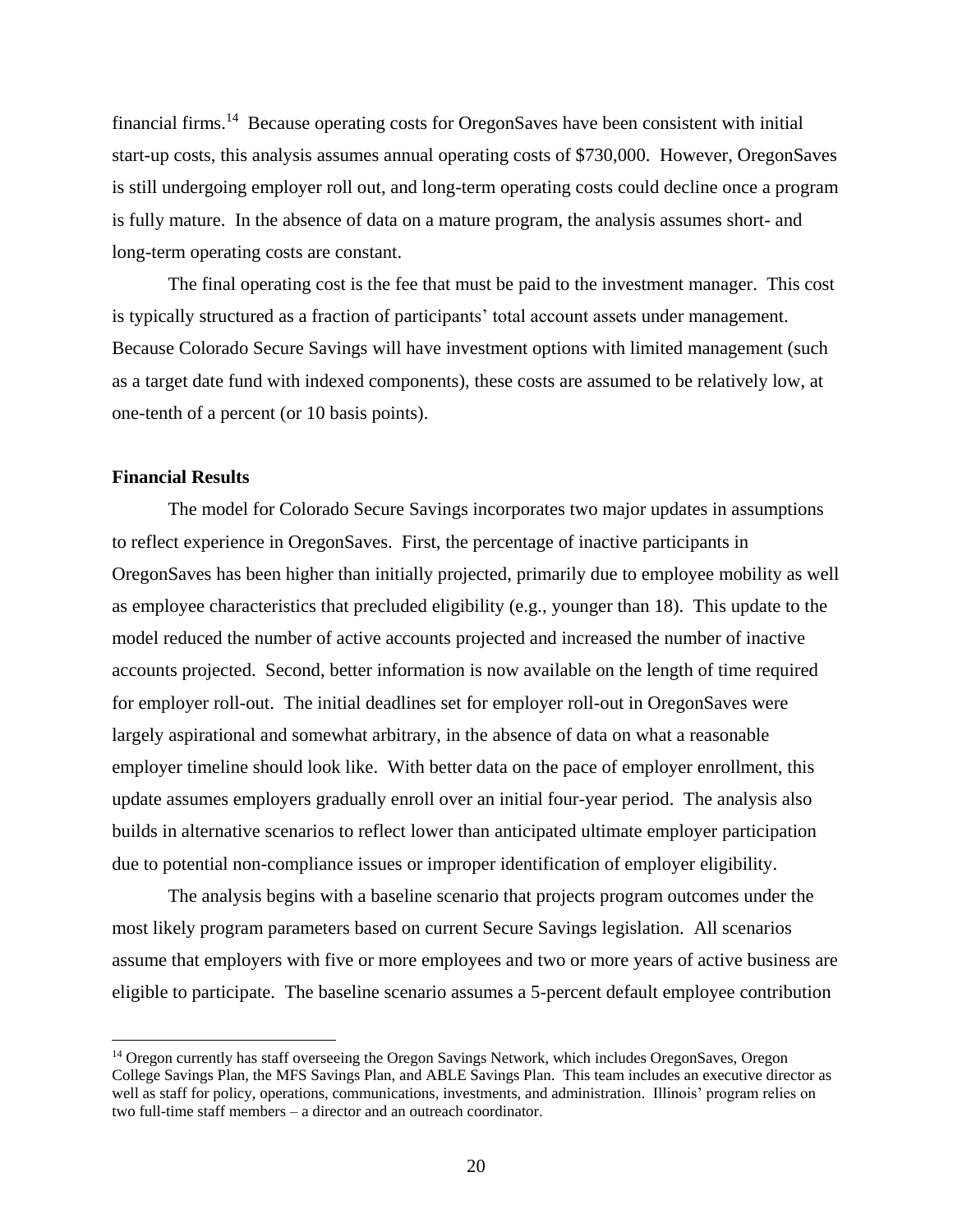rate and a fee structure of 100 basis points in Years 1-5 and 75 basis points in Year 6 forward. The baseline assumes a 10/15/75% revenue division across the investment manager, State, and administrator, consistent with Oregon's current structure. Start-up costs and annual ongoing costs are set at \$730,000 based on Oregon's experience scaled up to reflect Colorado's program size. And the baseline scenario assumes no reimbursement for small employers. Appendix A includes a summary of the plan design features of Oregon, Illinois, and California.

The analysis explores how program outcomes are affected by changes to program design (the default contribution rate and the financial arrangement) and tests the sensitivity of program outcomes across two elements of uncertainty (employer participation and State program costs). The analysis concludes with an assessment of program sensitivity to a potential small employer reimbursement program. Table 6 shows the assumptions included in the program's baseline and alternative scenarios.

| Parameter                                | Baseline assumption                      | Alternatives                                     |
|------------------------------------------|------------------------------------------|--------------------------------------------------|
| <b>Employer participation</b>            | 100%                                     | 80%; 50%                                         |
| Default employee<br>contribution rate    | 5% fixed                                 | 3% fixed, 5% with<br>auto-escalation to 8%       |
| Fee structure                            | Year 1-5: 100 bps;<br>Year $6+$ : 75 bps | Year $1-5$ : \$25/account;<br>Year $6+$ : 75 bps |
| Revenue division<br>(Invest/State/Admin) | 10/15/75%                                | 10/5/85%; 5/5/90%                                |
| <b>Start-up costs for State</b>          | \$730k                                   | $1.5x$ ; $2.0x$                                  |
| Ongoing costs                            | \$730k/year                              | $1.5x$ ; $2.0x$                                  |
| Small employer reimbursement             |                                          |                                                  |
| Start-up                                 | None                                     | \$200; \$600                                     |
| Ongoing                                  | None                                     | \$20; \$40/month                                 |

Table 6. *Inputs for Colorado Secure Savings Baseline Scenario and Alternatives*

Notes: While preliminary results from Pew provide an estimate of the proportion of employers paying out-of-pocket costs generally, limited data are available on the level of costs paid. In the absence of reliable data, the alternative scenarios for the small employer reimbursement should be interpreted only as thresholds used to test the program's sensitivity to employer reimbursements of various sizes.

*Source*: CRR assumptions based on program design features outlined in Colorado Secure Savings legislation and the experience of OregonSaves.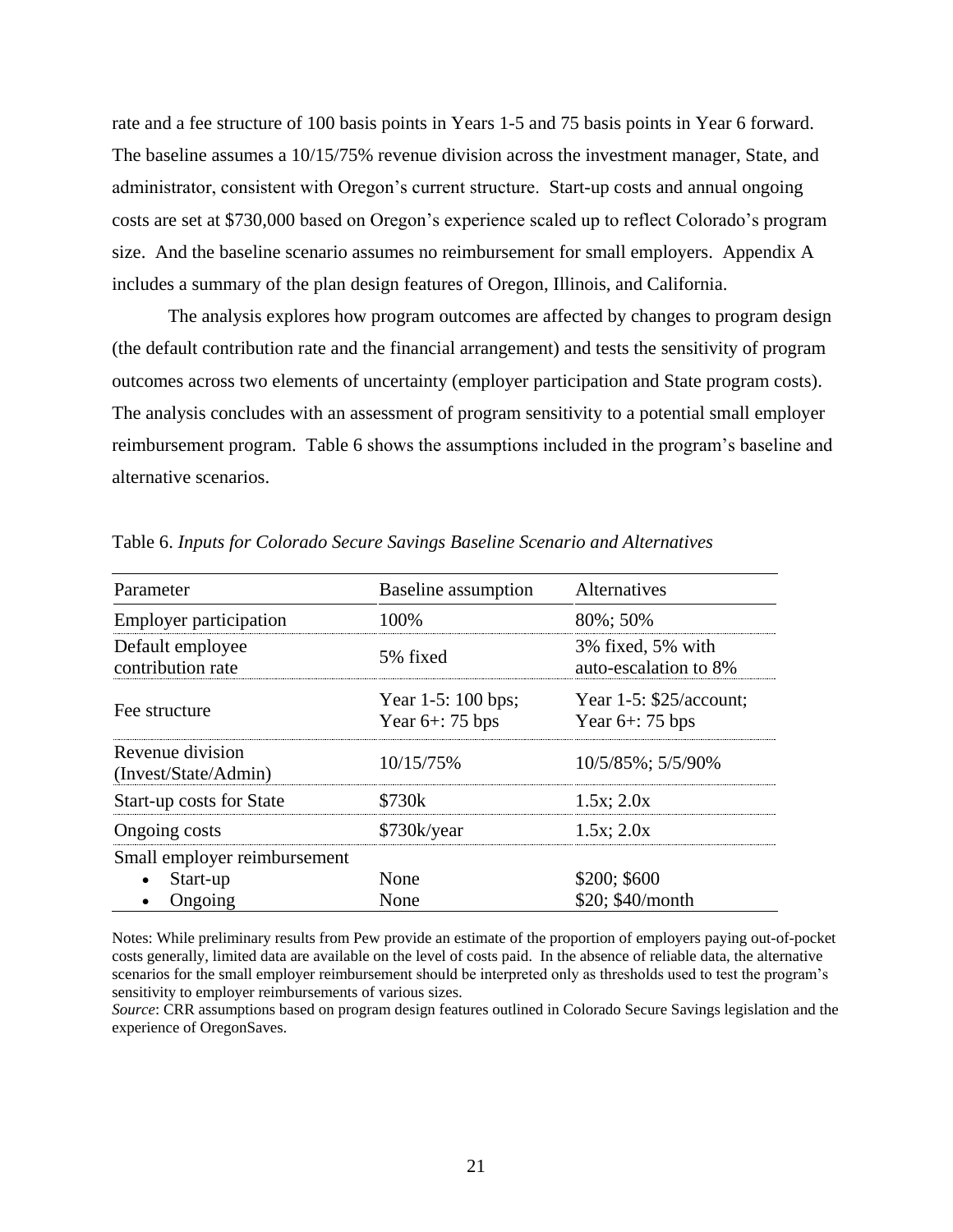## *Baseline Scenario*

The first metric of financial feasibility is the length of time it takes for program revenue to cover operating costs – i.e., to become cash-flow positive. Under the baseline scenario, Colorado Secure Savings will require four years for the State and nine years for an administrator to become cash-flow positive (see Figures 8 and 9). That is, operating costs are projected to exceed revenues until the fourth year of the program for the State, and the ninth year for the administrator. Initial revenue growth is slow because it is generated from a fee as a percentage of assets under management, and account balances are low at the outset of the program.





Note: The analysis assumes that employers are enrolled equally across the first four years of the program. *Source:* CRR calculations.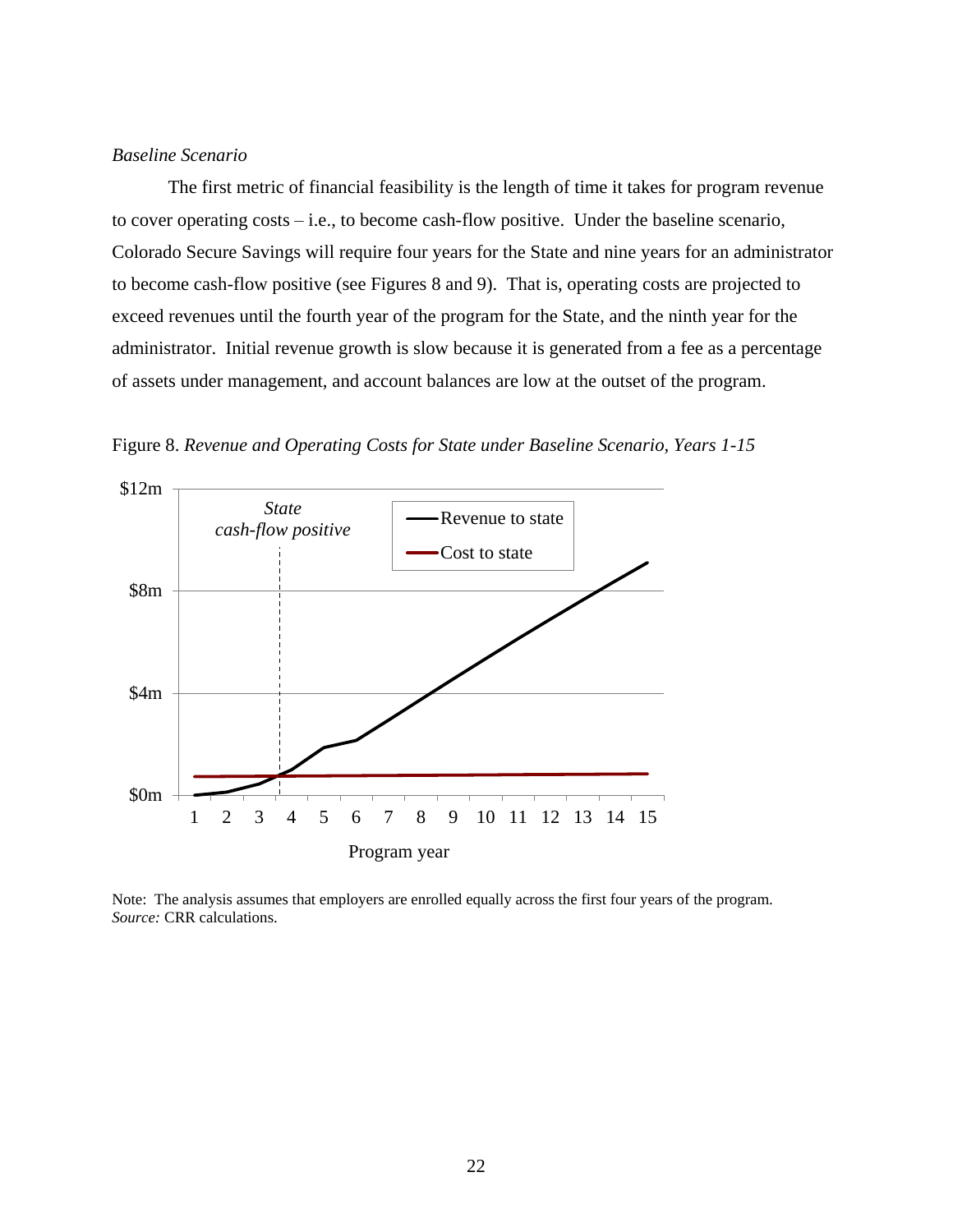

Figure 9. *Revenue and Operating Costs for Administrator under Baseline Scenario, Years 1-15*

Note: The analysis assumes that employers are enrolled equally across the first four years of the program. *Source:* CRR calculations.

The next question is how many years it takes to recover initial losses and pay off start-up costs – i.e., to become net positive. Figures 10 and 11 illustrate the net revenue under the baseline scenario for the State and administrator. Under its current program design, Colorado Secure Savings will require 6 years to become net positive to the State and 15 years for the administrator. During this process, the largest potential deficit is projected to be \$2.4 million for the State and \$55.1 million for the administrator. This maximum deficit serves both as a measure of risk to the two parties as well as the size of a loan the program might require to support early operations.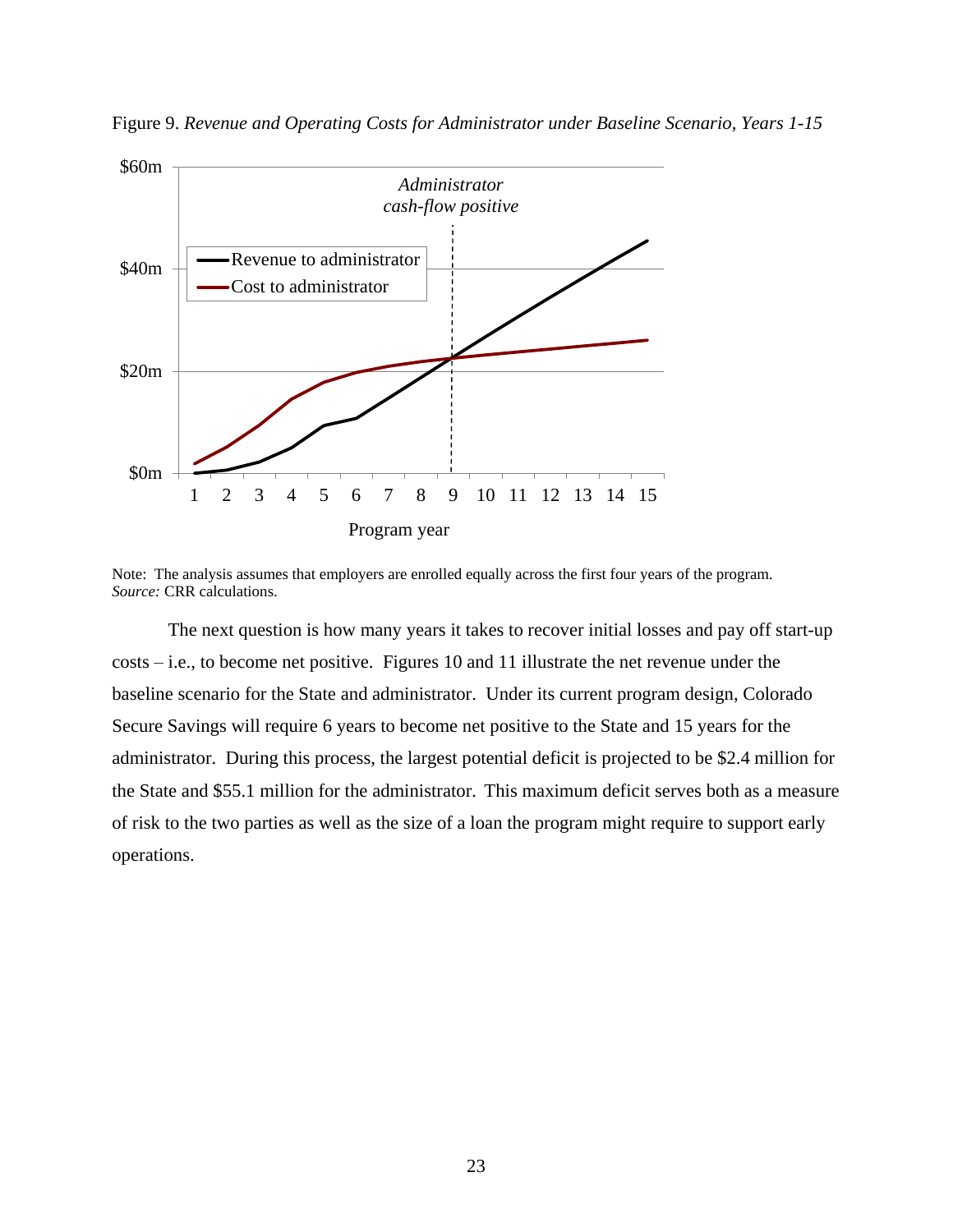

Figure 10. *Net Revenue for the State under Baseline Scenario, Years 1-15*

*Source:* CRR calculations.

Figure 11. *Net Revenue for the Administrator under Baseline Scenario, Years 1-15*



*Source:* CRR calculations.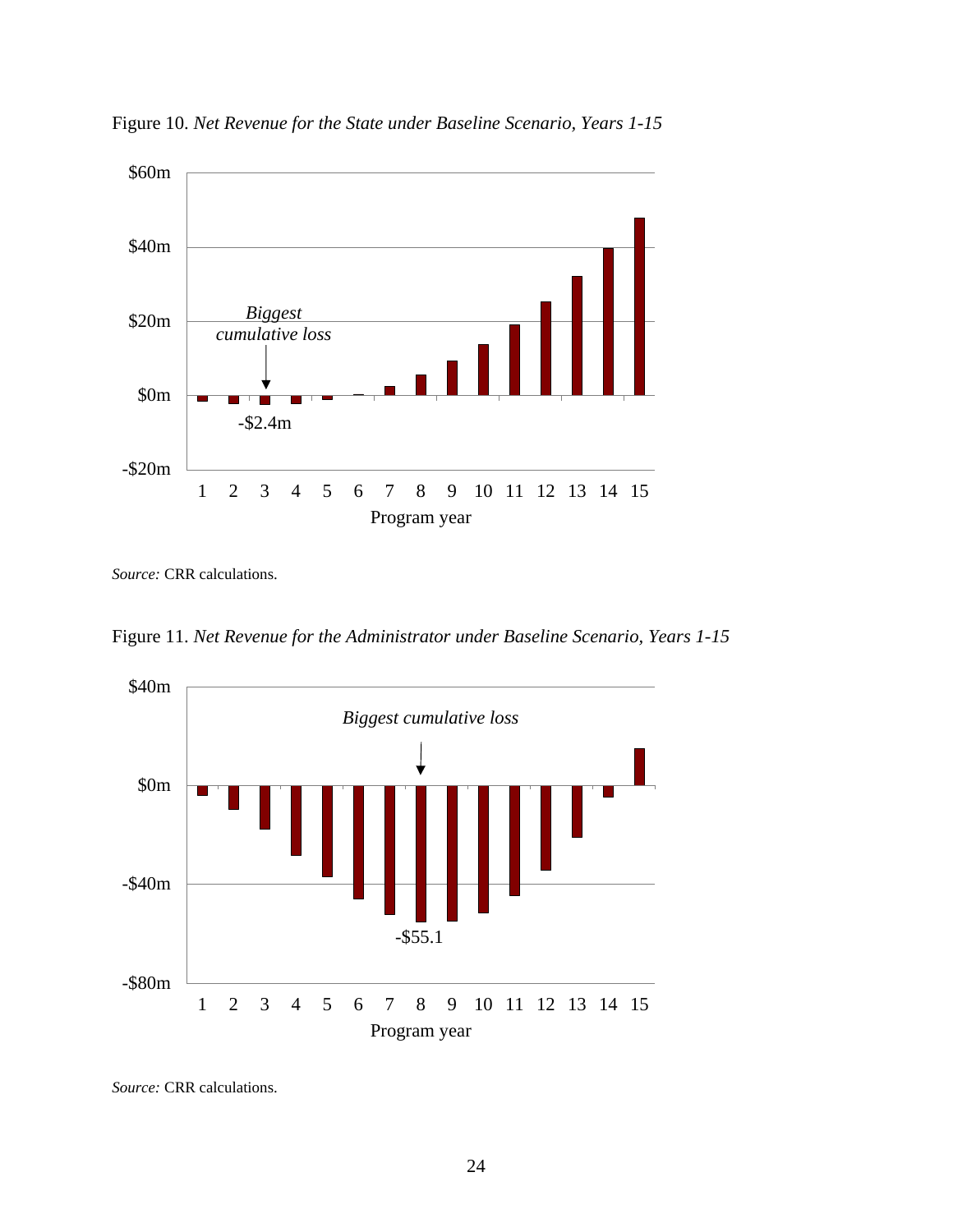The State and administrator follow different timelines because they rely on different cost structures. For the State, as the program rolls out and revenue is generated, costs remain constant. For the administrator, as the program rolls out and revenue is generated, costs grow due to per-employer and per-account expenses that offset early program revenue.

#### *Alternative Scenarios*

Colorado controls two primary levers that impact program outcomes for the State and administrator. The first lever is the default employee contribution rate. The default contribution rate is powerful because it dictates account balance growth, which in turn, dictates program revenue growth. The second lever in the State's control is the financial arrangement of the program. The financial arrangement dictates the division of revenue between the investment manager, State, and administrator, as well as the fee structure used to generate revenue (percentage of assets under management versus per-account fees).

*Default Employee Contribution Rate:* The default employee contribution rate is a key program design element. A higher default contribution rate grows account balances more quickly, which increases the revenue earned in fees and reduces the timeline for both the State and administrator. The use of a 5-percent contribution rate – the rate currently proposed by Colorado – is necessary for program feasibility. Figure 12 shows that a 3-percent contribution rate would require 8 years for the State to become net positive and over 20 years for the administrator. In contrast, the addition of auto-escalation to the 5-percent baseline shortens the administrator's timeline, but not to the same degree as the shift from 3 to 5 percent.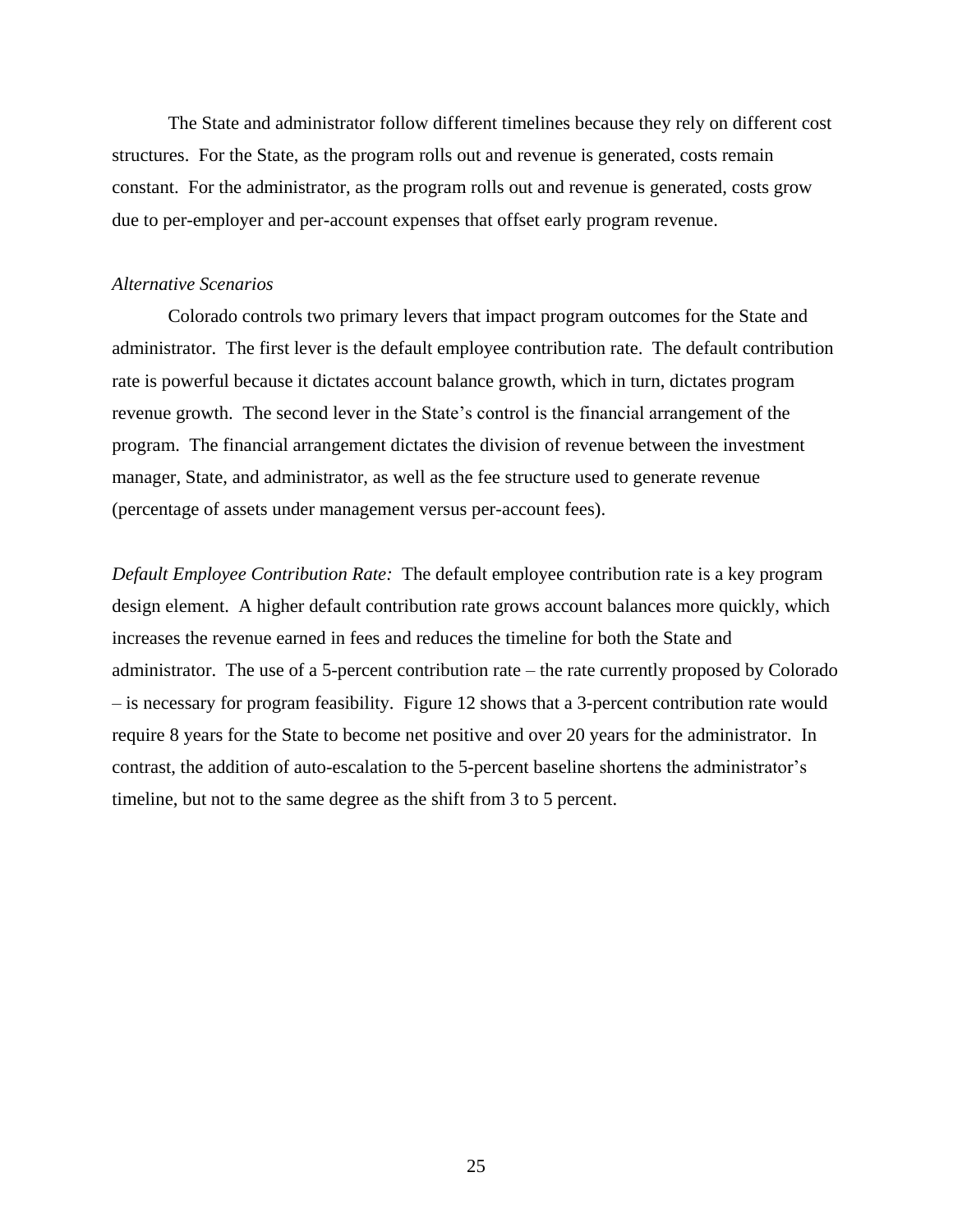Figure 12. *Years until Cash-flow Positive and Net Positive for State and Administrator by Default Employee Contribution Rate*



*Source*: CRR calculations.

*Financial Arrangement:* The financial arrangement of the program, the other key design element, has two components: 1) the division of revenue between the investment manager, State, and administrator; and 2) the fee structure (percentage of assets under management versus per-account fees). Currently, the legislation does not specify the division of revenue, but does impose a fee cap of 100 basis points in Years 1-5 and 75 basis points thereafter.

#### 1) Division of Revenue

The division of revenue dictates the proportion of program revenue received by the investment manager, State, and administrator. Figure 13 shows that allocating a greater percentage of revenue to the administrator reduces the number of years it takes for an administrator to become profitable. The " $10/15/75$ " scenario – currently used by Oregon today – reflects a division of 10 percent of program revenue to the investment manager, 15 percent to the State, and 75 percent to the administrator. The "10/5/85" scenario – used by Oregon during the program's launch – shifts 10 percent of program revenue from the State to the administrator. Not surprisingly, the State's timeline increases while the administrator's decreases.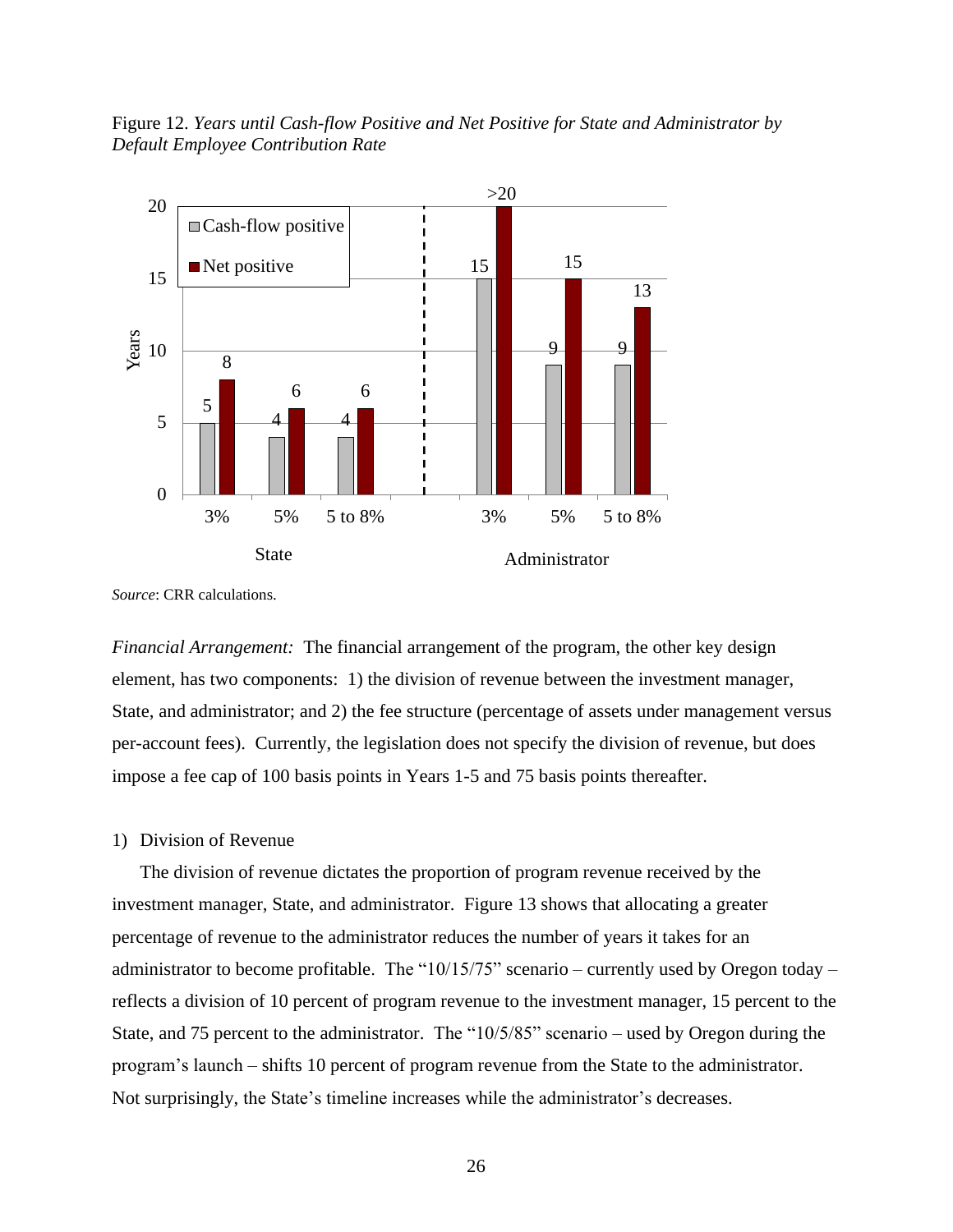The "5/5/90" scenario shifts 5 percent of program revenue from the investment manager to the administrator, reducing the administrator's timeline further. Illinois and California both vary the proportion of revenue earned by the investment manager depending on the investment fund chosen. For Illinois, annual fees are set at 75 basis points, with 5 basis points consistently allocated to the State. The remaining 70 basis points are shared between the administrator (58 to 68 bps) and investment manager (2 to 12 bps) depending on the investment fund chosen. California similarly varies the level of fees paid to the investment manager (2.5 to 15 bps), but fees paid to the State and administrator remain constant (5 bps and 75 bps, respectively). Any savings from a more passively managed fund is passed on to participants.<sup>15</sup>

Figure 13. *Years until Cash-flow Positive and Net Positive for State and Administrator by Revenue Division*



Notes: 10/15/75 represents a revenue split across the investment manager (10%), State (15%), and administrator (75%). Scenarios assume a 100-basis point fee in Years 1-5, and a 75-basis point fee in Years 6+. *Source:* CRR calculations.

<sup>&</sup>lt;sup>15</sup> CalSavers total annual fees range between 82 and 95 basis points.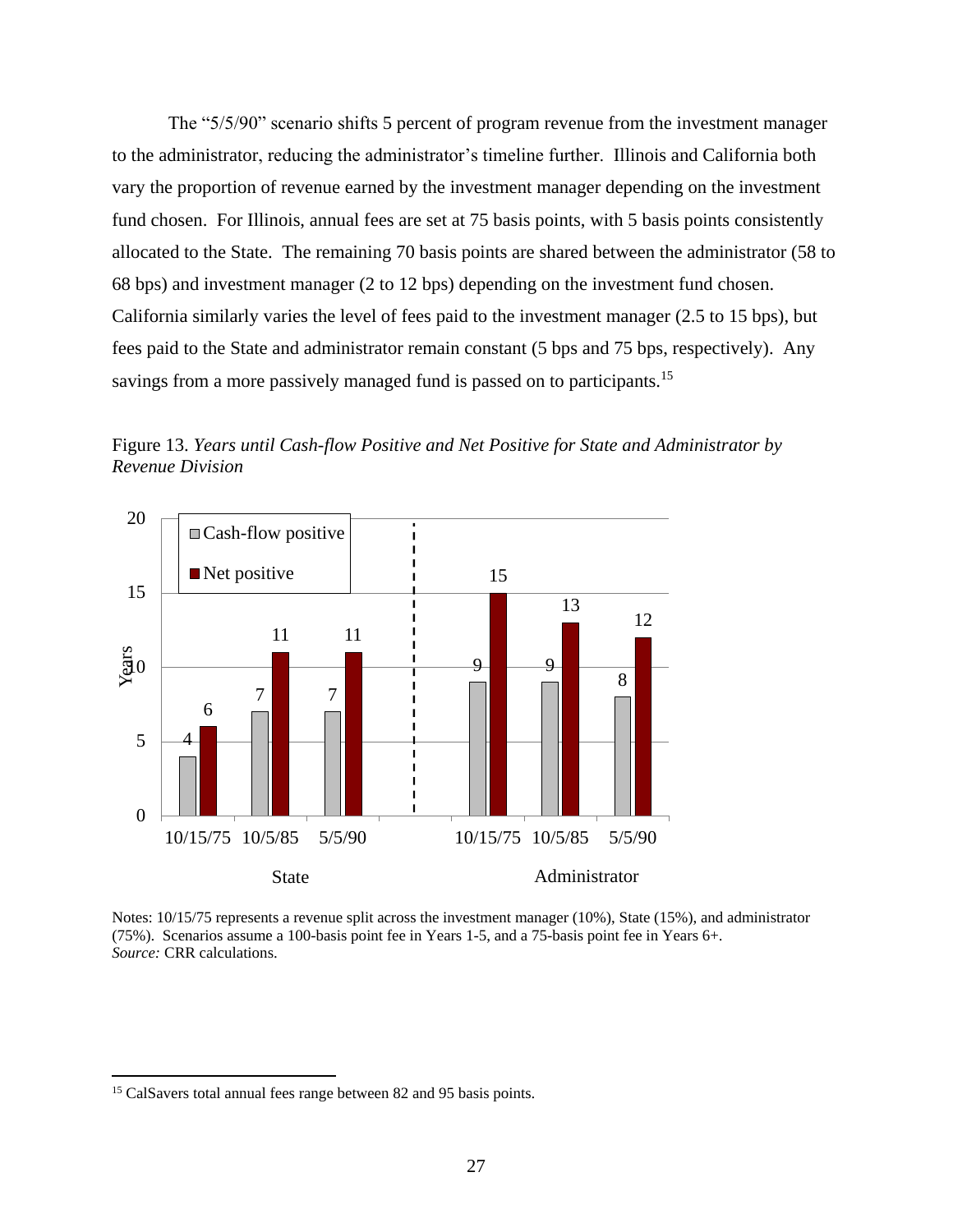#### 2) Fee Structure

Fees used to generate revenue for auto-IRA programs are typically structured as a percentage of assets under management. An alternative way to generate program revenue is a per-account fee – a flat dollar amount deducted from active account balances each year. Fee structures can either be blended (e.g., a fixed fee in addition to a percentage of assets under management) or varied as the program matures (e.g., per-account fees in early years and fees as a percentage of assets in later years). Figure 14 shows the impact of charging a \$25 per-account fee in Years 1-5 instead of 100 basis points as shown in the baseline. Both scenarios transition to 75 basis points from Year 6 forward. The use of a \$25 per-account fee in the early years shortens the State and administrator's timelines modestly.





Notes: Both scenarios assume a 10/15/75 revenue split across the investment manager (10%), State (15%), and administrator (75%); and 75 basis points in fees in Years 6+. *Source:* CRR calculations.

While per-account fees in Years 1-5 have only a modest effect on the administrator's timeline, they front-load program revenue, which reduces the administrator's largest loss. Fees as a percentage of assets under management generate minimal revenue in the early years of the program when account balances are small. The use of a flat per-account rate in the first few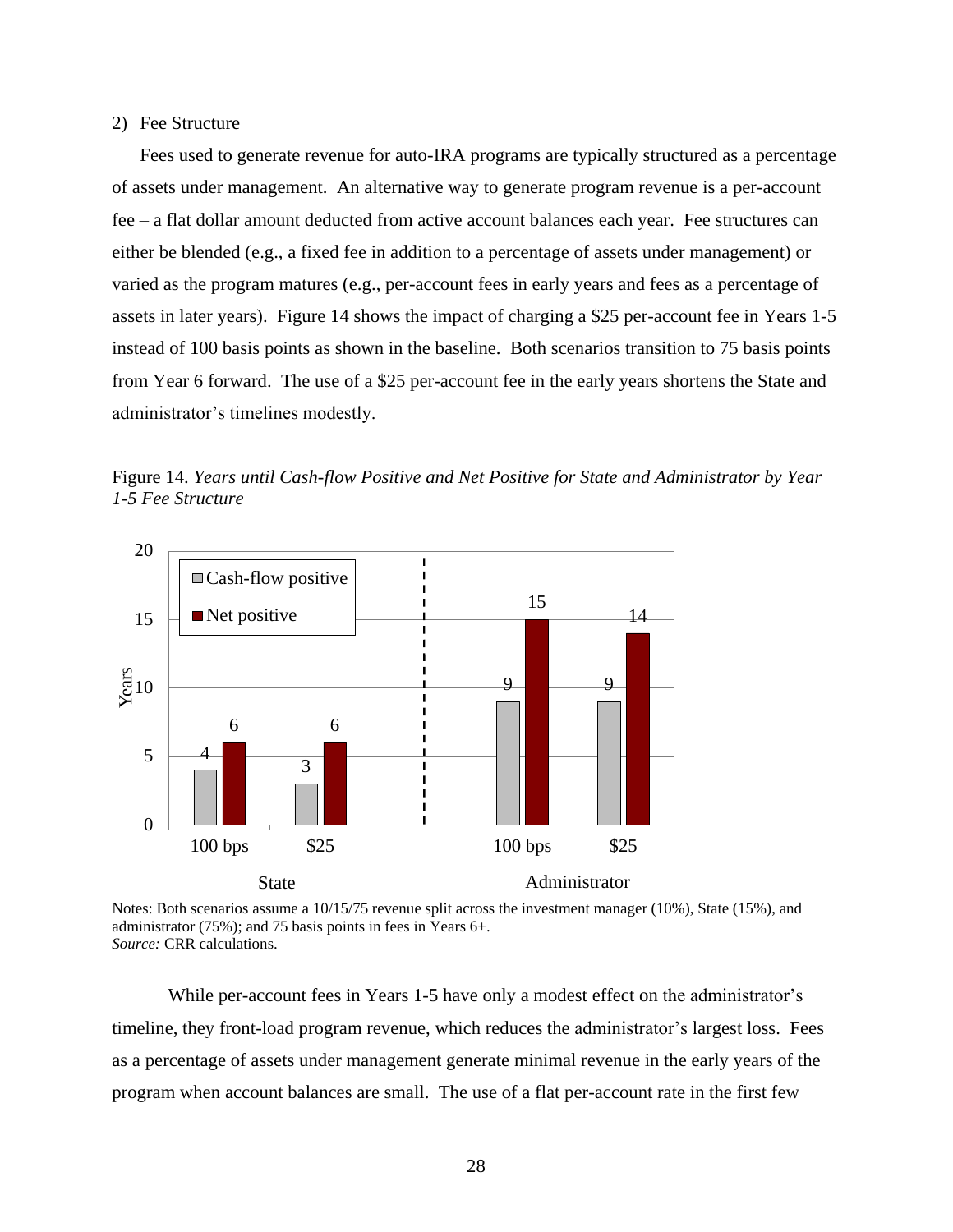years of a program would help mitigate this issue. Figure 15 shows that program revenue generated from a \$25 per-account fee exceeds revenue from fees as a percentage of assets under management in Years 2-4 of the program. By Year 5 of the program, account balances have grown and more revenue can be generated through the use of a basis-point fee structure.



Figure 15. *Projected Administrator Revenue under Alternative Fee Structures in Years 1-5*

A combination of revenue sharing and per-account fees could be used jointly to reduce the administrator's timeline to net positive. Figure 16 shows an alternative scenario that applies a \$25 per-account fee in Years 1-5 and a 10/5/85 revenue division, which allocates more revenue to the administrator. Put together, the administrator's timeline is reduced to 13 years to reach net positive, while the State's timeline is extended to 11 years. Importantly, even with increased revenue sharing, the State's largest loss would be less than half of 1 percent of total state expenditures.<sup>16</sup>

Note: Both scenarios assume a  $10/15/75$  revenue split across the investment manager (10%), State (15%), and administrator (75%). *Source:* CRR calculations.

<sup>&</sup>lt;sup>16</sup> The largest loss incurred by the State under the scenario presented in Figure 16 is \$3.0 million, representing less than one percent of Colorado's \$18.7 billion in direct operating expenses for 2017 (U.S. Census Bureau).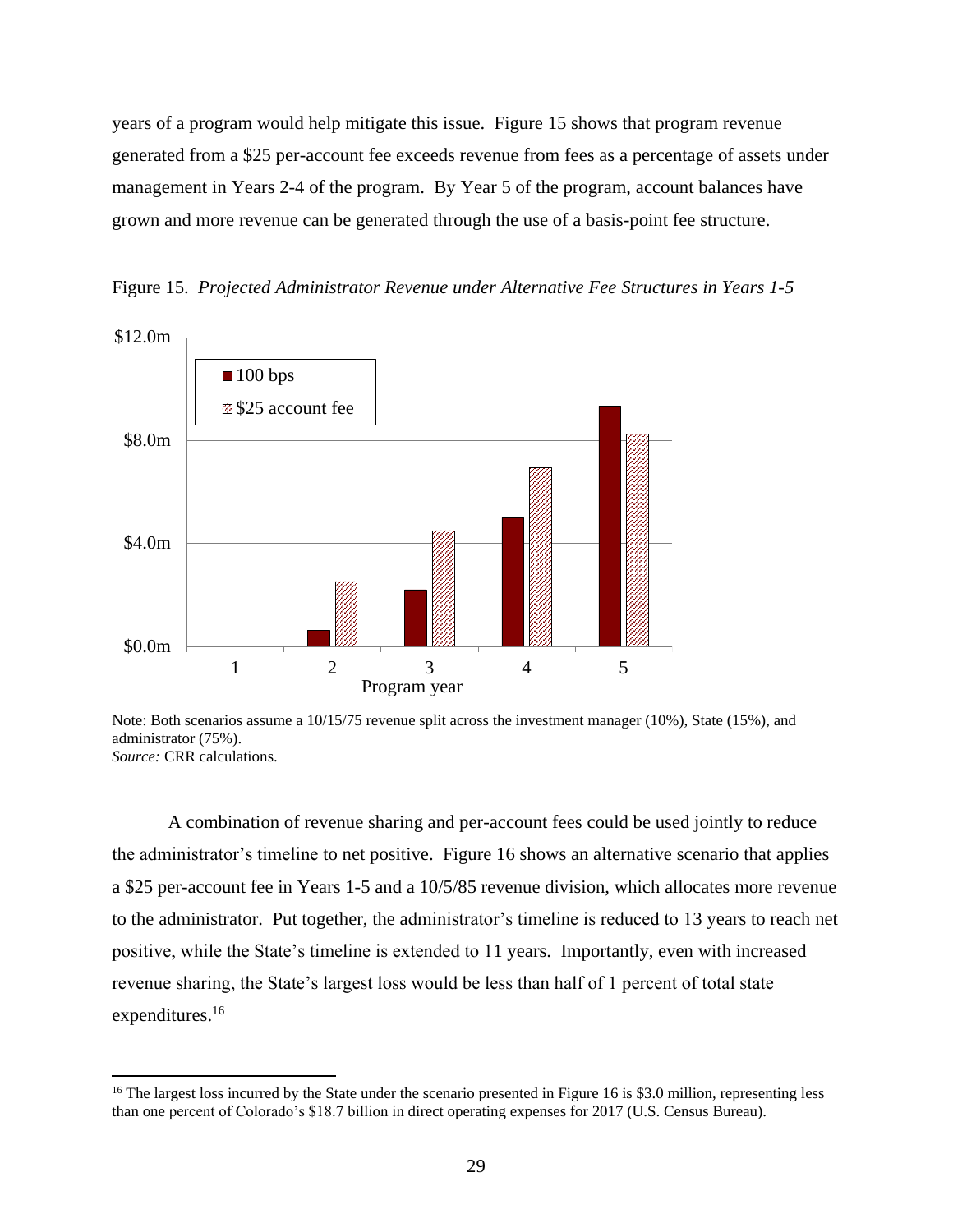Figure 16. *Years until Cash-flow Positive and Net Positive for State and Administrator by Alternative Fee Structure in Years 1-5 and Revenue Division* 



Note: Both scenarios assume 75 basis points in fees in Years 6+. *Source:* CRR calculations.

However, two risks remain. Ultimate employer participation could be lower than expected, and program costs could be higher than expected.

*Employer Participation:* As mentioned above, initial employer enrollment observed in OregonSaves has been slower than anticipated, but the program is still being rolled out to employers. However, in the long term, ultimate employer participation could be lower than expected due to compliance issues or if many of the employers who were identified as eligible were actually exempt from the program (i.e., they already offer a plan to employees). The analysis tests the sensitivity of program outcomes across various levels of ultimate employer participation.

Figure 17 shows that the number of years it takes for the State to become cash-flow and net positive increases as fewer employers participate in the program. If 80 percent of the employers identified ultimately participate, it will require 7 years to become cost neutral. Similarly, if 50 percent of eligible employers participate, it will require 9 years. Under this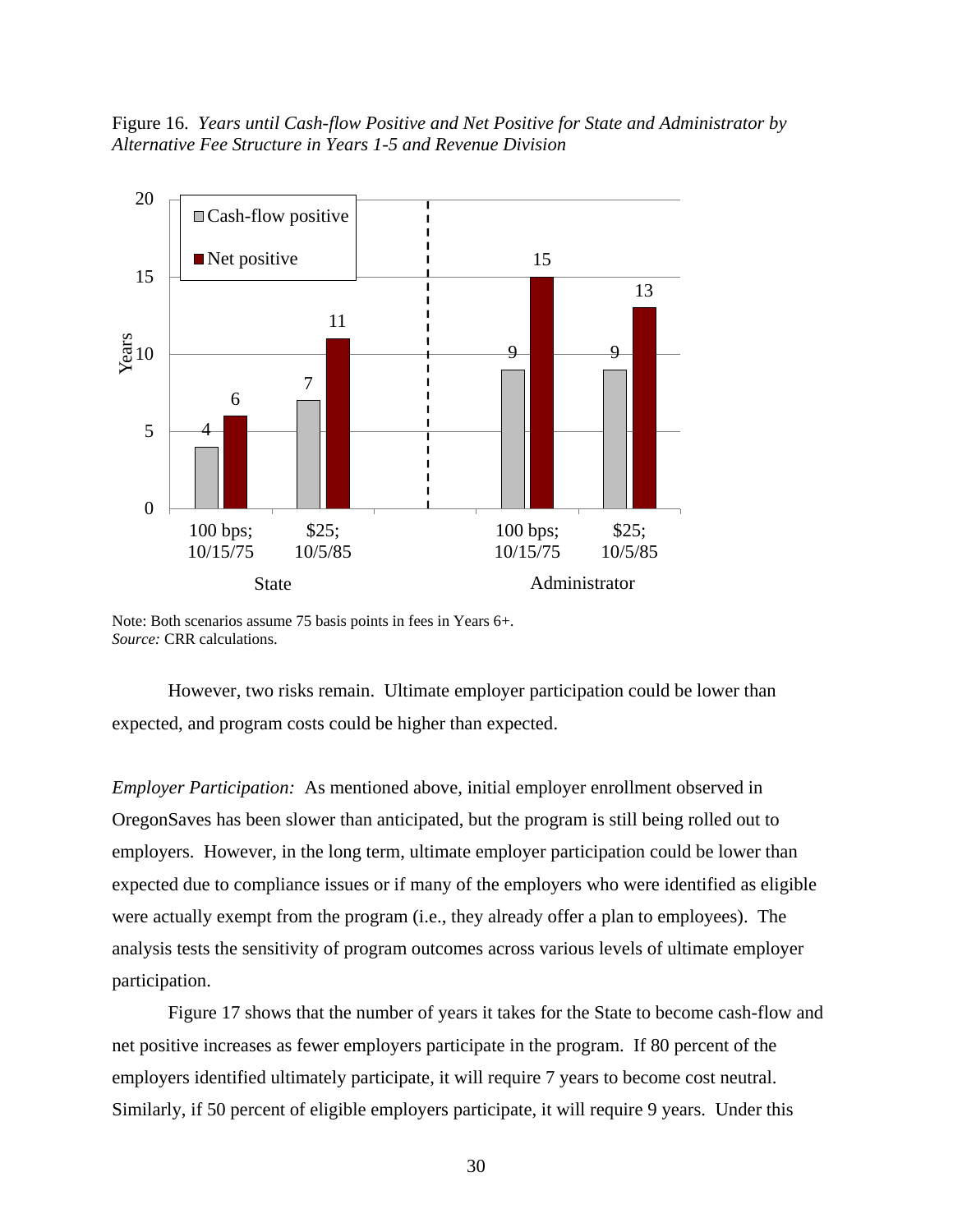scenario, the largest loss for the State would increase to \$2.9 million (see Appendix Table B1). If an alternative financial arrangement is used, and half of eligible employers ultimately participate, the timeline to net positive will increase to 18 years (see Appendix Table B2).

Figure 17. *Years until Cash-flow and Net Positive by Ultimate Employer Participation Rate*



*Source:* CRR calculations.

*Costs:* The second risk for the State is the ultimate program cost. As noted, program costs are based on experience observed in Oregon, scaled up to reflect Colorado's program size. However, costs could be higher if more marketing or outreach is necessary, and the costs of a mature program are unknown. The scenarios presented below show the sensitivity of State outcomes across program costs. Figure 18 shows that if both start-up and ongoing costs are 1.5 times higher than assumed, it will require 5 years to cover ongoing costs, and 8 years to become net positive. If costs are doubled, it will require 9 years to reach net positive. Under this scenario, the largest loss would grow to \$5.8 million (see Appendix Table B3). If an alternative financial arrangement is used, and costs are doubled, the timeline to net positive would grow to 18 years (see Appendix Table B4).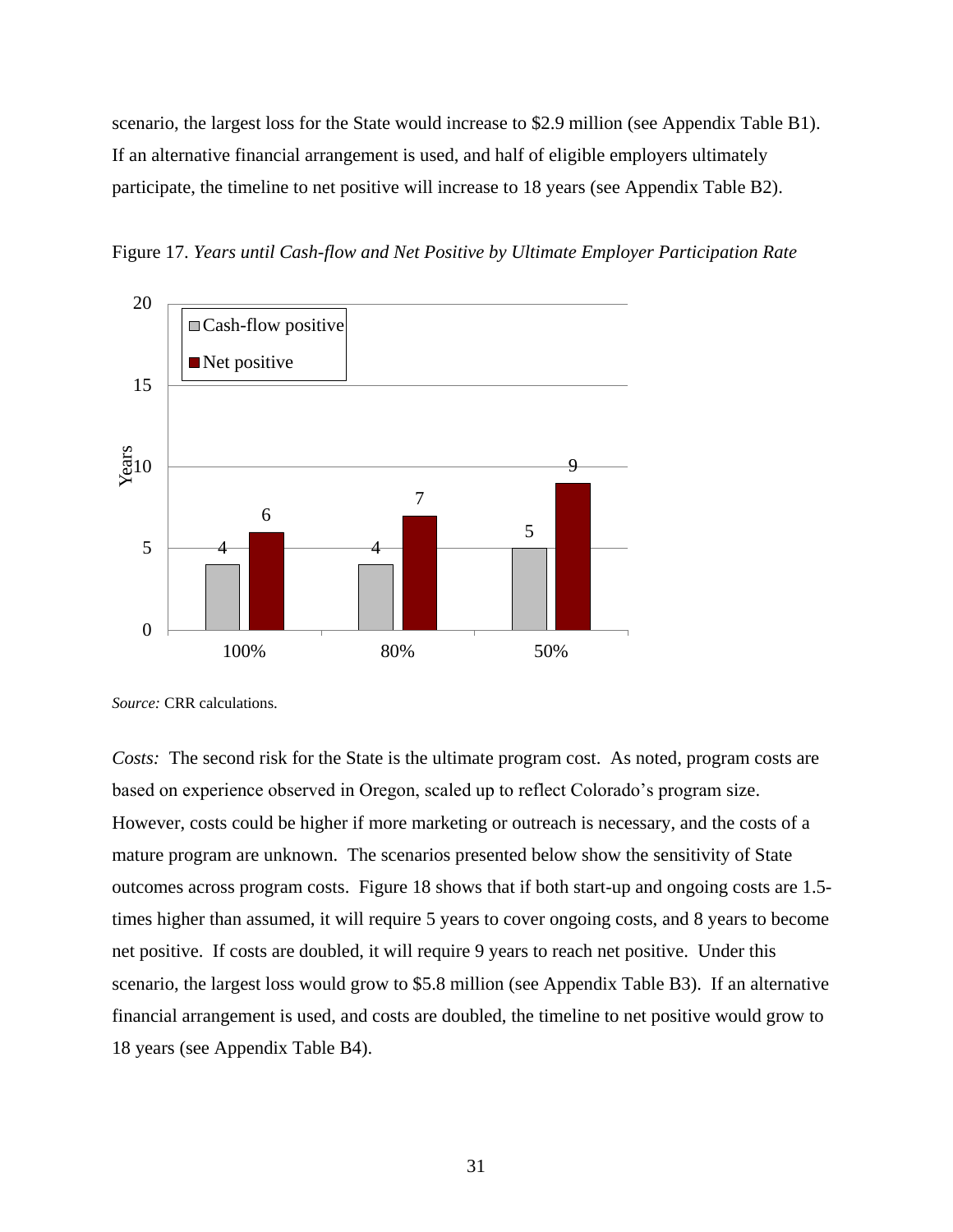Figure 18. *Years until Cash-flow and Net Positive for State by Program Cost* 



*Source:* CRR calculations.

 $\overline{\phantom{a}}$ 

#### *Small Employer Reimbursement*

The analysis to this point does not reflect an employer reimbursement. Colorado would be the first state to reimburse employers for costs associated with the program. Maryland also incorporates a financial incentive in their upcoming (MarylandSaves) program, but in the form of a \$300 waiver for the state's annual report filing fee, rather than a reimbursement for costs related to program participation.<sup>17</sup>

Reimbursement costs will depend on the type and size of reimbursement covered, as well as the number of employers paying out-of-pocket costs. Employers can have two types of outof-pocket costs: 1) start-up costs (a one-time expense related to program enrollment); and 2) ongoing costs (monthly expenses for additional staff time, payment to payroll vendors, etc.). While preliminary results from Pew provide an estimate of the proportion of employers paying out-of-pocket costs generally, limited data are available on the level of costs paid. In the absence

<sup>&</sup>lt;sup>17</sup> Maryland plans to waive the \$300 Maryland Business Annual Report fee for participating employers or employers that offer a qualified retirement plan. Maryland is in the process of administering a formal RFP for a program administrator (MarylandSaves Board Presentations, December 2019).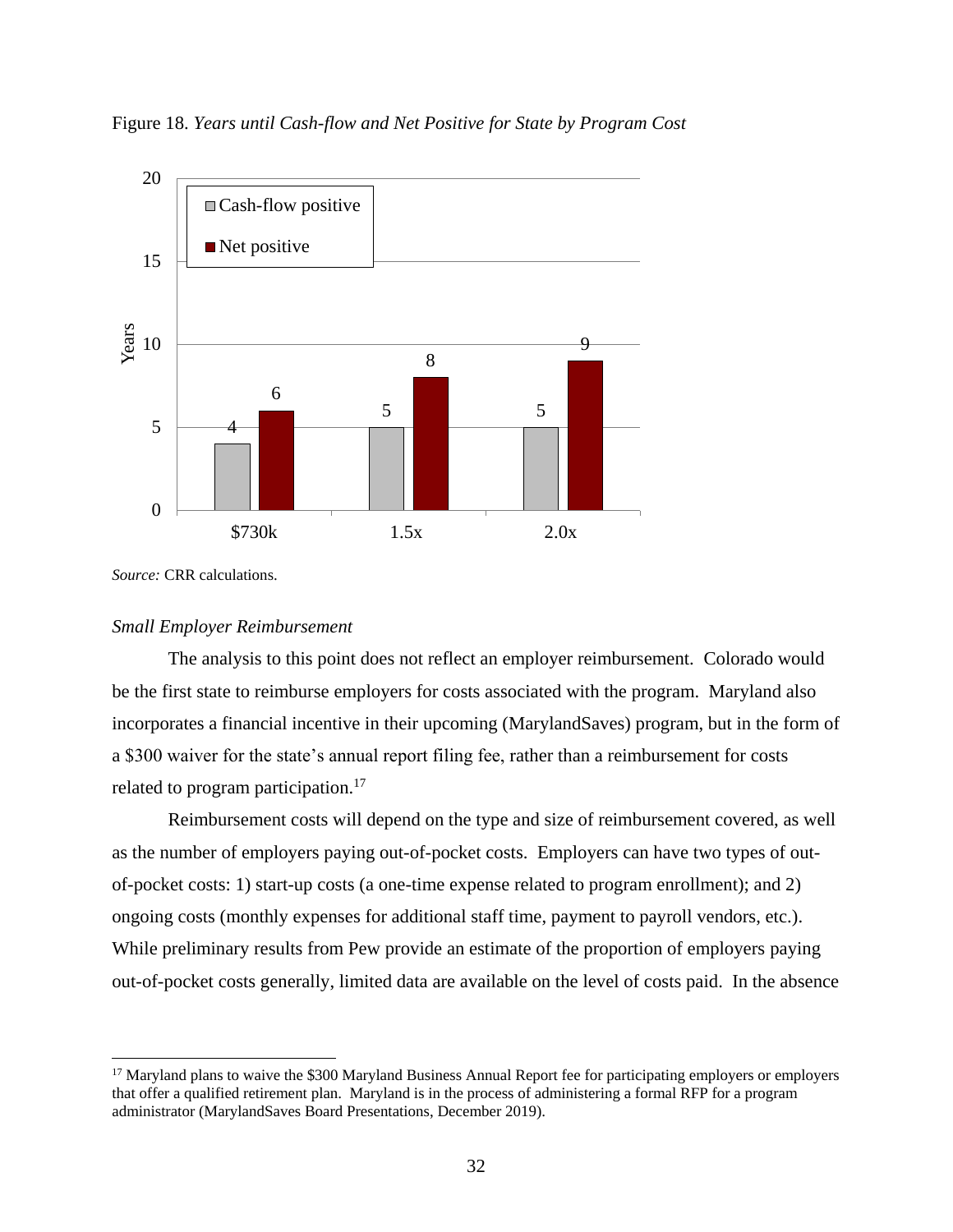of reliable data, the scenarios presented below should be interpreted only as thresholds used to test the program's sensitivity to employer reimbursements of various sizes.

#### 1) Start-up cost reimbursement

Figure 19 illustrates that State finances are not very sensitive to a one-time reimbursement for employer start-up costs. Assuming that only one quarter of small employers pay out-of-pocket costs, a reimbursement level of up to \$600 per affected employer extends the timeline to cost neutrality by two years. A reimbursement level of up to \$600 would grow the largest loss from \$2.4 to \$5.0 million (see Appendix Table B5). If an alternative financial arrangement is used, a reimbursement of up to \$200 would require 12 years to become net positive, while a reimbursement of up to \$600 would require 13 years (see Appendix Table B6).





Note: Scenarios assume 25 percent of employers with fewer than 50 employees are affected. *Source:* CRR calculations.

#### 2) Ongoing cost reimbursement

Conversely, Figure 20 shows that State finances are relatively sensitive to reimbursing ongoing costs. Assuming only one quarter of small employers pay out-of-pocket costs, a \$20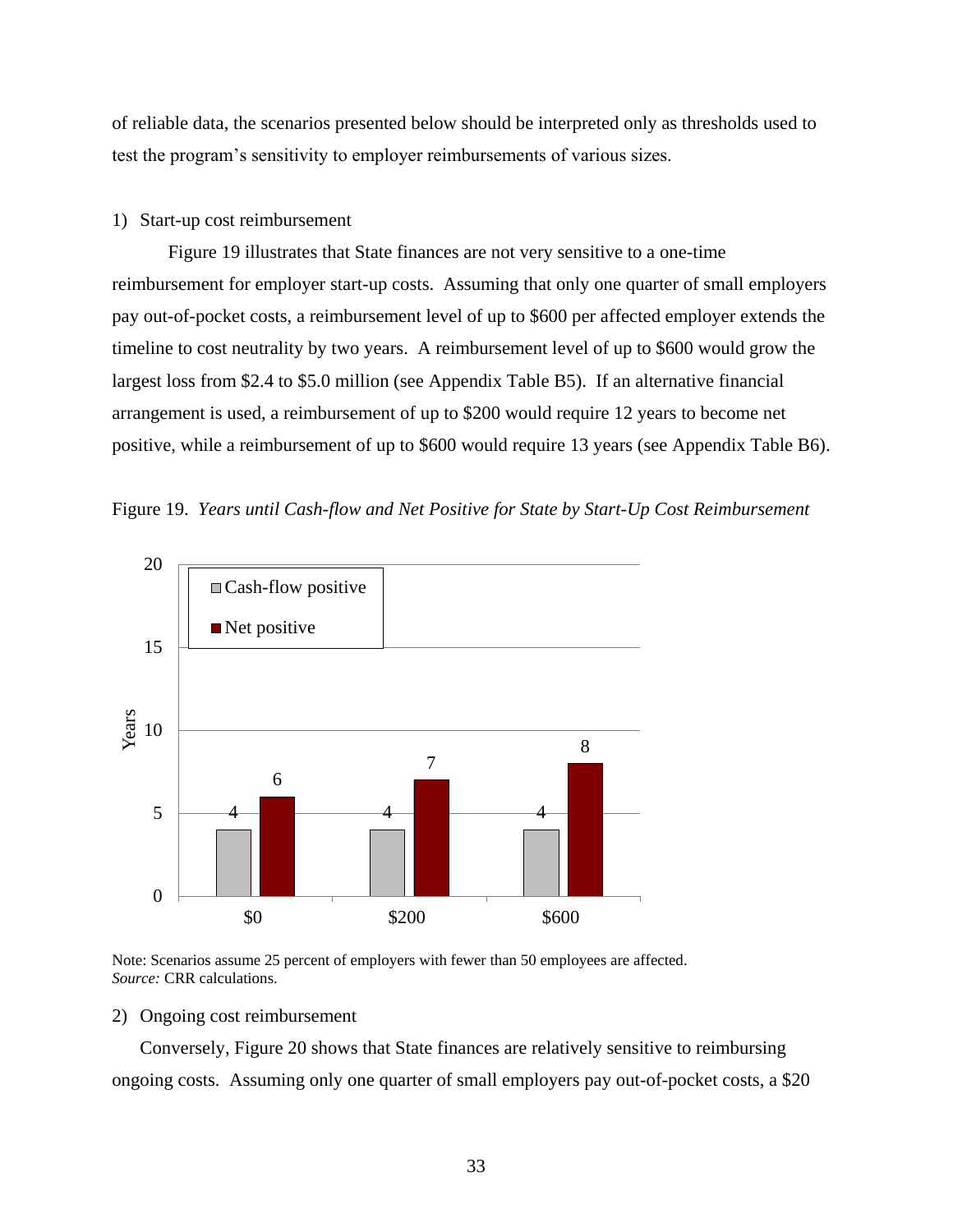monthly reimbursement would require 9 years for the State to become net positive, while a \$40 reimbursement would require 13 years. Under this scenario, the largest loss would increase from \$2.4 to \$10.6 million (see Appendix Tables B7). If more than 25 percent of employers request reimbursement for out-of-pocket costs, these finances would be further impacted. And if an alternative financial arrangement is used, a monthly reimbursement of up to \$40 would require over 20 years to reach net positive (see Appendix Table B8).

#### Figure 20. *Years until Cash-flow and Net Positive for State by Ongoing Cost Reimbursement*



Note: Scenarios assume 25 percent of employers with fewer than 50 employees are affected. *Source:* CRR calculations.

#### **Employee Results**

A successful program relies on both the financial feasibility of the program, as well as the number of employees reached and the account balances employees are able to accumulate.

Figure 21 shows that under the baseline scenario, Colorado Secure Savings is estimated to create accounts for approximately 690,000 employees by Year 20. If 80 percent of employers ultimately participate, Secure Savings will create 550,000 accounts, and if 50 percent participate, the program will create 350,000 accounts. Ultimate employee reach is dependent on ultimate employer participation, which emphasizes the importance of active employer outreach to help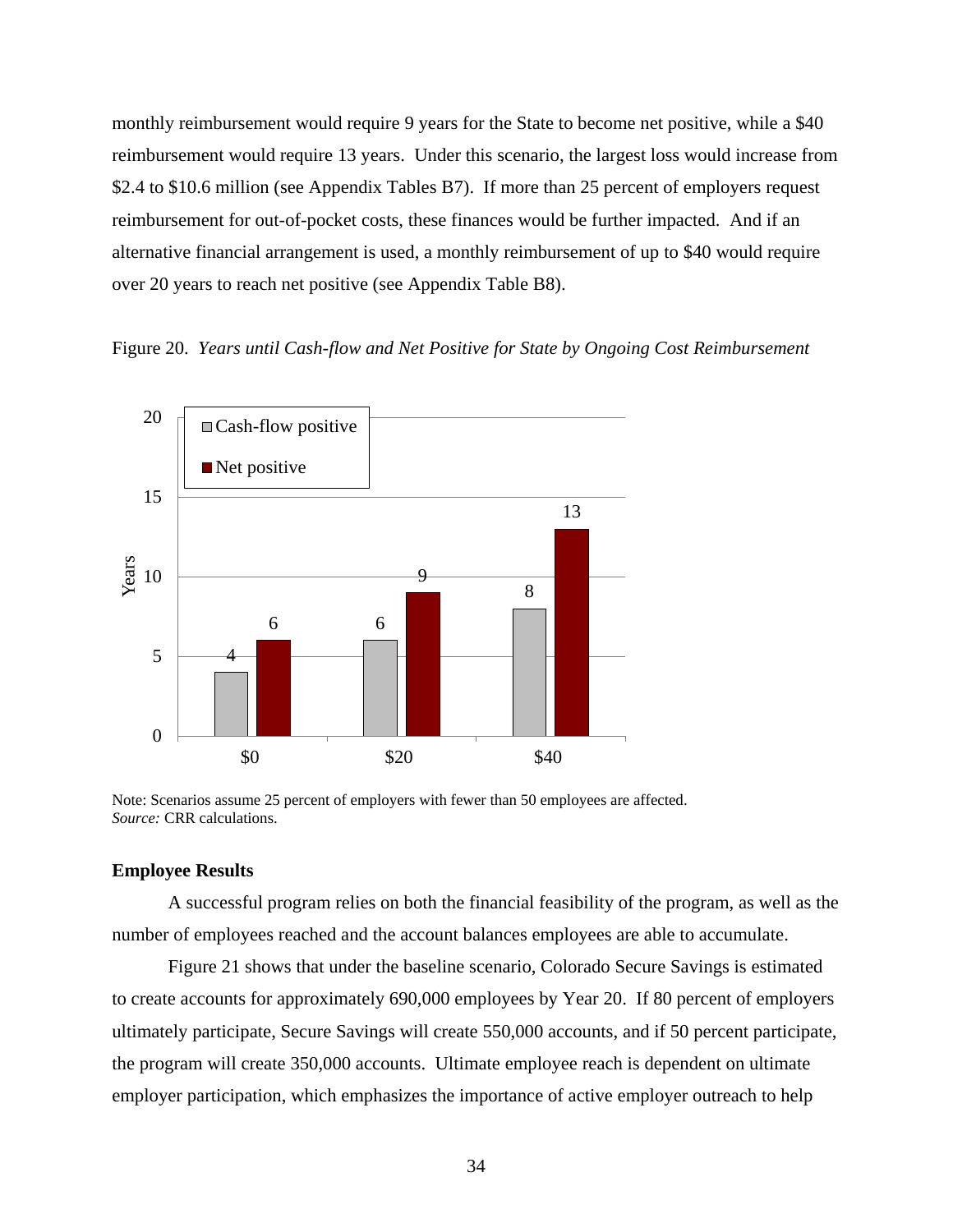with enrollment and manage compliance. However, across all three scenarios, Secure Savings has the potential to expand access to retirement savings to a significant number of uncovered Colorado employees.



Figure 21. *Number of Accounts in Year 20 across Employer Participation Rates*

*Source*: CRR calculations.

In addition to the number of accounts, the account balances generated by the program are of equal importance. Account balance growth is critical to both the program's financial feasibility and employee retirement security. The default employee contribution rate is the most easily manipulated and impactful tool to increase account balances. Figure 22 shows that increasing the default contribution rate from 3 to 5 percent increases the average account balance in Year 20 from \$9,300 to \$16,200, and to \$22,100 with auto-escalation. Appendix B includes preliminary employee outcome data for Oregon, Illinois, and California.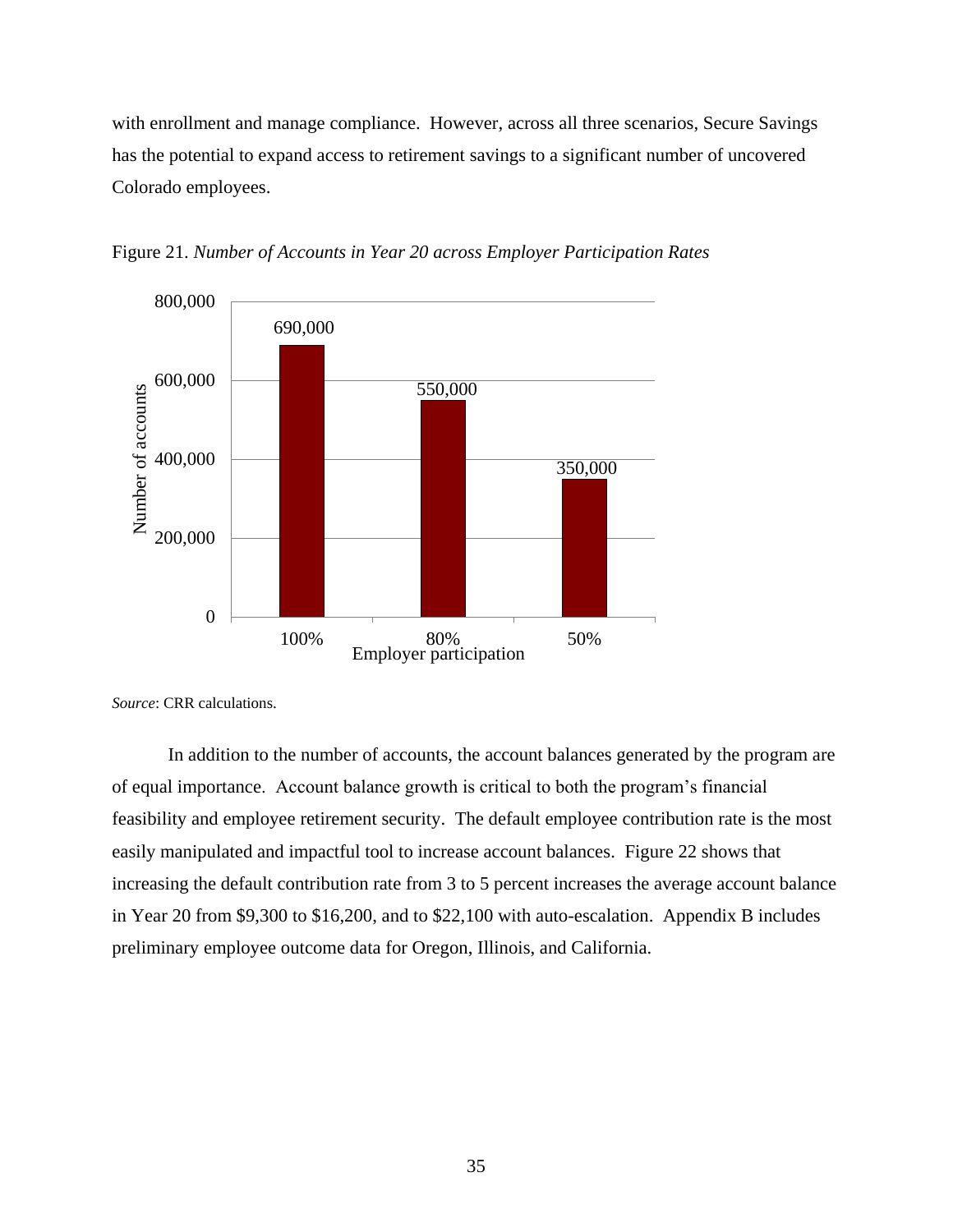

Figure 22. *Average Account Balances in Year 20 of Program under Default Contribution Rates*

Note: "5 to 8%" represents a 5-percent default contribution rate auto-escalating to 8 percent. *Source:* CRR calculations.

## **Conclusion**

Evidence from state auto-IRA initiatives that have already been launched suggest that these programs have great potential to provide uncovered workers with access to a simple and effective workplace-based retirement savings vehicle. After two years in operation, OregonSaves has over 50,000 funded accounts and about \$30 million in total account balances. Within a single year of operation, Illinois has  $42,000$  funded accounts (totaling \$11 million) and, in less than a year, California has close to 4,000 funded accounts (totaling \$1.4 million). While these data are very preliminary, these accounts and account balances represent savings for retirement that would not have been accumulated in the absence of an auto-IRA program.

Colorado Secure Savings is an opportunity to build on the lessons learned from live programs to date to expand retirement access to tens of thousands of uncovered workers in Colorado. These workers tend to be lower income, highly mobile, and less educated. And the program design of Secure Savings – offering accessibility to account balances, portability across employers, and program simplicity – is well-suited to meet the needs of this population.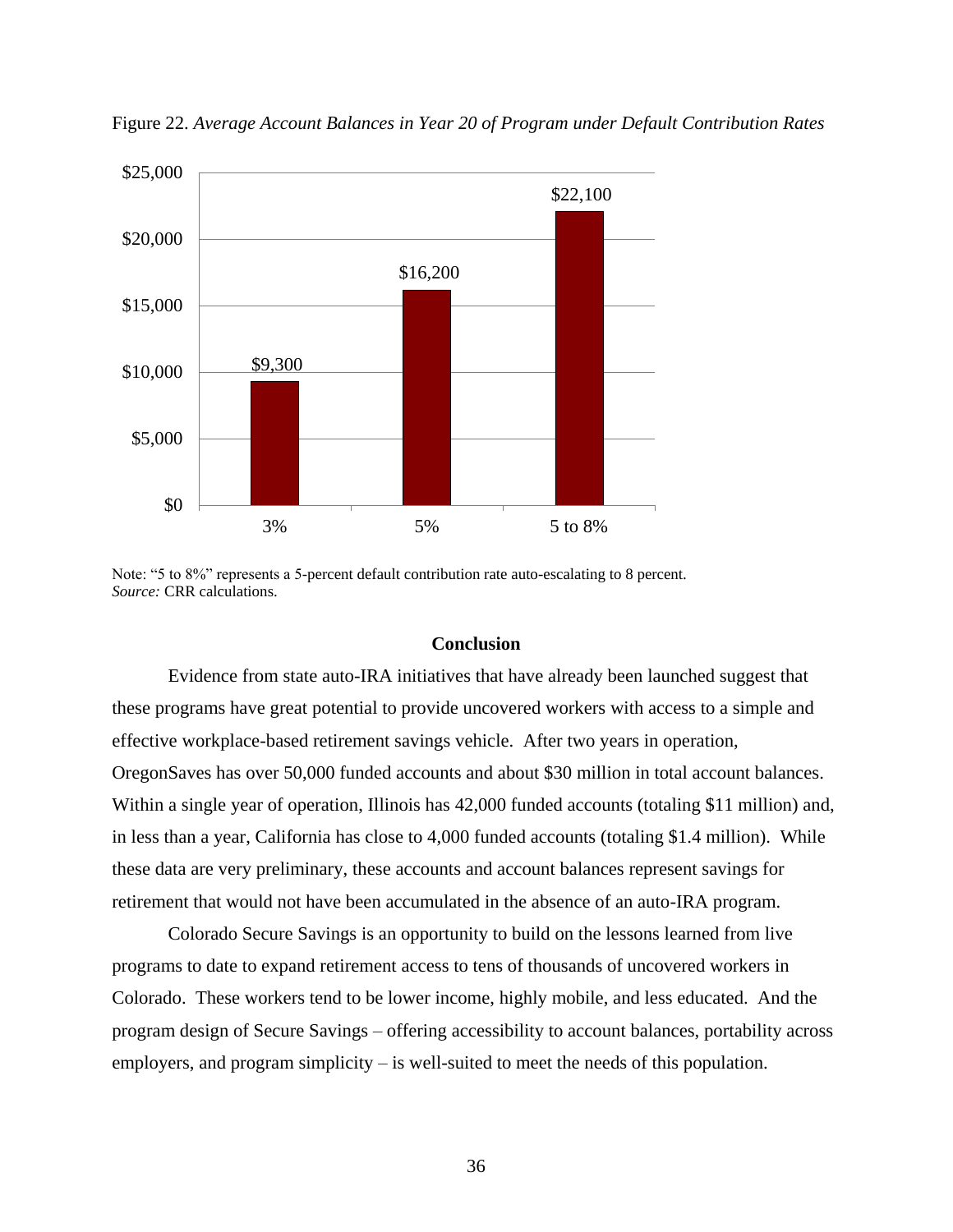Updating the model to adjust for the higher than expected inactive accounts and slower than expected employer roll-out, as observed in Oregon, projects a timeline of 6 years for the State and 15 years for an administrator to reach net positive. Alternative financial arrangements, such as a revenue division weighted more to the administrator, or per-account fees, can be used to reduce the administrator's timeline. However, under an alternative financial arrangement, the State's finances become more sensitive to changes in employer participation, program costs, and particularly the level and type of small employer reimbursement introduced.

In all cases, estimates show that State costs amount to less than one percent of total State expenditures – representing a very low-risk proposition to improve the retirement security of tens of thousands of Colorado workers. Experience to date shows that auto-IRAs have successfully created close to 100,000 employee accounts across the three states with implemented programs. And once mature, these programs are designed to be self-sustaining and to recoup start-up costs. Overall, Secure Savings would be well positioned to achieve its goals of helping people build their own assets for retirement at a minimal cost and risk to both employers and the State.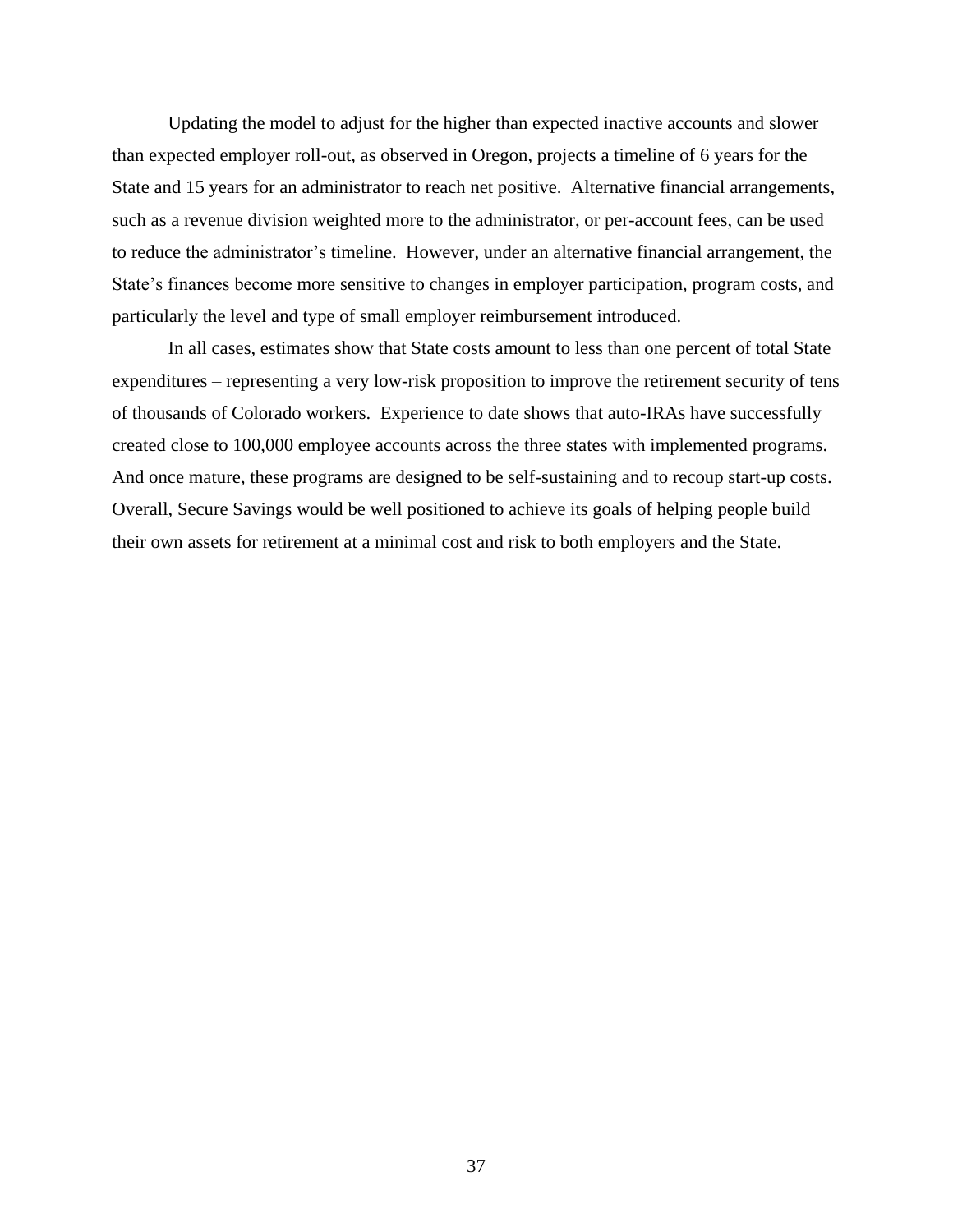#### **References**

- Belbase, Anek and Geoffrey T. Sanzenbacher. 2018. "How Have Workers Responded to Oregon's Auto-IRA?" *Issue in Brief* 18-22. Chestnut Hill, MA: Center for Retirement Research at Boston College.
- California State Treasurer. 2019. "CalSavers Retirement Savings Program Participation & Funding Snapshot" (December). Available at: [https://www.treasurer.ca.gov/scib/reports/participation/calSavers-participation-and](https://www.treasurer.ca.gov/scib/reports/participation/calSavers-participation-and-funding-snapshot-20191231.pdf)[funding-snapshot-20191231.pdf](https://www.treasurer.ca.gov/scib/reports/participation/calSavers-participation-and-funding-snapshot-20191231.pdf)
- Chen, Anqi, and Alicia H. Munnell. 2017. "Who Contributes to Individual Retirement Accounts?" *Issue in Brief* 17-8. Chestnut Hill, MA: Center for Retirement Research at Boston College.
- Choi, James J., David Laibson, and Brigitte C. Madrian. 2007. "Reducing the Complexity Costs of 401(k) Participation Through Quick Enrollment." In *Developments in the Economics of Aging,* edited by David A. Wise, 57-82. Chicago, IL: University of Chicago Press.
- Choi, James J., David Laibson, Brigitte C. Madrian, and Andrew Metrick. 2001. "For Better or For Worse: Default Effects and 401(k) Savings Behavior." In *Developments in the Economics of Aging,* edited by David A. Wise, 82-125. Chicago, IL: University of Chicago Press.
- Clark, Jeffrey W., Stephen P. Utkus, and Jean A. Young. 2015. "Automatic Enrollment: The Power of Default." Valley Forge, PA: Vanguard.
- Financial Industry Regulatory Authority (FINRA). *National Financial Capability Study,* 2012 and 2015. Washington, DC.
- MarylandSaves Board Meeting Presentation. 2019. "Maryland Small Business Retirement Savings Program." (December 11). Hunt Valley, MD.
- Quinby, Laura D., Wenliang Hou, Anek Belbase, and Geoffrey T. Sanzenbacher. 2019. "Participation and Leakages in Oregon's Auto-IRA." Working Paper 2019-15. Chestnut Hill, MA: Center for Retirement Research at Boston College.
- U.S. Bureau of Labor Statistics. *Business Dynamics Statistics*, 2016. Washington, DC: U.S. Department of Labor.
- U.S. Bureau of Labor Statistics. *Current Employment Statistics*, 2019. Washington, DC: U.S. Department of Labor.
- U.S. Bureau of Labor Statistics. *National Compensation Survey*, 2017. Washington, DC: U.S. Department of Labor.
- U.S. Census Bureau. *Annual Survey of State Government Finances*, 2017. Washington, DC: U.S. Department of Commerce.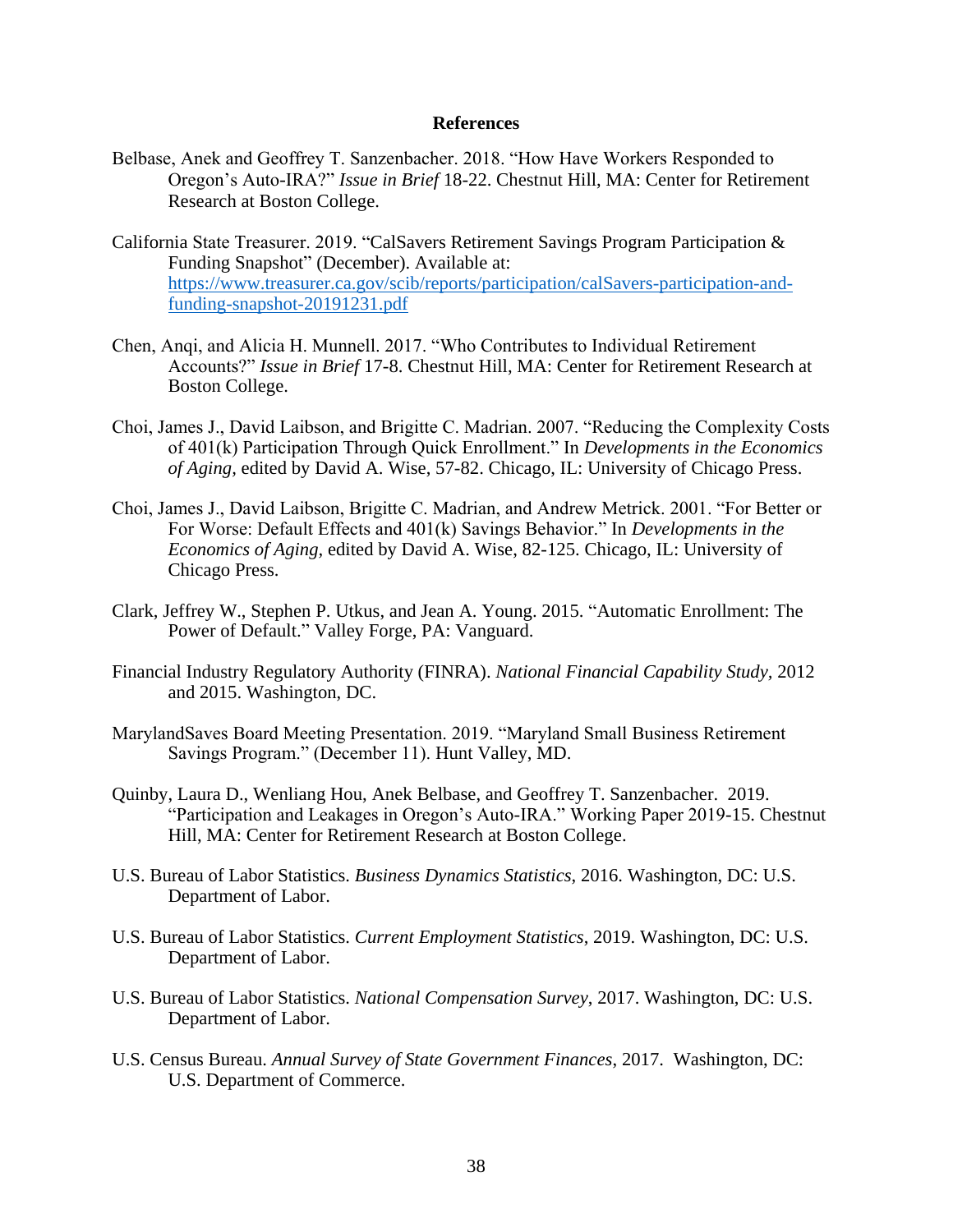- U.S. Census Bureau. *Current Population Survey*, 1980-2018. Washington, DC: U.S. Department of Commerce.
- U.S. Census Bureau. *Statistics of U.S. Businesses*, 2016. Washington, DC: U.S. Department of Commerce.
- U.S. Census Bureau. *Survey of Income and Program Participation*, 1996-2008. Washington, DC: U.S. Department of Commerce.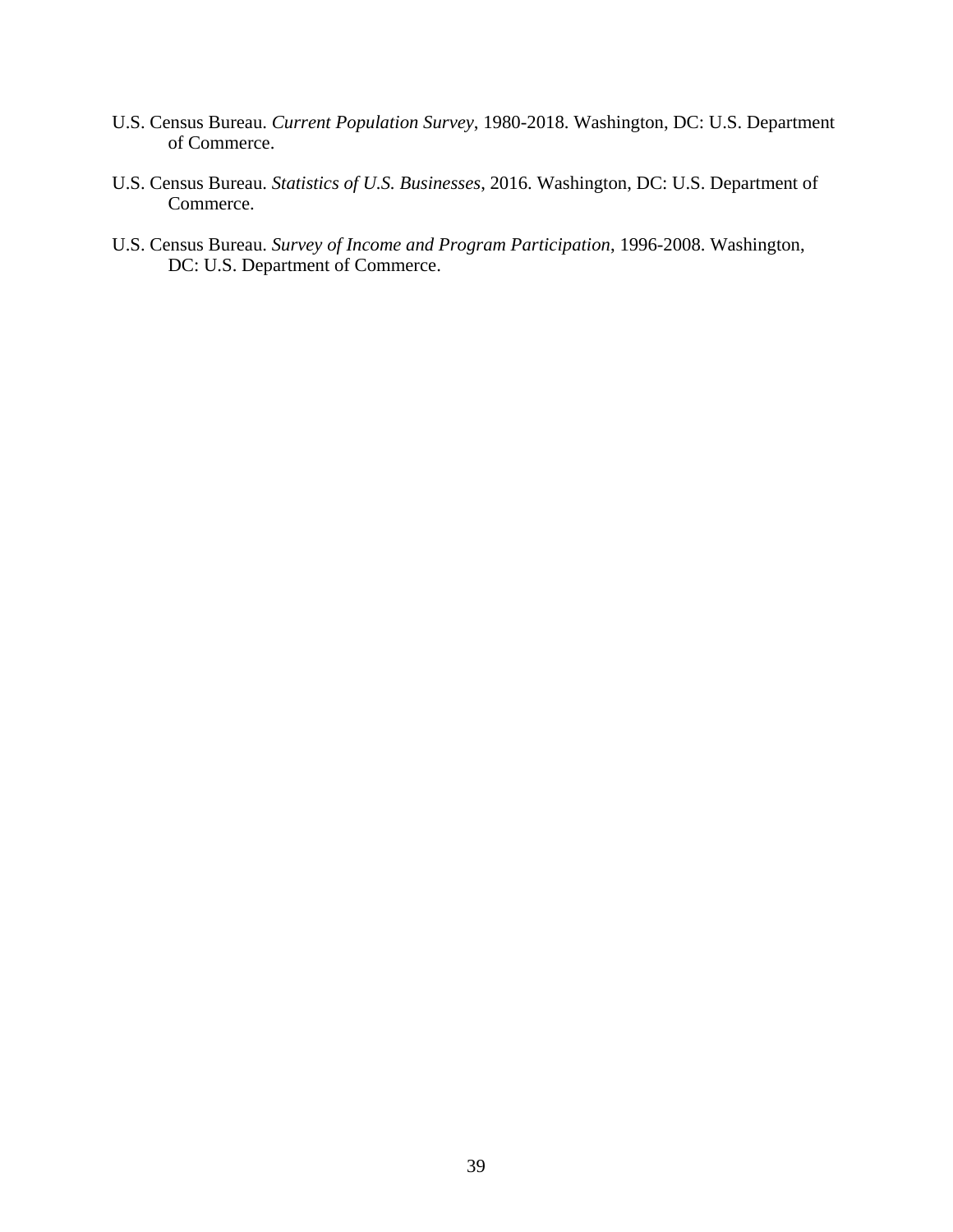## **Appendix A: Program Design and Preliminary Outcomes for OregonSaves, Illinois Secure Choice, and CalSavers**

Three state-administered auto-IRA programs are currently live: OregonSaves, Illinois Secure Choice, and CalSavers. The programs have followed different timelines for launch and utilized various plan design elements. Early data on participants, employers, and account balances are now available on all three programs.

#### *OregonSaves*

Table A1 provides an overview of the timeline, plan design, and early program results for OregonSaves. In 2017, Oregon became the first state to implement an auto-IRA program. The pilot study began in July 2017 and the program officially launched in November that year. The program is being rolled out across six waves of employers broken down by employer size. The first wave in November 2017 began with employers with 100 or more employees. The final wave is scheduled for January 2021 for employers with fewer than 5 employees.

All employers in the state of Oregon that do not offer a qualified retirement plan are required to participate. The program uses a 5-percent default employee contribution rate, autoescalating to 10 percent over a five-year period. Fees are set at 100 basis points, initially using a 10/5/85 revenue division at program launch (investment manager, state, administrator), transitioning to the 10/15/75 division used today. The program is introducing penalties for employer non-compliance in 2020, set at \$100 per employee annually, with a \$5,000 annual cap.

Preliminary data from OregonSaves as of September 2019 indicate that 7,994 employers are currently enrolled. Of those, 3,039 have processed payroll. The data show a 31-percent optout rate and 57,137 accounts with a positive balance. Total program assets equal approximately \$28.8 million, producing an average account balance of \$504 per funded account.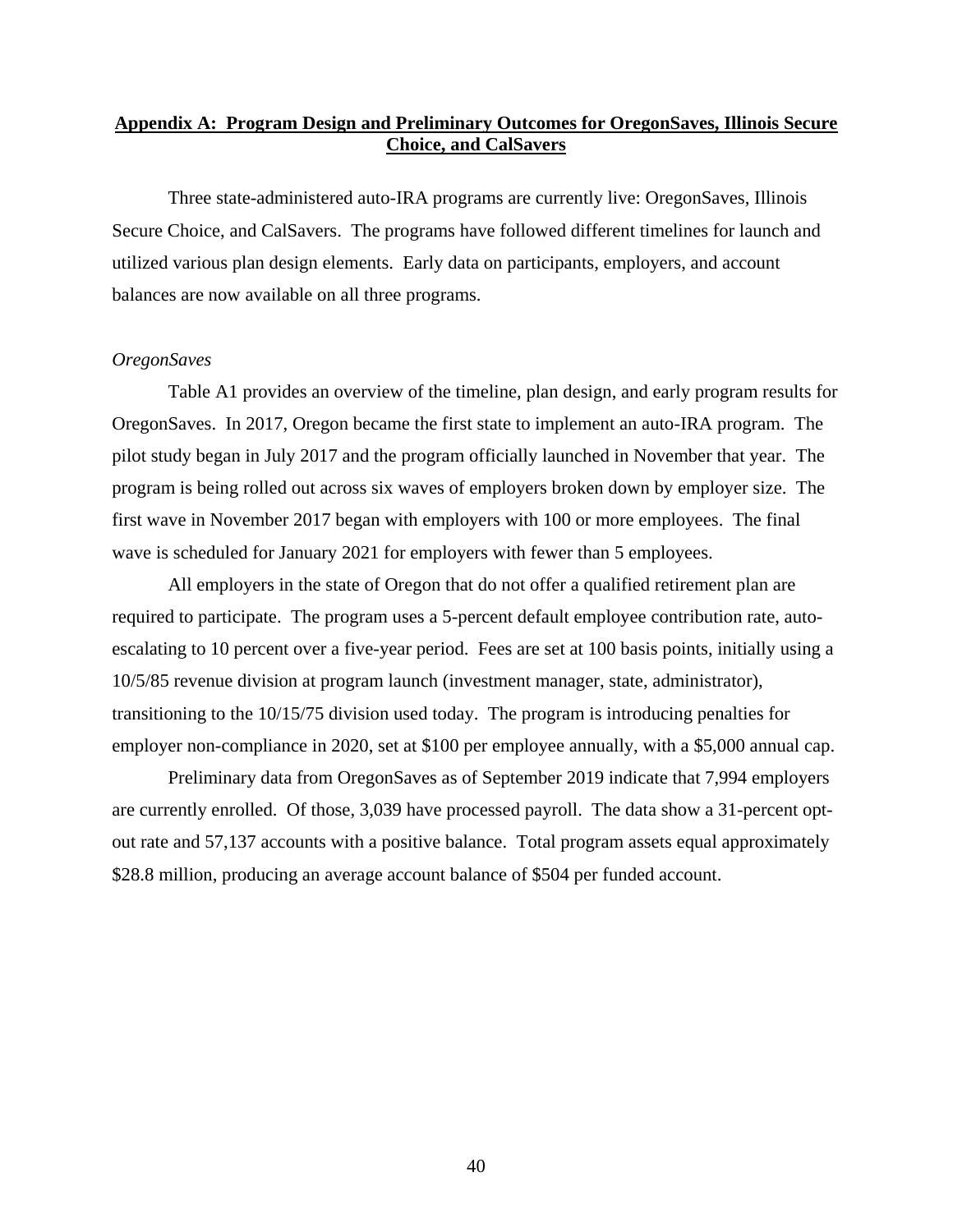| <b>Timeline</b>                       |                                                                                                                                 |
|---------------------------------------|---------------------------------------------------------------------------------------------------------------------------------|
| Launch date                           | Pilot July 2017; First wave Nov. 2017                                                                                           |
| Roll-out schedule                     | 6 waves: 100+ (Nov. 2017); 50-99 (May 2018);<br>20-49 (Dec. 2018); 10-19 (May 2019); 5-9<br>(Nov. 2019); 4 or fewer (Jan. 2021) |
| Plan design                           |                                                                                                                                 |
| Eligible employers                    | All employers that do not offer a qualified<br>retirement plan to employees                                                     |
| Default employee<br>contribution rate | 5% auto-escalating to 10%                                                                                                       |
| Fees                                  | 100 bps                                                                                                                         |
| Revenue division                      | 10/5/85 at launch; 10/15/75 currently                                                                                           |
| Penalties                             | $$100/employee/year ($5,000 cap) in 2020$                                                                                       |
| <b>Early program outcomes</b>         |                                                                                                                                 |
| Employers registered                  | 7,994                                                                                                                           |
| Opt-out rate                          | 31%                                                                                                                             |
| <b>Funded accounts</b>                | 57,137                                                                                                                          |
| Total assets                          | \$28.8m                                                                                                                         |
| Average account balance               | $$504$ *                                                                                                                        |

Table A1. *Timeline, Plan Design, and Results for OregonSaves, September 2019*

*\** \$28.8 million divided by 57,137 accounts equals a \$504 average account balance. *Source:* Quinby et al. (2019). Funded accounts measured as of December 2019.

## *Illinois Secure Choice*

Table A2 provides an overview of the timeline, plan design, and very preliminary program outcomes for Illinois Secure Choice. Illinois was the first state to authorize an auto-IRA program (signed into law in 2015) and the second state to implement (pilot launched in July 2018). At this time, Illinois Secure Choice has only been live for one year. The program officially rolled out its first wave of employers in November 2018. The deadline for the third and final wave of employers – which includes the majority of eligible employees – was November 2019.

Employers with 25 or more employees that have been in business at least two years and do not offer a qualified retirement plan are required to participate. The program enrolls employees at a default contribution rate of 5 percent. Total annual fees are set at 75 basis points,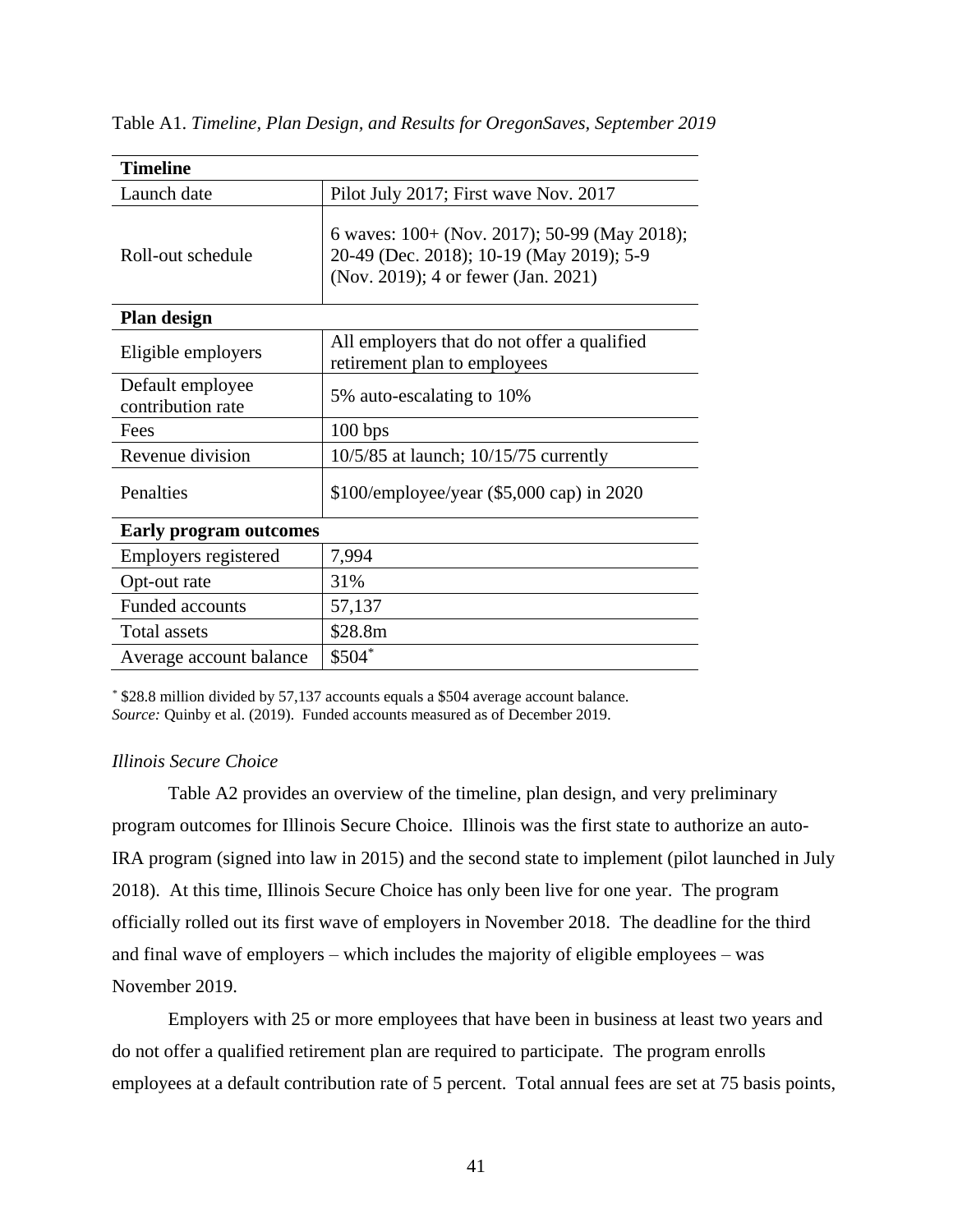of which the State consistently receives 5 basis points. The remaining 70 basis points are shared between the administrator (58 to 68 bps) and investment manager (2 to 12 bps) depending on the investment fund chosen. The program charges \$250 per employee to employers that have not registered by their deadline in the first year of non-compliance, increasing to \$500 in subsequent years. Compliance is enforced by the Illinois Department of Revenue.

As of December 2019 (one year into implementation), 5,217 employers have registered for the program.<sup>18</sup> The data show an opt-out rate of 35 to 40 percent, and the program currently has 42,000 funded accounts. Total program assets equal over \$11 million, representing approximately \$260 on average per account.

| <b>Timeline</b>                       |                                                                                                               |
|---------------------------------------|---------------------------------------------------------------------------------------------------------------|
| Launch date                           | Pilot July 2018; first wave Nov. 2018                                                                         |
| Roll-out schedule                     | 3 waves: 500+ (Nov 2018); 100-499<br>(July 2019); 25-99 (Nov 2019).                                           |
| Plan design                           |                                                                                                               |
| Eligible employers                    | Employers with $25+$ employees and $2+$<br>years of business that do not offer a<br>qualified retirement plan |
| Default employee contribution<br>rate | 5%                                                                                                            |
| Fees                                  | 75 bps                                                                                                        |
| Revenue division                      | 2-12 bps (inv. manager); 5 bps (state);<br>58-68 bps (admin.)                                                 |
| Penalties                             | \$250/employee/year first year;<br>\$500/employee/year second year                                            |
| <b>Early program outcomes</b>         |                                                                                                               |
| Employers registered                  | 5,217                                                                                                         |
| Opt-out rate                          | $35 - 40%$                                                                                                    |
| <b>Funded accounts</b>                | 42,000                                                                                                        |
| <b>Total assets</b>                   | \$11.0m                                                                                                       |
| Average account balance               | $$260^*$                                                                                                      |

Table A2. *Timeline, Plan Design, and Results for Illinois Secure Choice, December 2019*

*\** \$11.0 million divided by 42,000 accounts equals a \$260 average account balance. *Source:* Personal communication with Illinois Secure Choice (December 16, 2019).

<sup>&</sup>lt;sup>18</sup> Due to the November deadline, as of December 2019 (the period measured in Table A2), the vast majority of employers in wave three had yet to have the opportunity to start running payroll.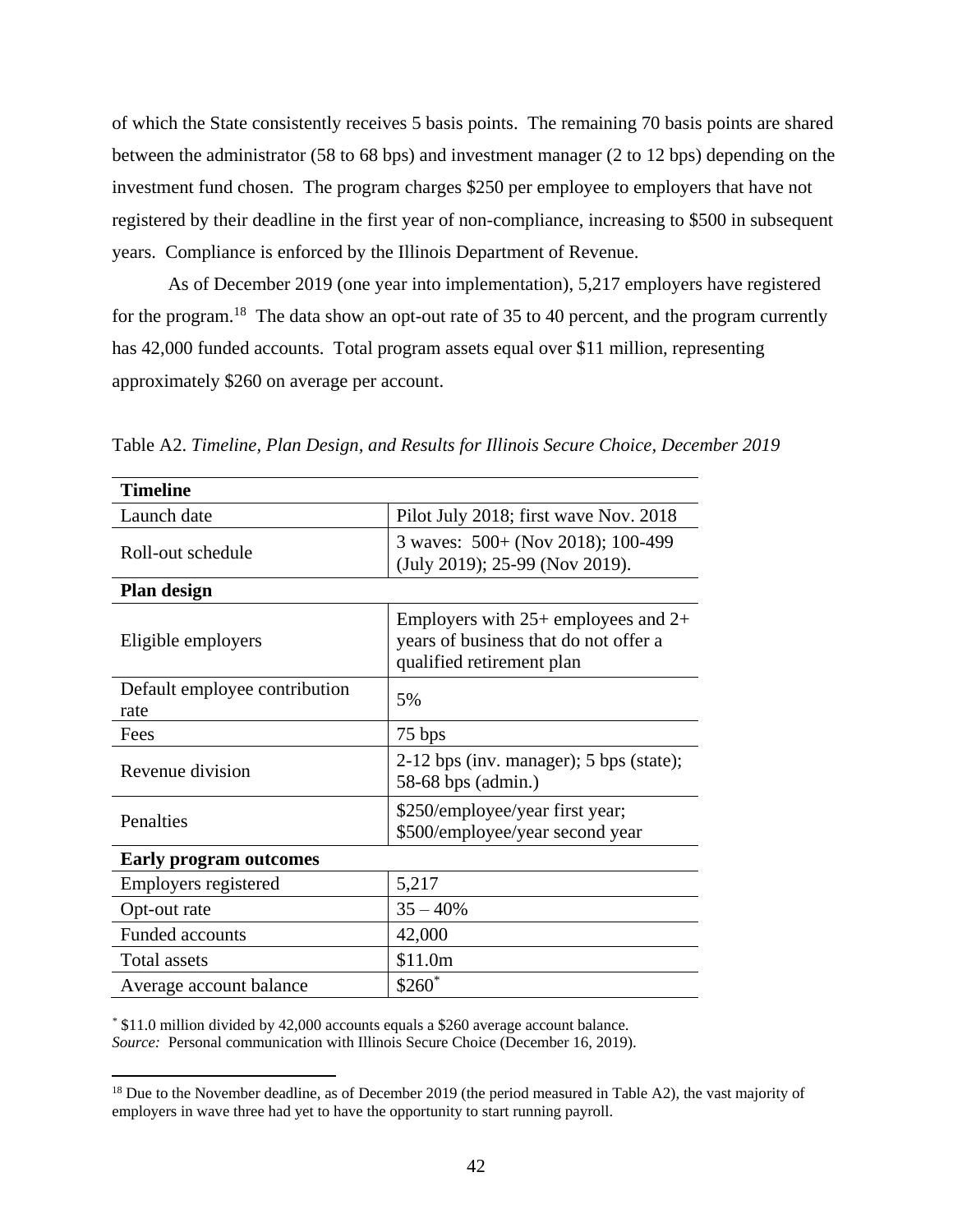## *CalSavers*

Table A3 provides an overview of the timeline, plan design, and early program results for CalSavers. CalSavers is the most recent auto-IRA implemented. The program's pilot launched in November 2018, and opened to all eligible employers in July 2019. Employer enrollment deadlines are set in three waves, beginning with employers with more than 100 employees in June 2020, employers with more than 50 employees in June 2021, and employers with 5 or more employees in June 2020.

Any employer with 5 or more employees that does not offer a qualified retirement plan is required to participate. Employees are enrolled at a 5-percent contribution rate that will autoescalate to 8 percent over a three-year period. Fees range between 82 to 95 basis points depending on the investment fund chosen. The State always receives 5 basis points and the administrator always receives 75 basis points. The investment manager receives between 2.5 and 15 basis points, depending on the investment option. The program will charge employers \$750 per employee annually if employers are not enrolled by their wave's deadline.

As of December 2019, 628 eligible employers have enrolled in CalSavers. Of the employers enrolled, 142 have started payroll deductions. The data show a 30-percent opt-out rate, and 3,762 funded accounts. Total program assets equal approximately \$1.4 million, producing an average account balance of \$378 per funded account.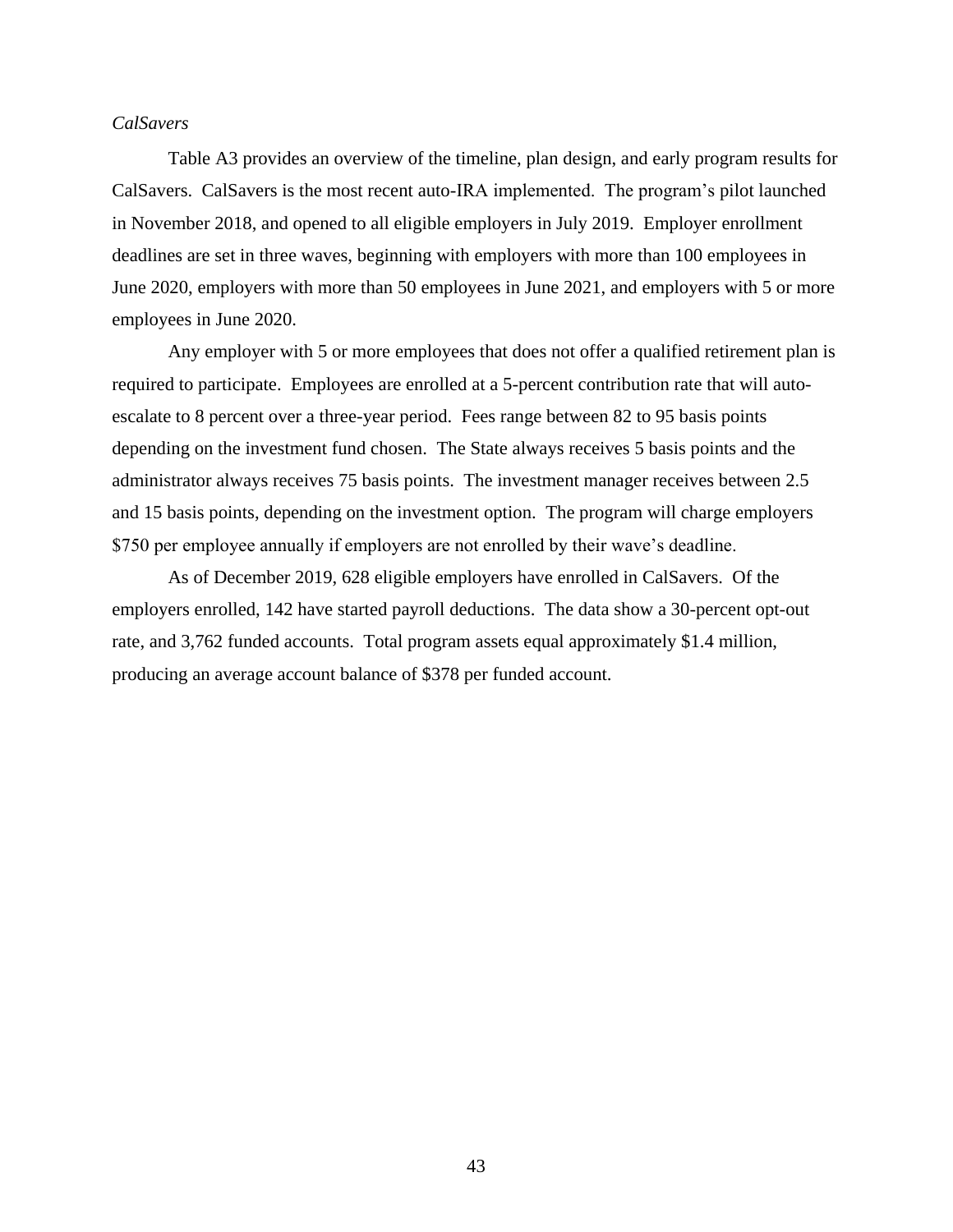| <b>Timeline</b>                       |                                                                                   |
|---------------------------------------|-----------------------------------------------------------------------------------|
| Launch date                           | Pilot Nov. 2018; open to all eligible<br>employers in July 2019                   |
| Roll-out schedule                     | 3 waves: 100+ (June 2020); 50+ (June<br>$2021$ ; 5+ (June 2022)                   |
| Plan design                           |                                                                                   |
| Eligible employers                    | Employers with $5+$ employees that do<br>not offer a qualified retirement plan    |
| Default employee contribution<br>rate | 5% auto-escalating to 8%                                                          |
| Fees                                  | 82-95 basis points                                                                |
| Revenue division                      | $2.5\n-15$ bps (inv. manager); 5 bps<br>$(state)$ ; 75 bps (admin.)               |
| Penalties                             | \$750/employee/year in 2020 for<br>employers 100+, 2021 for 50+, 2022<br>for $5+$ |
| <b>Early program outcomes</b>         |                                                                                   |
| Employers registered                  | 628                                                                               |
| Opt-out rate                          | 30%                                                                               |
| <b>Funded accounts</b>                | 3,762                                                                             |
| <b>Total assets</b>                   | \$1.4m                                                                            |
| Average account balance               | \$378                                                                             |

Table A3. *Timeline, Plan Design, and Results for CalSavers, December 2019*

*Source:* CalSavers Retirement Savings Program Participation & Funding Snapshot (Dec. 2019).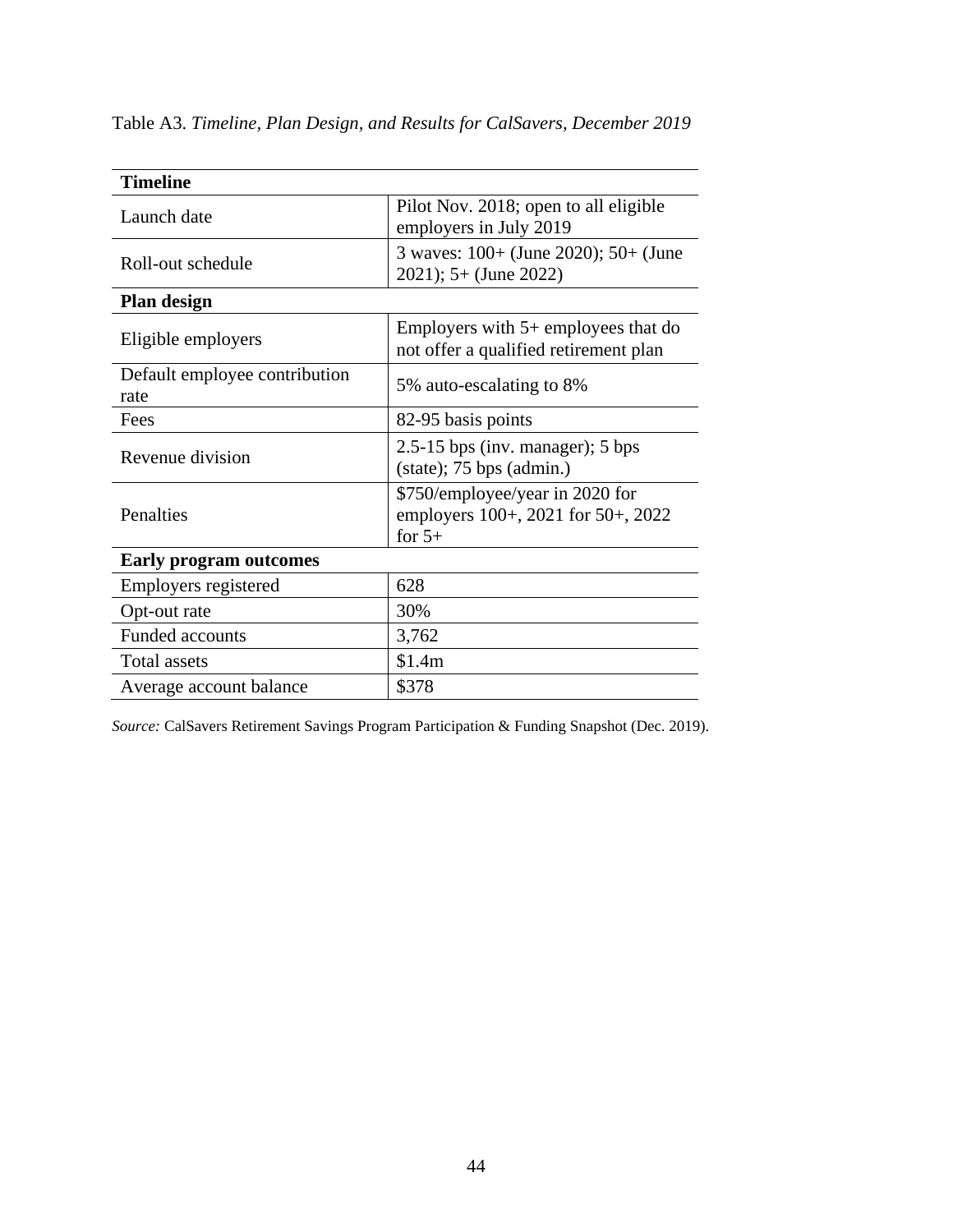#### **Appendix B: Sensitivity of State Finances**

## **Sensitivity of State Finances to Employer Participation**

Table B1. *Years until Cash-flow and Net Positive and Largest Loss for State by Ultimate Employer Participation Rate*

| Outcome                 | 100%  | 80%   | 50% |
|-------------------------|-------|-------|-----|
| Years                   |       |       |     |
| Cash-flow positive      |       |       |     |
| Net positive            | n     |       |     |
| Largest loss (millions) | \$2.4 | \$2.5 |     |

Note: Scenarios assume a 10/15/75 revenue split, with 100 bps fees in Years 1-5 and 75 bps thereafter. *Source:* CRR calculations.

Table B2. *Years until Cash-flow and Net Positive and Largest Loss for State by Ultimate Employer Participation Rate, under Alternative Financial Arrangement*

| Outcome                 | 100%  | 80%   | 50%   |
|-------------------------|-------|-------|-------|
| Years                   |       |       |       |
| Cash-flow positive      |       |       | 10    |
| Net positive            | 11    | 13    | 18    |
| Largest loss (millions) | \$3.0 | \$3.5 | \$4.6 |

Note: Scenarios assume a 10/5/85 revenue split with \$25 per-account fees in Years 1-5 and 75 bps thereafter. *Source:* CRR calculations.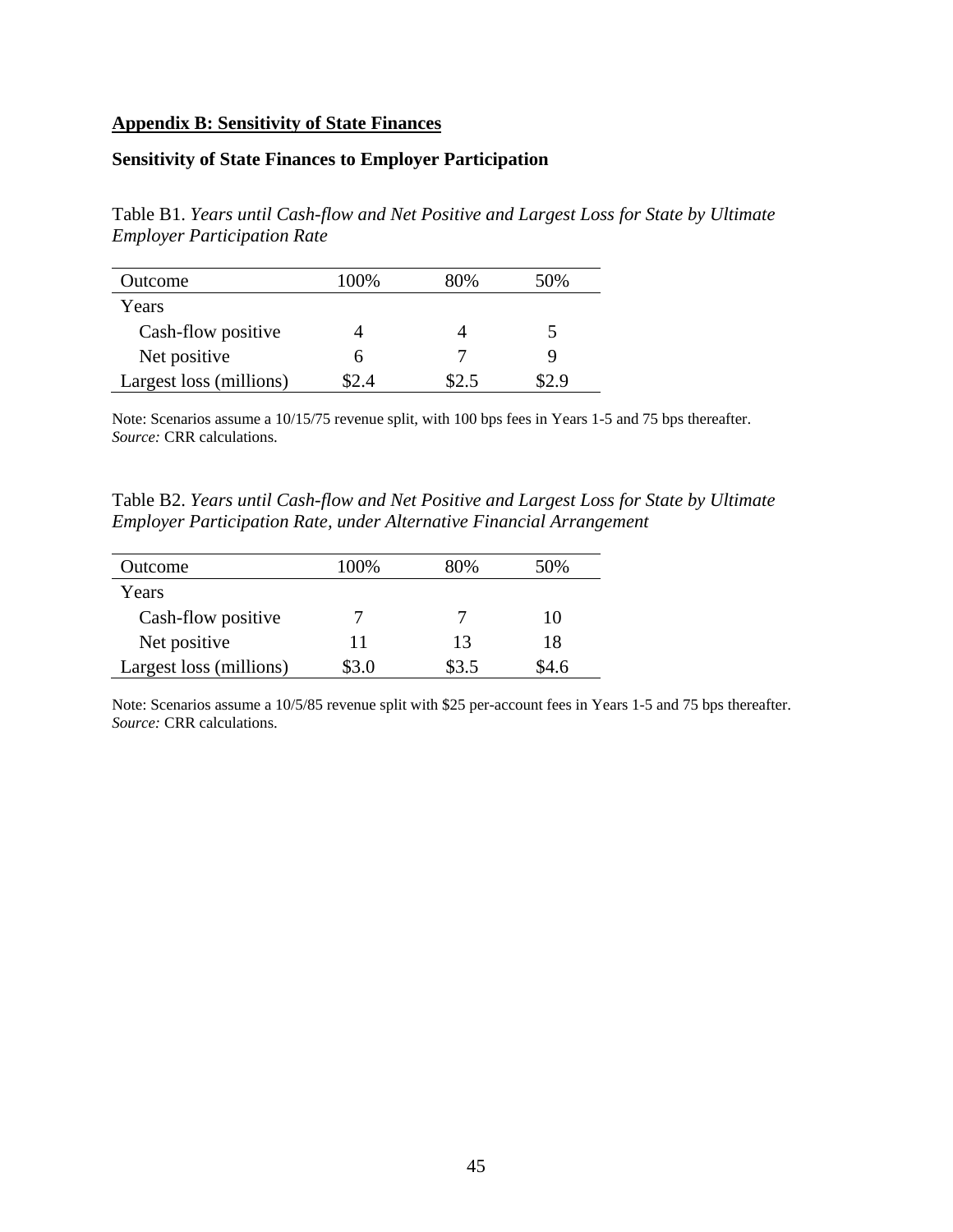## **Sensitivity of State Finances to Program Costs**

| Outcome                 | \$730k | 1.5x  | 2.0x  |
|-------------------------|--------|-------|-------|
| Years                   |        |       |       |
| Cash-flow positive      |        |       |       |
| Net positive            | h      |       |       |
| Largest loss (millions) | 2.4    | \$4.0 | \$5.8 |

Table B3. *Years until Cash-flow and Net Positive and Largest Loss for State by Program Cost*

Note: Scenarios assume a 10/15/75 revenue split, with 100 bps fees in Years 1-5 and 75 bps thereafter. *Source:* CRR calculations.

Table B4. *Years until Cash-flow and Net Positive and Largest Loss for State by Program Cost, under Alternative Financial Arrangement*

| Outcome                 | \$730k | 1.5x  | 2.0x |
|-------------------------|--------|-------|------|
| Years                   |        |       |      |
| Cash-flow positive      |        |       | 10   |
| Net positive            | 11     | 14    | 18   |
| Largest loss (millions) | \$3.0  | \$5.8 |      |

Note: Scenarios assume a 10/5/85 revenue split with \$25 per-account fees in Years 1-5 and 75 bps thereafter. *Source:* CRR calculations.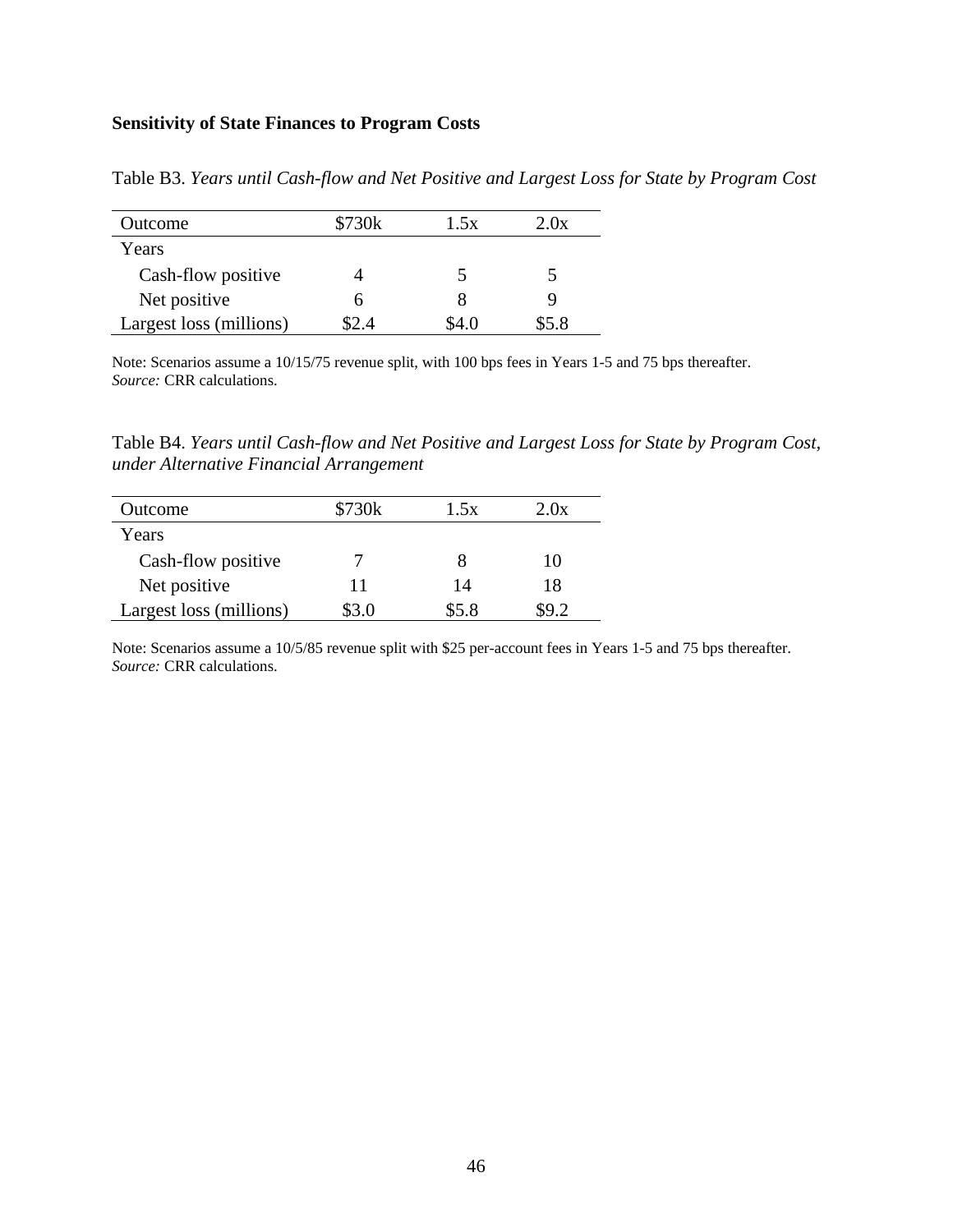#### **Sensitivity of State Finances to Start-up Cost Reimbursement**

| Outcome                 |   | \$200 | \$600 |
|-------------------------|---|-------|-------|
| Years                   |   |       |       |
| Cash-flow positive      |   |       |       |
| Net positive            | h |       |       |
| Largest loss (millions) |   | \$3.1 | \$5.0 |

Table B5. *Years until Cash-flow and Net Positive and Largest Loss for State by Start-Up Cost Reimbursement*

Note: Scenarios assume 25 percent of employers with fewer than 50 employees are affected, and use a 10/15/75 revenue split, with 100 bps fees in Years 1-5 and 75 bps thereafter. *Source:* CRR calculations.

Table B6. *Years until Cash-flow and Net Positive and Largest Loss for State by Start-Up Cost Reimbursement, under Alternative Financial Arrangement*

| Outcome                 |       | \$200 | \$600 |
|-------------------------|-------|-------|-------|
| Years                   |       |       |       |
| Cash-flow positive      |       |       |       |
| Net positive            | 11    | 12    | 13    |
| Largest loss (millions) | \$3.0 | S4.0  | \$5.9 |

Note: Scenarios assume 25 percent of employers with fewer than 50 employees are affected, and use a 10/5/85 revenue split with \$25 per-account fees in Years 1-5 and 75 bps thereafter. *Source:* CRR calculations.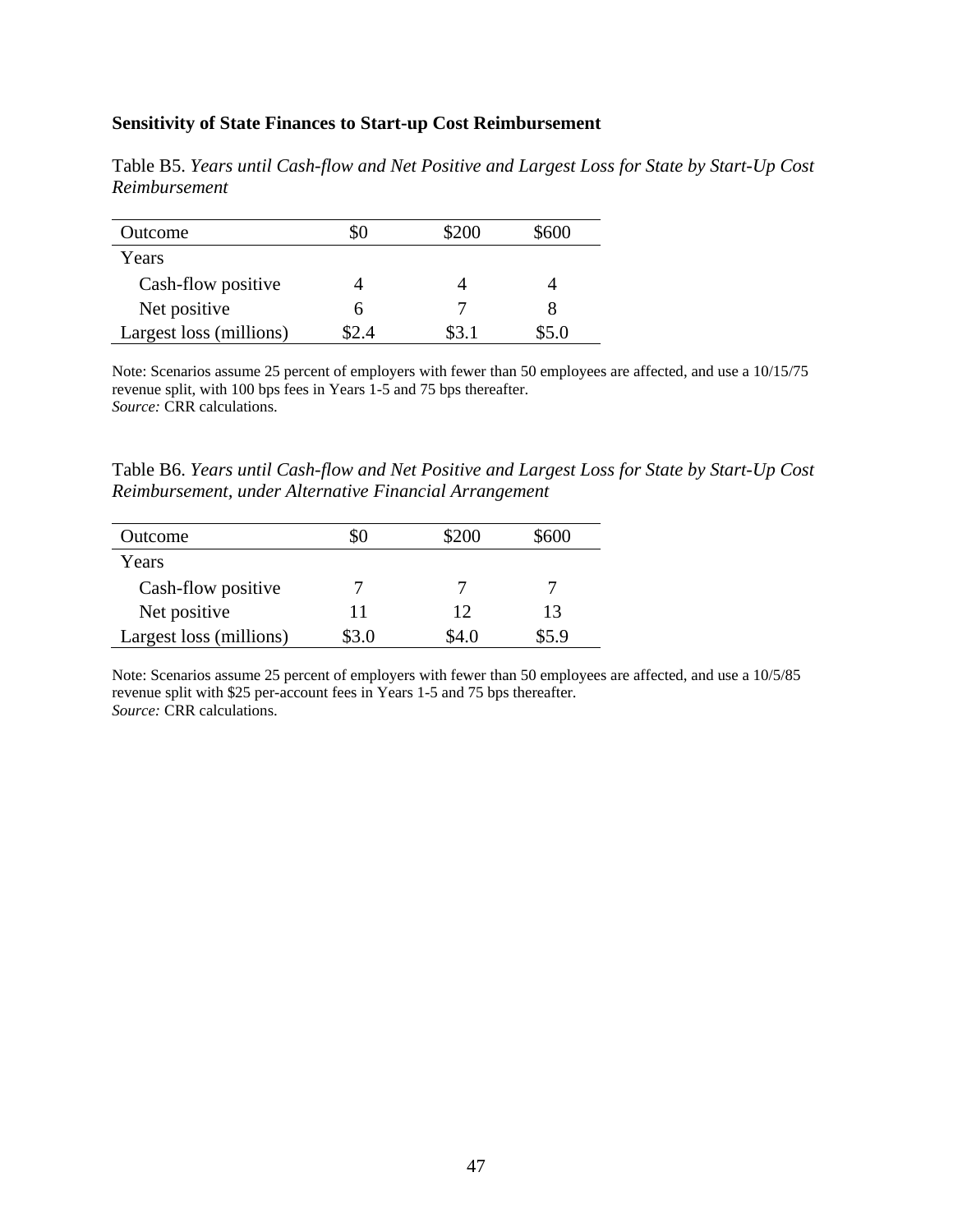#### **Sensitivity of State Finances to Ongoing Cost Reimbursement**

| Outcome                 |     | \$20  | \$40   |
|-------------------------|-----|-------|--------|
| Years                   |     |       |        |
| Cash-flow positive      |     |       |        |
| Net positive            | h   |       | 13     |
| Largest loss (millions) | 2.4 | \$5.1 | \$10.6 |

Table B7. *Years until Cash-flow and Net Positive and Largest Loss for State by Ongoing Cost Reimbursement*

Note: Scenarios assume 25 percent of employers with fewer than 50 employees are affected, and use a 10/15/75 revenue split, with 100 bps fees in Years 1-5 and 75 bps thereafter. *Source:* CRR calculations.

Table B8. *Years until Cash-flow and Net Positive and Largest Loss for State by Ongoing Cost Reimbursement, under Alternative Financial Arrangement*

| Outcome                 |       | \$20   | 540    |
|-------------------------|-------|--------|--------|
| Years                   |       |        |        |
| Cash-flow positive      |       | 12     | 18     |
| Net positive            | 11    | >20    | >20    |
| Largest loss (millions) | \$3.0 | \$10.9 | \$25.8 |

Note: Scenarios assume 25 percent of employers with fewer than 50 employees are affected, and use a 10/5/85 revenue split with \$25 per-account fees in Years 1-5 and 75 bps thereafter. *Source:* CRR calculations.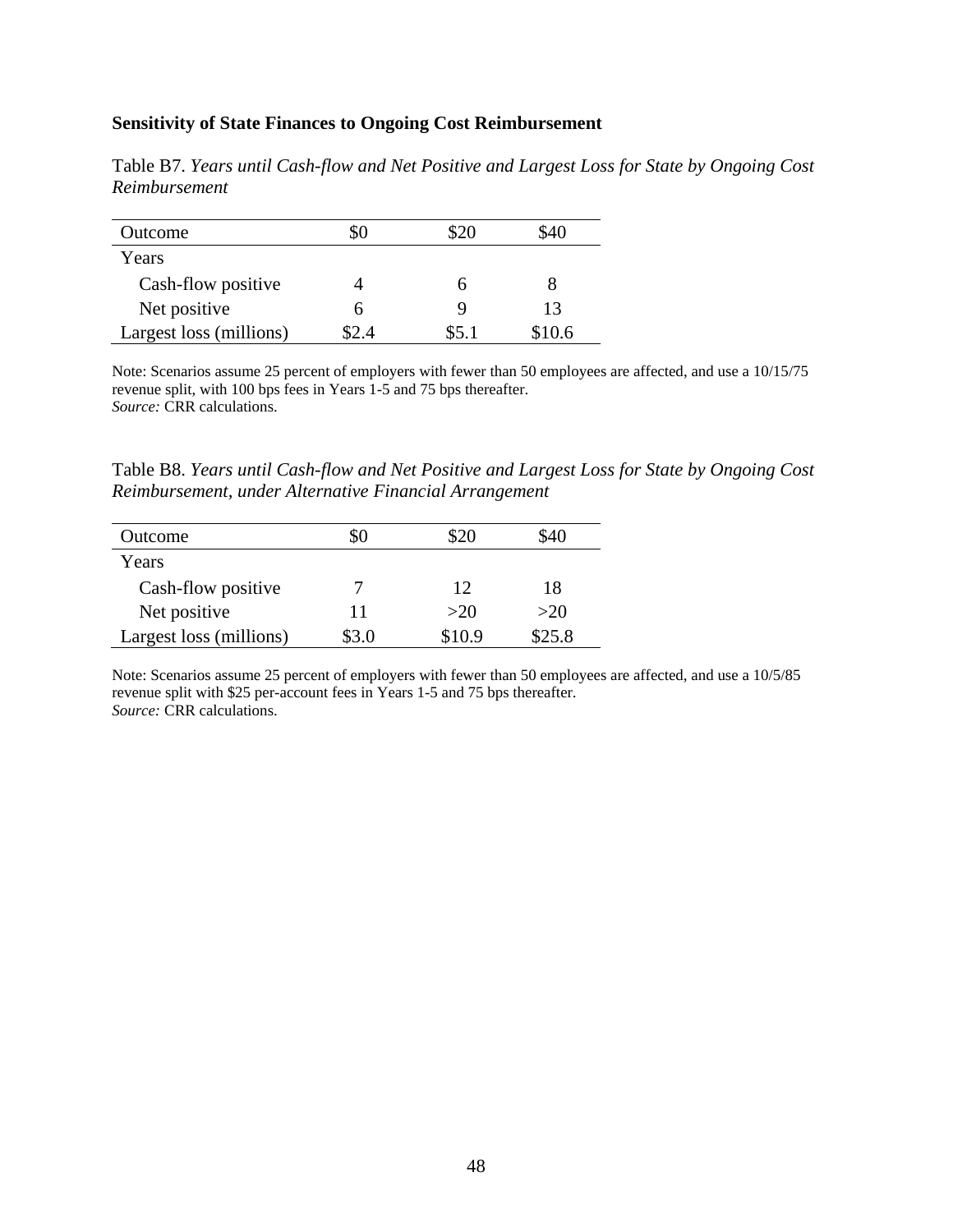#### **Appendix C: Technical Details on Assumptions and Methods**

Appendix C lays out the assumptions used to derive the number of active and inactive accounts, the number of account closures, and the dollar value of account balances.

#### **Active and Inactive Accounts**

The CRR estimates the number of active accounts (participants who are currently contributing) and inactive accounts (workers who have accumulated assets in an account but have left their employer and are no longer eligible to contribute).

#### *Number of active accounts*

The CRR estimates the total number of active accounts beginning with the total number of private sector employees in 2019 reported by the U.S. Bureau of Labor Statistics *Current Employment Statistics* (CES) (see Table C1).<sup>19</sup> To isolate the population targeted by Colorado Secure Savings, the analysis removes private sector employees at firms with fewer than 5 employees or less than 2 years of business based on proportions from the *Business Dynamics Statistics.* The CRR then applies a 58-percent access rate to the remaining private sector workforce as derived from the *Current Population Survey* (2014) to isolate the 918,245 employees without a plan at work in Colorado who would be eligible for Secure Savings.<sup>20</sup>

<sup>&</sup>lt;sup>19</sup> CES population value as of July 2019.

 $20$  This access rate is derived from 2014 CPS data because the CPS underwent a significant re-design in 2014, and many researchers are skeptical about the accuracy of CPS participation numbers after the re-design.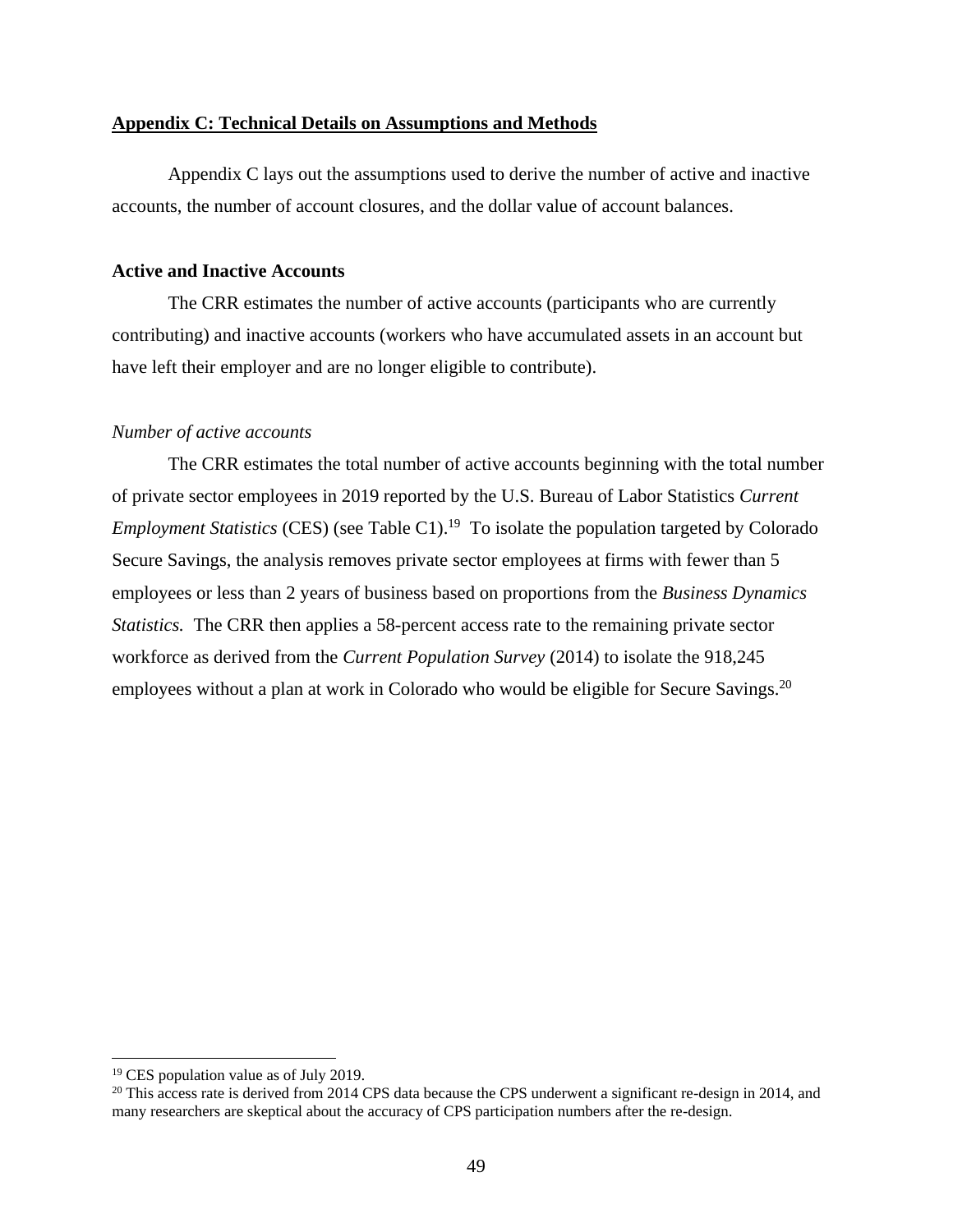| Employee group                                   | Value     |
|--------------------------------------------------|-----------|
| Total private sector employees                   | 2,370,700 |
| Private sector employees in large/mature firms   |           |
| Proportion                                       | 91%       |
| Number                                           | 2,161,649 |
| Private sector employees with no plan at work in |           |
| large firms                                      |           |
| Proportion                                       | 42%       |
| Number                                           | 918,245   |

Table C1. *Number of Private Sector Employees with No Plan at Work, 2019*

Note: "Large/mature" firms refer to employers with 5 or more employees in business for 2 or more years. The analysis assumes that all self-employed workers are at firms with fewer than 5 employees. Due to limitations on firm size categories in the CPS, the proportion of private sector employees with no plan at work includes employees at firms with 10 or more employees.

*Sources*: U.S. Bureau of Labor Statistics, *Current Employment Statistics* (CES) (2019); *Business Dynamics Statistics*  (2016); and *Current Population Survey* (CPS) (2014).

In addition to the 918,245 employees without a plan at work, there are two additional groups of uncovered workers: those who are not eligible for a plan offered by their employer, and those who are self-employed (as shown in Figure 1 of the full report). As discussed in the full report, these workers are not targeted by Colorado Secure Savings. Due to slight differences between total population counts in the CPS and CES, for both of these estimates, proportions from the CPS are applied to the CES total private sector employee count.<sup>21</sup>

Experience from live auto-IRAs has shown that employer enrollment – and therefore, employee enrollment – is gradual. The analysis assumes that a quarter of participating employers enroll each year during the first four years of the program. In the absence of data on the relationship between employer size and enrollment, the analysis assumes that the enrollment behavior of medium and large employers is not inherently different. Given this assumption, employee enrollment follows the same schedule as employer enrollment in the analysis.

Some employees at eligible employers are not able to participate in Secure Savings due to employee characteristics. Specifically, workers under the age of 18 as well as any unauthorized workers in the State of Colorado would not be eligible for the program. To adjust for workers under the age of 18, the analysis removes 2 percent of the population based on data from the CPS (2018). To adjust for unauthorized workers, the analysis removes an additional 17 percent of the

<sup>&</sup>lt;sup>21</sup> The CPS (2018) reports a total of 2,286,236 private sector employees in Colorado, compared to 2,370,700 reported by the CES (2019).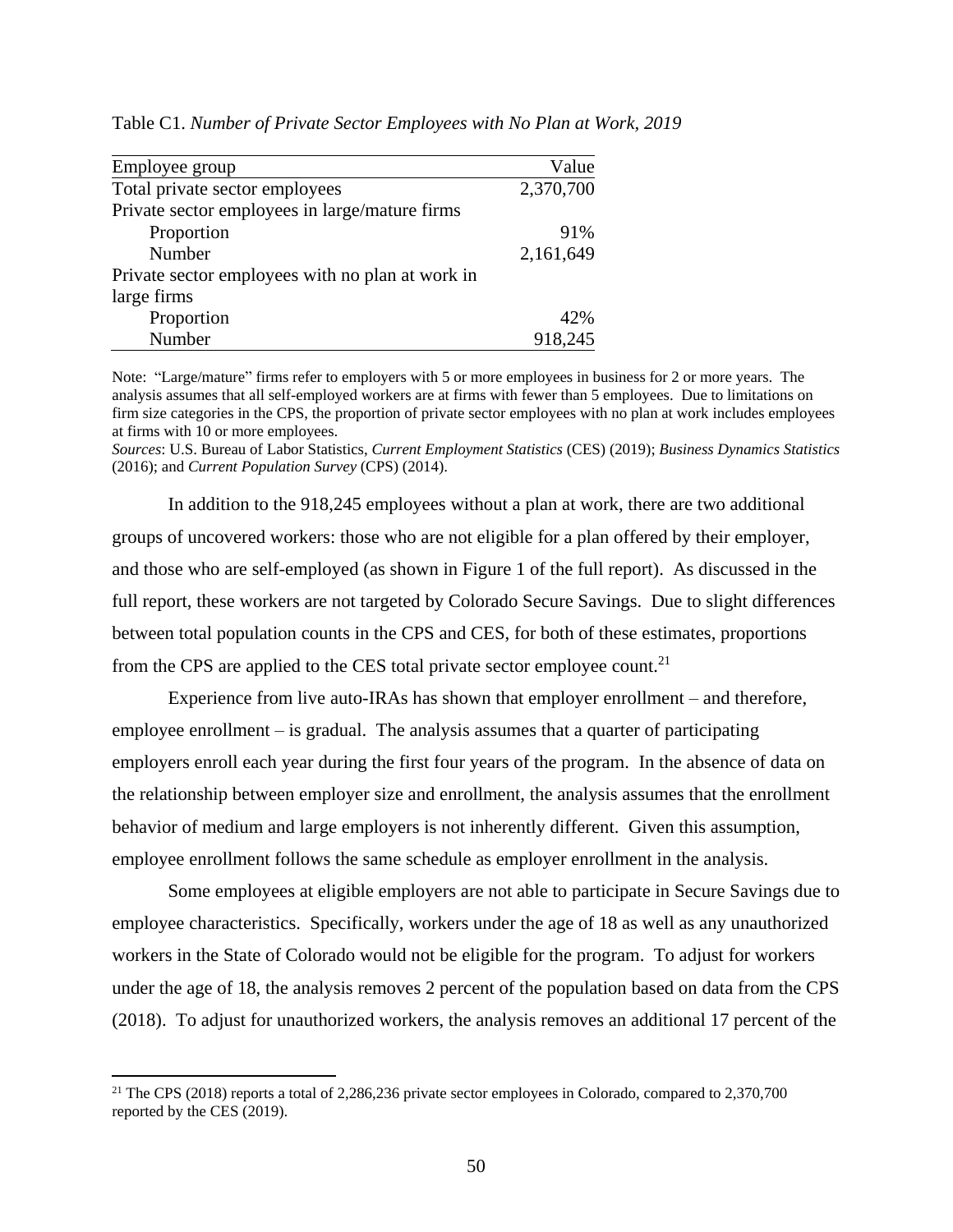population as estimated by Pew  $(2017).^{22}$  Together, these estimates remove 19 percent of employees working at eligible employers from the starting population.

Of the employees that remain, the analysis assumes that 30 percent will choose to opt out. In addition to the opt-out rate, overall program participation is impacted by the many other reasons why employees may not have active accounts. As a conservative estimate, the analysis assumes that an additional 27 percent – based on 2019 OregonSaves data – have not explicitly opted out, but are not actively contributing to the program. Combined with the opt-out rate, the analysis assumes that 43 percent of eligible employees actively participate.<sup>23</sup>

The number of active accounts  $-i.e.,$  the number of accounts where an individual is currently making a contribution to their account – is arrived at by multiplying the number of eligible employees by the employee participation rate. Once the number of participating employees is determined, the feasibility model divides this population between full-time and part-time workers. This division of workers is important for two reasons stemming from our research: 1) part-time workers are more mobile than full-time workers; and 2) part-time workers earn less than full-time workers. Based on an analysis of CPS data for Colorado, the feasibility study assumes that roughly 80 percent of workers without a plan at work are full-time workers (defined as 30 or more hours per week) and the remainder are part-time workers.

Based on the assumptions on the number of eligible employees, the gradual adoption of employers, and the participation rates discussed above, Figure C1 shows the number of full- and part-time active participants over the first 20 years of the program. Participation quickly increases during the first four years of the program as more employers enroll, and participation continues to grow in line with population growth. The report assumes population growth in Colorado of 1.3 percent per year over the next 20 years, which is equal to the average growth in Colorado's private sector workforce since the year 2000.<sup>24</sup>

 $\overline{\phantom{a}}$ 

<sup>23</sup> An additional 5 percent of Oregon employees have a positive balance and a positive deferral rate but are inactive.  $24$  CES (2000-2019).

<sup>&</sup>lt;sup>22</sup> See "Unauthorized Immigrant Population Trends for States, Birth Countries, and Regions," available at: https://www.pewresearch.org/hispanic/interactives/unauthorized-trends/. The analysis assumes that all unauthorized workers are at employers with no plan at work.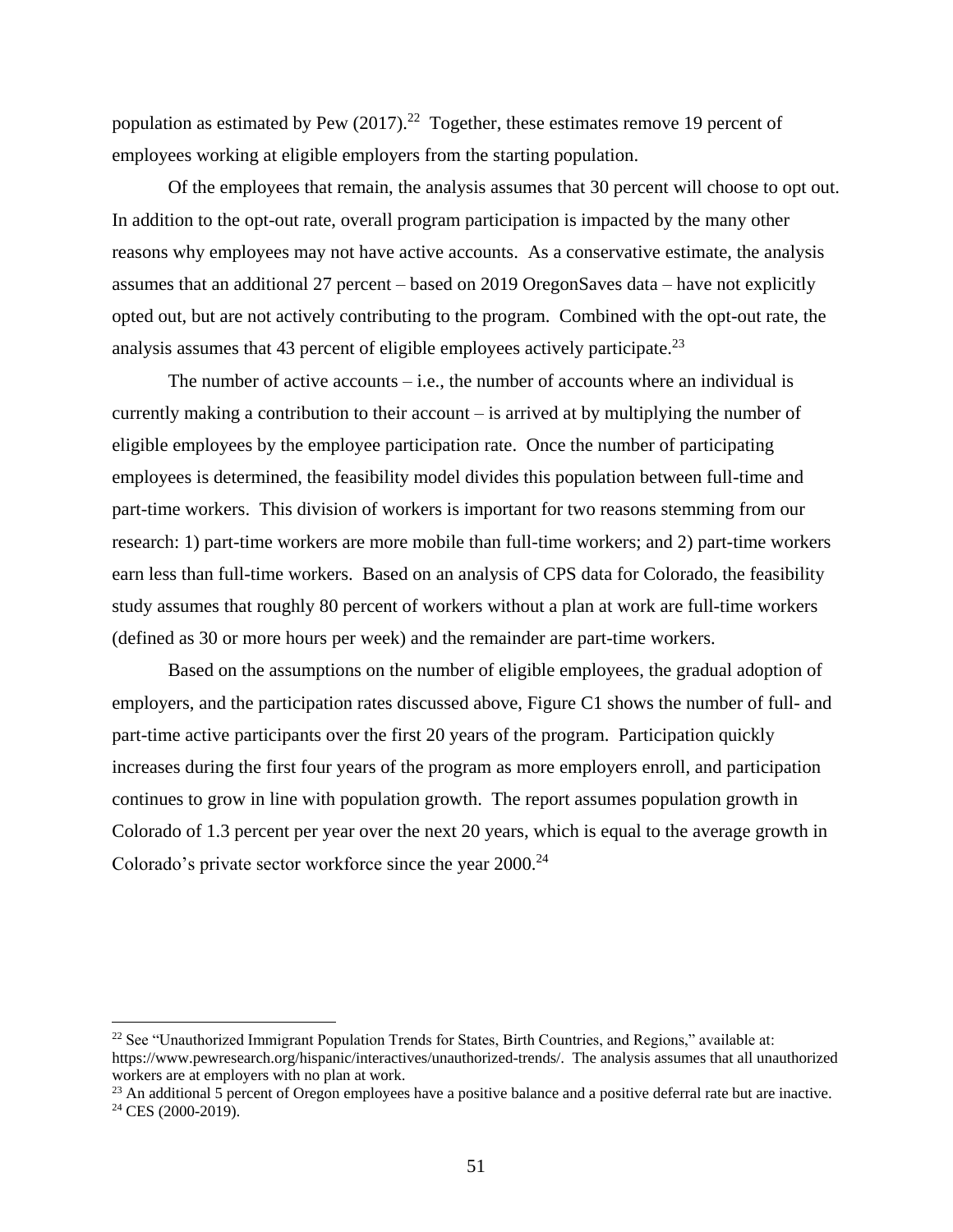Figure C1. *Active Full- and Part-time Accounts in Colorado Secure Savings, Years 1-20*



*Source:* CRR calculations.

#### *Number of inactive accounts*

Inactive participants are participants formerly eligible and participating in Colorado Secure Savings who have either become unemployed or switched to a job not covered under the program but have maintained their account. Three factors influence the number of inactive accounts. The first is the level of mobility between jobs and non-employment among active participants. The second is the rate at which participants who switch jobs end up employed at an employer offering a qualified plan. The third is the rate at which workers making these transitions close their accounts.

To estimate worker mobility – the first two measures – longitudinal data are required to follow individual workers who would currently be eligible for Colorado Secure Savings to see their transition rates. For this purpose, the report uses the *Survey of Income and Program Participation* (SIPP), a study that follows individuals for two to five years and asks detailed information about retirement plans and tracks an individual's place of employment. In particular, the study identifies a sample of workers who would be eligible for Secure Savings and then follows them for one year to see if they: 1) remain at the same job; 2) switch jobs; 3)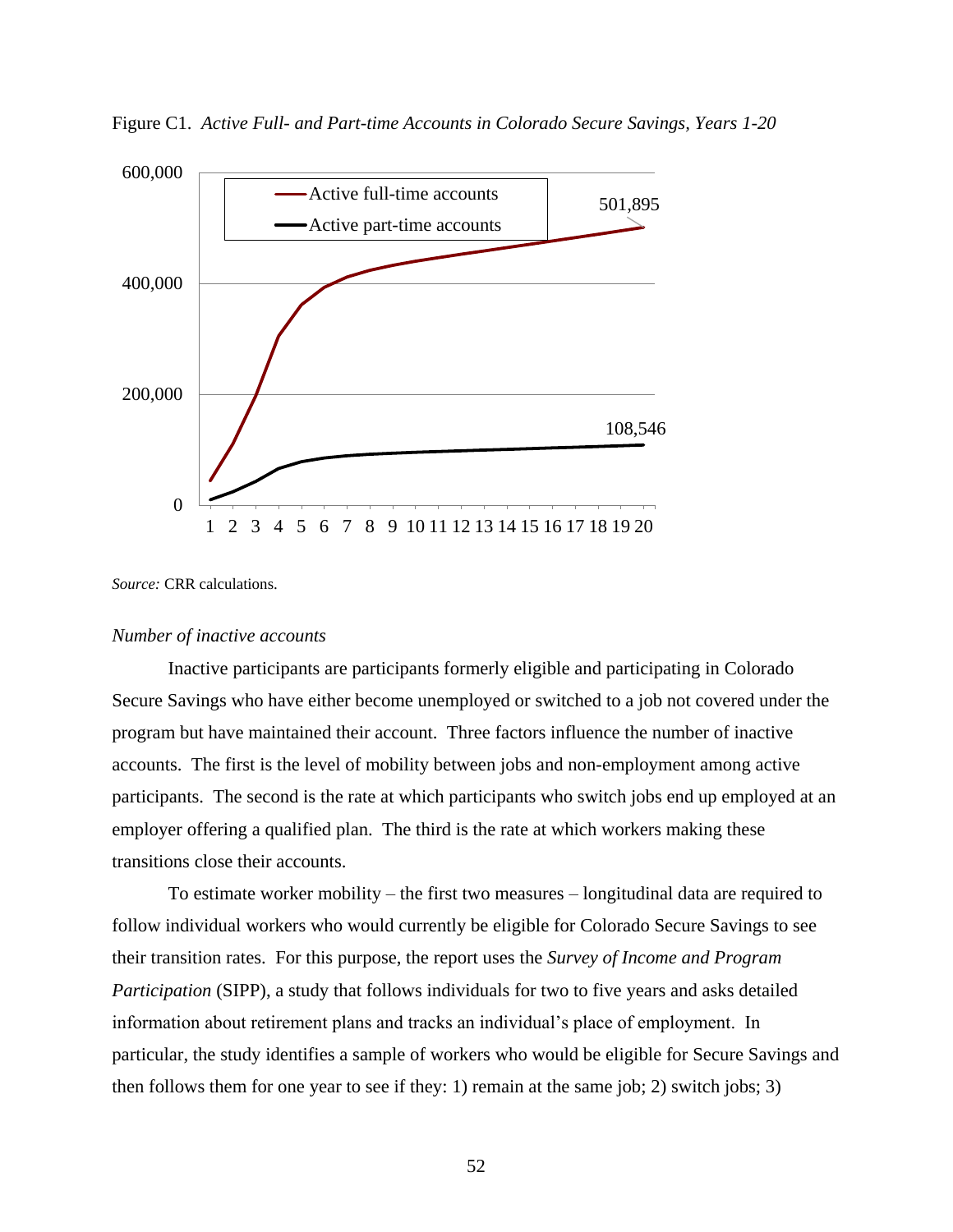become non-employed; or 4) leave the state. The study assumes workers who switch jobs or become non-employed have the chance to become inactive participants, while workers exiting the State will close their accounts.

Table C2 shows the mobility rates for Colorado workers applied in the model.<sup>25</sup> These numbers can be used to estimate the rate at which workers either remain covered by Colorado Secure Savings or transition out of the program. For example, because approximately 61 percent of eligible full-time workers remain at the same job, and another 18 percent switch jobs but to an employer also eligible for Secure Savings, the study assumes just under 80 percent of active accounts remain active year-over-year.<sup>26</sup> Of the remaining employees, 7 percent are assumed to switch jobs to employers ineligible for Secure Savings (i.e., to employers that offer their own plan). In the absence of reliable data on the likely rate of account closures, the study assumes 20 percent of these employees close their account and 80 percent maintain it. An additional 13 percent of workers are assumed to leave their job for non-employment. Of these, we assume 30 percent retire (based on the age profile of Colorado workers), while 70 percent look for work and have a choice as to whether to maintain their account. Again, we assume 20 percent of these workers close their accounts while 80 percent maintain them.

<sup>&</sup>lt;sup>25</sup> In the SIPP 2008 data, the survey asks people two different times one year apart about their employer's pension offerings while the other panels ask these questions only once. This design allows the study to estimate the rate at which employees who switch jobs end up at an employer offering a qualified plan. This estimate was determined by examining the pension coverage of workers who said they were not covered by a retirement plan in 2009 when they were first interviewed, but who said that they were covered in 2010. The study finds that 74 percent of eligible workers who switched jobs still did not have a retirement savings plan at their second job.

<sup>&</sup>lt;sup>26</sup> The proportion of active accounts remaining active year to year is lower during employer roll-out. An active employee who moves to a new job in the first few years of the program is less likely to remain active when changing jobs because few employers initially participate. As more employers enroll, the model assumes a gradual increase in the proportion of movers who are able to remain active in the program.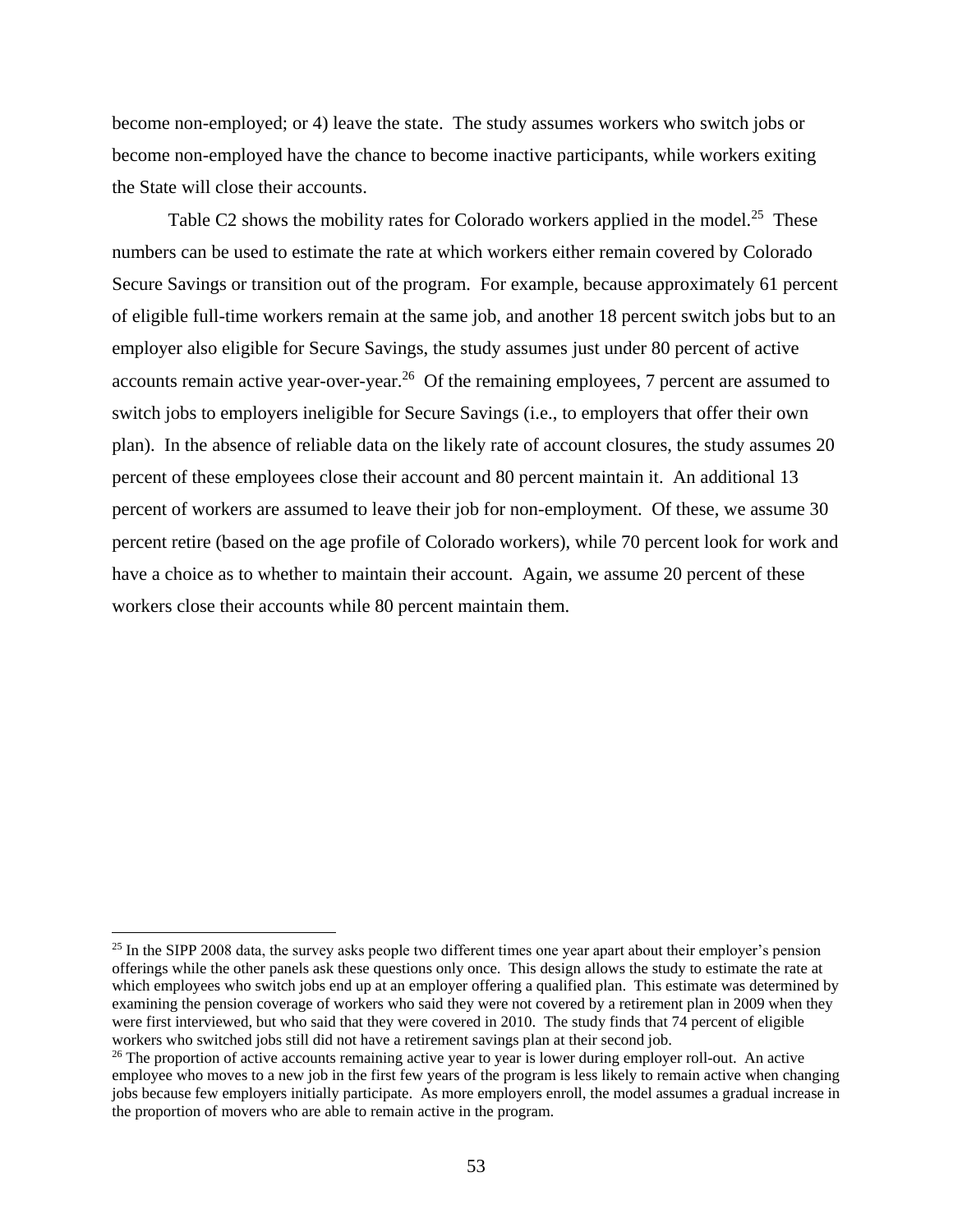|                                    | Full time | Part time |
|------------------------------------|-----------|-----------|
| Remain at job                      | 61.2%     | 54.5%     |
| Move to new job                    | 24.8      | 20.0      |
| Share of movers staying in program | 18.4      | 14.8      |
| Share of movers out of program     | 6.5       | 5.2       |
| To not working                     | 12.7      | 25.5      |
| Due to retirement                  | 3.8       | 7.6       |
| Due to other reasons               | 8.9       | 17.8      |
| Out of state                       | 12        | 0.0       |

Table C2. *Mobility Rates for Colorado Workers with No Plan at Work*

Note: The analysis assumes that three-quarters of those moving to a new job stay in the program (18.4 percent) and one-third of those exiting employment do so because of retirement (3.8 percent). During the first four years of the program, a higher proportion of movers are assumed to leave the program due to limited employer participation. *Source:* SIPP (2008) and CRR assumptions.

The net result of these assumptions is that, in any period, about 12 percent of active accounts become inactive – 5 percent become inactive due to switching to an ineligible employer (80 percent of the 6.5 percent) while another 7 percent of active accounts will become inactive due to non-employment (80 percent of the 8.9 percent). $27$ 

## **Account Closures**

 $\overline{\phantom{a}}$ 

Workers who transition to an ineligible employer or who cease working temporarily can also close their accounts. The numbers presented above can be used to calculate the rate of account closures in a straightforward way. Because 20 percent of workers who move to an ineligible employer are assumed to close their accounts, approximately 1 percent (20 percent of the 6.5 percent) of active accounts will be closed annually by these workers. Another 2 percent (20 percent of the 8.9 percent) will be closed by workers who cease working temporarily. Finally, we assume all workers retiring or leaving Colorado close their accounts. This assumption results in an additional 5 percent of active accounts closing each year – 4 percent due to retirement and 1 percent due to moving out of the State. On the whole, about 8 percent of active accounts are assumed to close each year.<sup>28</sup>

 $27$  These results are for full-time workers. Part-time workers have an active-to-inactive rate of 18 percent, due to higher rates of job mobility and transitions to not working.

<sup>&</sup>lt;sup>28</sup> These results are for full-time workers. Part-time workers have a closure rate of 12 percent, due to their higher rates of job mobility and transitions to not working.